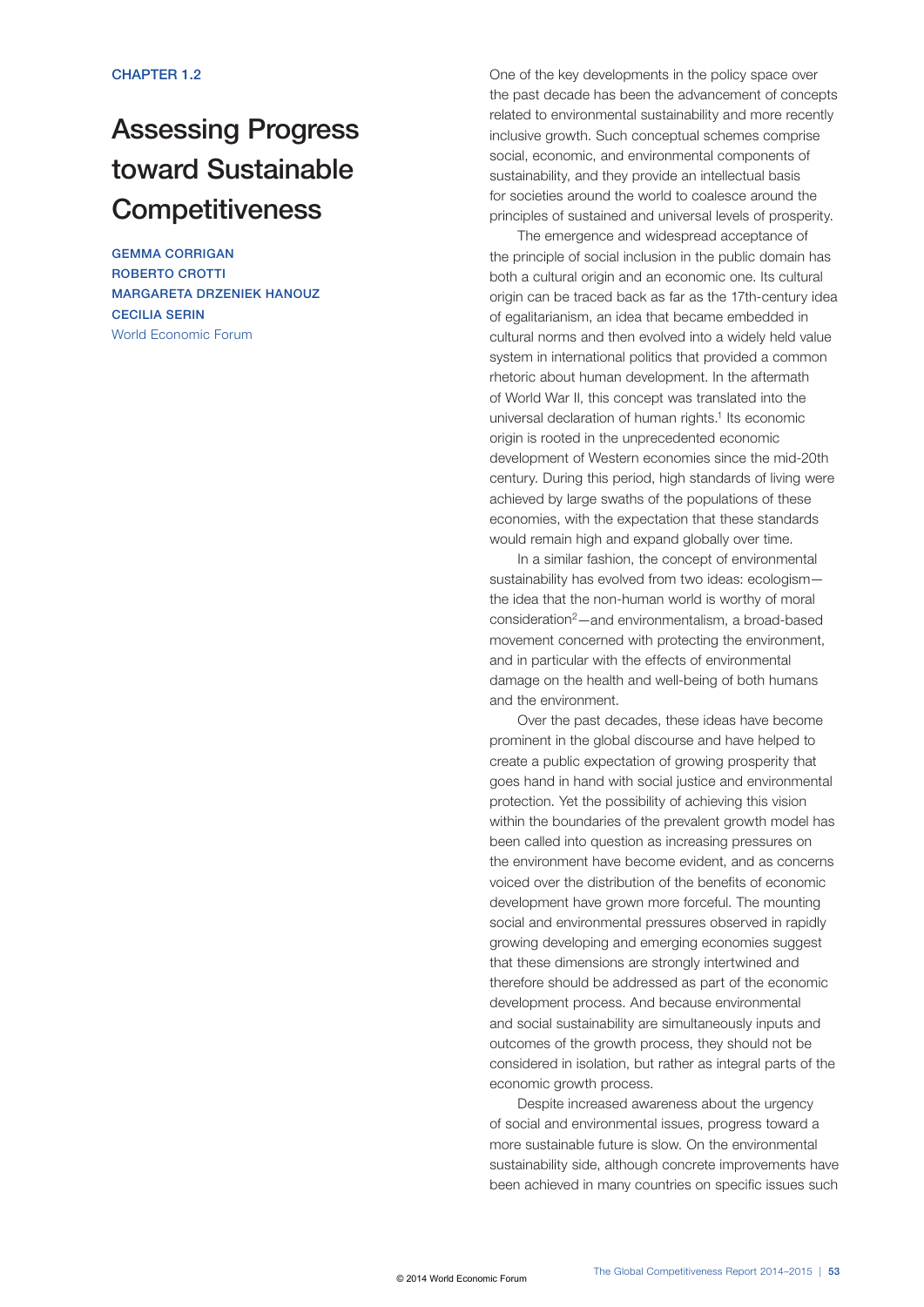#### Box 1: The Advisory Board on Sustainable Competitiveness

The Advisory Board on Sustainable Competitiveness has been assisting the World Economic Forum to integrate the concept of sustainability more fully into its competitiveness work since the beginning of the Sustainable Competitiveness project. Members are drawn from the network of Global Agenda Councils, the World Economic Forum's knowledge backbone. They represent voices from key business sectors, government, and civil society. The members of the Advisory Board are:

James Cameron, Chairman, Climate Change Capital, United Kingdom

Dan Esty, Professor, Yale University, USA

Clément Gignac, Chief Economist and Senior Vice-President, Industrial Alliance Insurance and Financial Services, Canada

Jeni Klugman, Director for Gender, The World Bank, USA

Marc A. Levy, Deputy Director, Center for International Earth Science Information Network, Columbia University, USA

John W. McArthur, Senior Fellow, UN Foundation & Nonresident Senior Fellow, Brookings Institution

Kevin X. Murphy, President and Chief Executive Officer, J.E. Austin Associates Inc., USA

Mari Elka Pangestu, Minister of Tourism and Creative Economy, Indonesia

Lindene Patton, Chief Climate Product Officer, Zurich Financial Services, Switzerland

Anthony O'Sullivan, Head Private Sector Development, Organisation for Economic Co-operation and Development (OECD), France

Xavier Sala-i-Martín, Professor, Economics Department, Columbia University, USA

Mark Spelman, Global Managing Director, Accenture, United Kingdom

Simon Zadek, Co-Director of the UNEP Inquiry on Options for a Sustainable Finance System, United Nations Environment Programme, Switzerland

as the regulation of hazardous substances, $3$  progress on broader issues has been patchy. Pollution and biodiversity loss are of growing concern, while climate change and its unpredictable consequences remain substantially unaddressed. The world is also facing an increasing scarcity of water, energy, and mineral resources, for which demand continues to climb. These developments signal that—despite growing awareness about the risks related to unsustainable resource and environmental management—the world is not moving toward a more sustainable path and concrete results are yet to be achieved.

On the social sustainability side, there appears to be a trend toward more polarized societies. Although part of this trend can be traced back to the slowdown following the financial crisis, research also finds a structural decline in the share of GDP accruing to labor, mainly driven by skill-biased technological change related to globalization.4 There is a concern that this trend may result in a high concentration of wealth similar to that experienced by Western economies in the earlier stages of industrialization. According to Thomas Piketty's recent analysis,<sup>5</sup> the widespread gains in prosperity to which Western societies have become accustomed and that emerging economies aim to achieve were realized only in the first decades following World War II.6

The recent interest in social inclusion and socioeconomic inequality is linked, in large part, to its potentially socially destabilizing effect. Research shows that more polarized societies may undermine trust in

democratic and market institutions, leading to greater political instability.7

Taken together, the limited progress in addressing environmental and social concerns could undermine the prospects for worldwide shared prosperity. In the absence of economic growth, any effort toward a more equal distribution of income would do little good for the millions of people in developing countries who remain at low levels of income and human development. Therefore, while enhancing competitiveness remains a fundamental prerequisite to raising prosperity, it should be accompanied by transformations that adapt to the new technological, geopolitical, and ecological reality to ensure that progress translates into higher human development for all. At the same time, sustainable competitiveness should be at the heart of the thinking about sustainability because competitive economies tend to be more innovative, more resilient, and better able to respond to external shocks and thus maintain high levels of prosperity going forward.

Attaining higher levels of sustainability requires that governments, businesses, and civil society work together to address the emerging challenges. Progress on these challenges requires high levels of multi-stakeholder collaboration—for example, on environmental regulation, where a balance with productivity needs to be ensured. and on social inclusion, which can be achieved only if businesses contribute to human capital development. Such collaboration is needed to achieve more pragmatic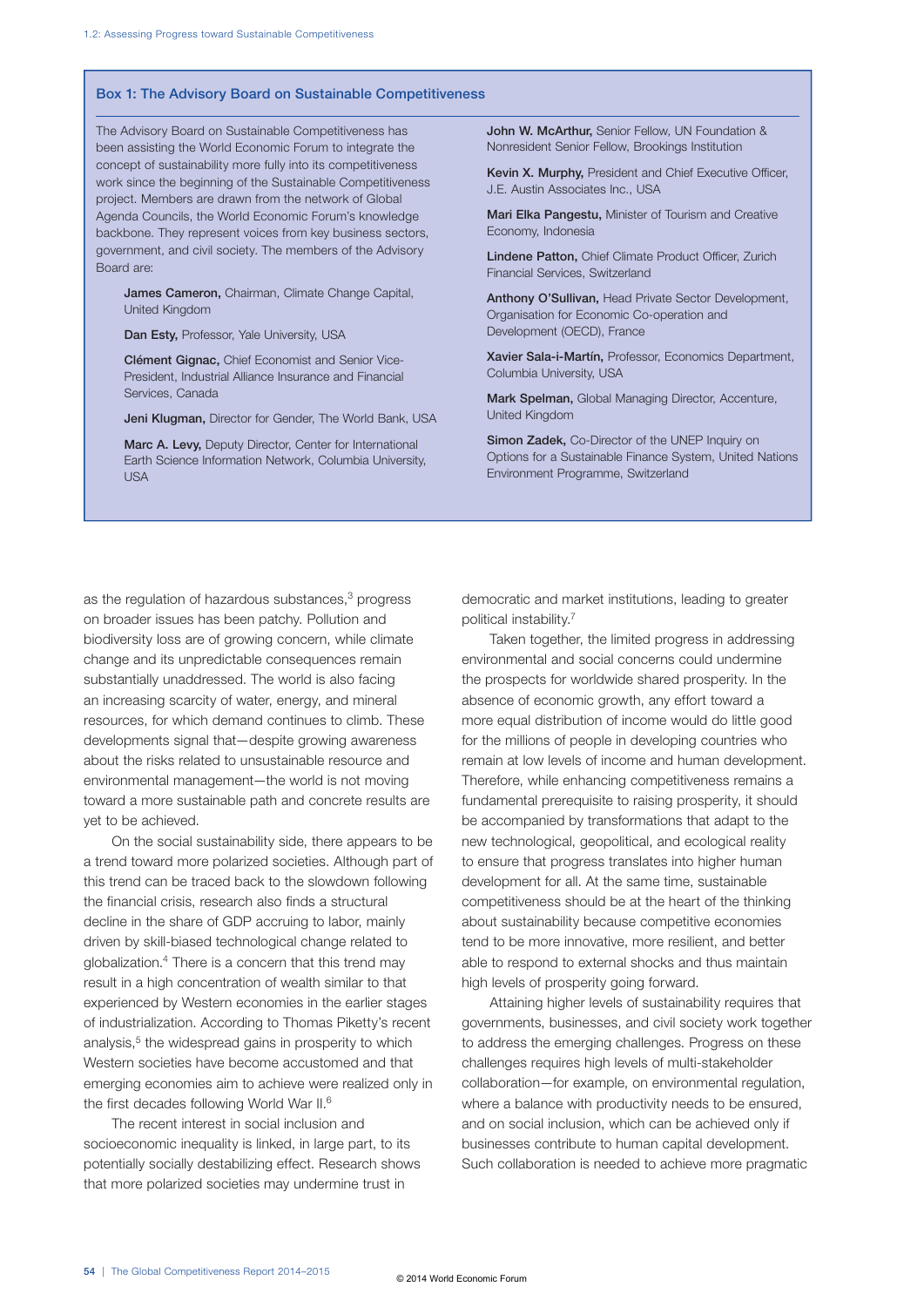progress and allow countries to transition to more sustainable models of growth.

Even though the number of studies on sustainability has grown significantly over the past decades, the detailed linkages between sustainability and competitiveness remain to a large extent uncertain.

To fill this gap, the World Economic Forum has engaged in a series of activities to expand its knowledge of sustainability and of the relationship between sustainability and competitiveness, and has been at the forefront of the discussion on environmental sustainability. This work aims to shape the agenda by catalyzing public-private platforms that help governments draw on their joint expertise to identify and implement solutions to the most pressing issues facing the global community. Issues of economic, social, and environmental sustainability have been showcased and discussed at many of the Forum's regional and annual meetings. Since 2010, the World Economic Forum—in collaboration with a multi-stakeholder Advisory Board of international experts (Box 1)—has embarked on an effort to integrate the concept of sustainability into its competitiveness work. The Forum continues its efforts to build a more robust narrative of the concept of sustainable competitiveness.

#### DEFINING SUSTAINABLE COMPETITIVENESS

With the 1987 publication of the report *Our Common Future,* sustainable development was defined as the "development that meets the needs of the present without compromising the ability of future generations to meet their own needs."8 The breadth of the definition was meant to capture the several dimensions of development that go beyond the usual boundaries of economic growth in order to include both the tangible and intangible necessities of life.

The concept of sustainable competitiveness places more emphasis than the concept of sustainable development does on the importance of productivity as a driver of prosperity and long-term growth. We define *sustainable competitiveness* as *the set of institutions, policies, and factors that make a nation productive over the longer term while ensuring social and environmental sustainability. Social sustainability,* in turn, is defined as *the institutions, policies, and factors that enable all members of society to experience the best possible health, participation, and security; and that maximize their potential to contribute to and benefit from the economic prosperity of the country in which they live.* And we define *environmental sustainability* as *the institutions, policies, and factors that ensure an efficient management of resources to enable prosperity for present and future generations.*

Fundamental to the concept of sustainable competitiveness is the notion that, although competitiveness can be equated with productivity, sustainable competitiveness can be linked to a broader concept that focuses on aspects that go beyond mere economic outcomes to include other important elements that render societies sustainably prosperous by ensuring high-quality growth.

Another way of looking at the concept of sustainable competitiveness is that it aims to gauge not only whether a country has the potential to grow over the medium and long term, but whether the national development process is producing the kind of society in which we want to live.

#### Competitiveness and environmental sustainability

The concepts of competitiveness and environmental sustainability are linked at both the country and the firm level. At the country level, because Earth's natural resources are either limited or are renewed at a specific physical rate, finding an appropriate combination of technology and the planet's carrying capacity could prevent the limitations of resources from becoming a drag on growth. Developing sustainable practices could also, to a certain extent, fuel productivity. For example, biodiversity can be an important source of innovation.

At the firm level, the impact of environmental regulations on productivity is still controversial, especially if externalities are not taken into account. However, many companies have started to become more aware that environmental challenges such as pollution, climate change, and resource scarcity could affect them (see Box 2). First, these challenges could affect a firm's bottom line at some point in time, for example through frequent supply chain disruptions resulting from unforeseen meteorological catastrophes (which are thought to be affected by climate change). Second, stricter environmental regulations could also impact business operations, for example when businesses must face higher prices for commodities used as inputs of production. And third, as consumers become more aware of environmental sustainability issues, companies become more concerned about reputational risks.<sup>9</sup> Consequently, the business sector has started to take a keener interest in environmental issues than it did a couple of decades ago. This is evidenced in the increasing number of companies voluntarily reporting on their emissions,10 and in the number of financial management firms signing on to the United Nation's Principles for Responsible Investment.11 Companies are also taking action on issues that may impact the sector in which they do business. For example, foodprocessing companies have put forward and supported initiatives relating to water scarcity because this scarcity may have—in some cases is already having—an impact on crops and therefore on the supply of raw materials and cost of commodities. Another example is the information technology (IT) sector, where "sustainability is fast becoming an important corporate-performance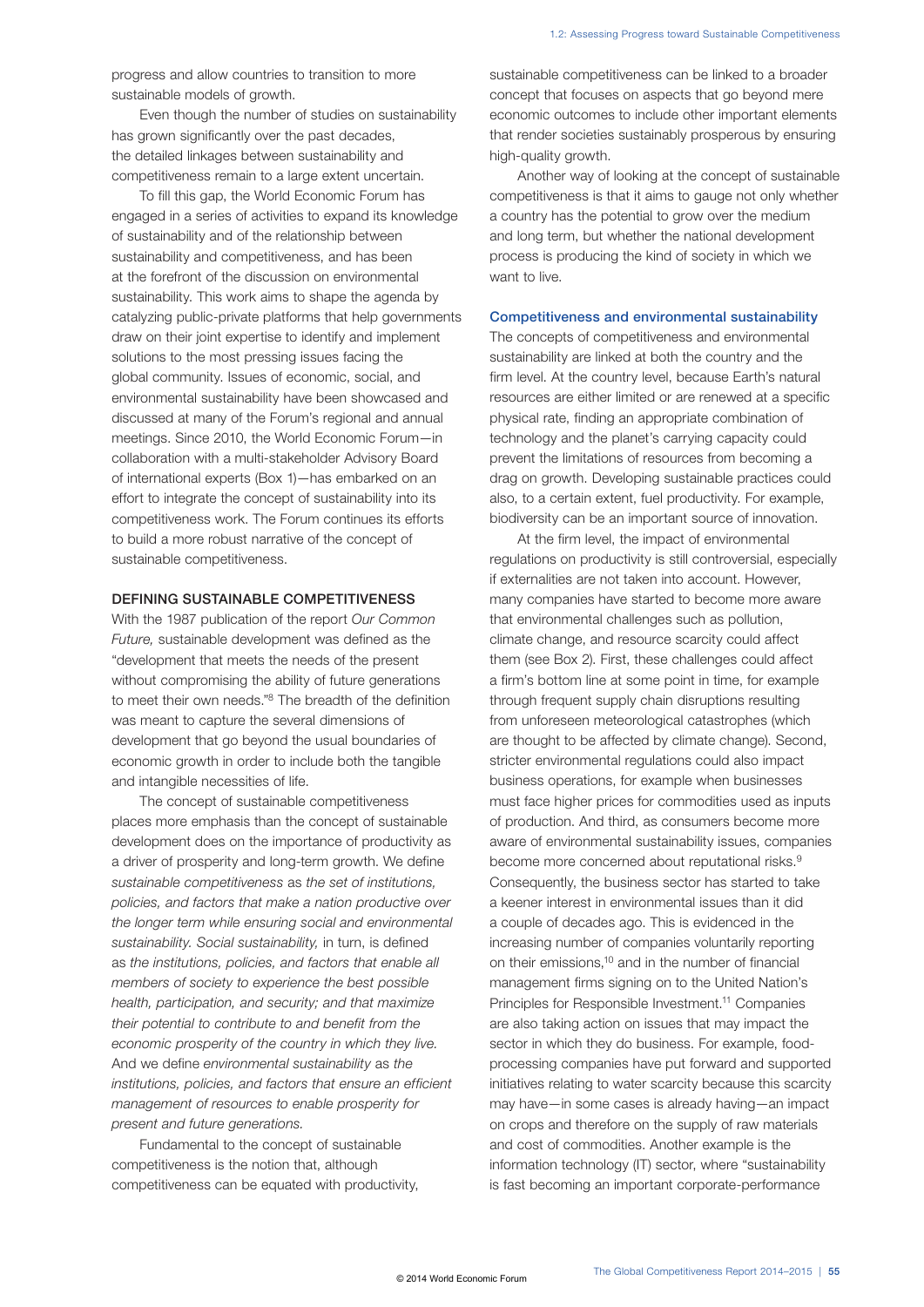#### Box 2: Progress toward stronger environmental regulations

In the run-up to the 21st Conference of the Parties (COP) of the United Nations Framework Convention on Climate Change to be held in 2015 in Paris, when a new climate accord is due, countries are getting more serious about their environmental policies.

On climate change, for example, as a recent report by the Global Legislators Organisations (GLOBE International) and the Grantham Research Institute at the London School of Economics points out, climate legislation in 66 countries now covers nearly 88 percent of current greenhouse gas emissions.1 To be sure, although some major industrialized countries have experienced serious resistance to climate legislation—for example, Australia's government repealed a key element of the country's Clean Energy Act (the carbon tax) three times in  $2014$ ;<sup>2</sup> and Japan announced, in the COP 19 session of the Convention on Climate Change in Warsaw, that its greenhouse gas emissions will be slashed by only 3.8 percent by 2020 compared with 2005 levels to accommodate a much reduced reliance on low carbon nuclear energy after the accident at Fukushima<sup>3</sup>-almost 500 climate laws were passed in the 66 countries studied.4

According to the GLOBE report, developing countries and emerging markets have passed climate change laws and regulations at a faster pace than developed countries. For example:

Sub Saharan Africa saw major developments in 2013, with progress made in almost all of the study countries, notably the approval of national plans and strategies on climate change

- Kenya adopted 2013-2017 Climate Change Action Plan;
- Mozambique adopted 2013-2025 National Strategy for Climate Change;
- Tanzania passed its National Strategy on REDD+;
- Nigeria's Legislative Council approved the adoption of a National Climate Change Policy and Response Strategy

The Americas are also taking concrete legislations

- Bolivia passed its Framework Law on Mother Earth and Integral Development to Live Well;
- El Salvador adopted its National Climate Change Strategy:
- In Ecuador, Decree 1815 established the Intersectoral National Strategy for Climate Change;
- In Costa Rica a draft General Law on Climate Change has been introduced and is expected to pass in 2014.<sup>5</sup>

Another breakthrough in the climate change regulatory landscape this year is the United States' announcement to tackle carbon dioxide emissions. President Barack Obama,

who promised to "respond to the threat of climate change" in his inaugural speech after his re-election, has exercised executive authority through the Environmental Protection Agency to reduce emissions nationwide by an average of 25 percent by 2020 and 30 percent by 2030.<sup>6</sup>

Confirming this trend, Figure 1 shows that, overall, countries are getting more serious about their environmental regulation. Findings from the Executive Opinion Survey (the Survey) show that the stringency of regulations has increased by more than 0.1 points in the last 10 years, and regulatory enforcement has increased by nearly 0.1 points in the same period of time.

Whether motivated by improved climate change science, the cost of doing nothing, $^7$  or the heightened perception of environmental risk (since 2010, the respondents of the World Economic Forum's Global Risks Perceptions Survey consider environmental risks both to be more likely to happen and to have greater impact), $8$  the increase in the number and efficacy of environmental regulations is welcome and timely. The drivers for this increase differ across the world. In Asia, for example, stronger policies are motivated as much by energy security as they are by local pollution and public health challenges, and in forested nations international attention on deforestation probably plays a key role in encouraging more stringent regulation to preserve forests. A growing realization that environmental degradation could derail growth is also contributing to this trend. The World Bank estimates the cost of pollution to China at around 9 percent of its gross national income, <sup>9</sup> while China's Ministry of Environmental Protection put it at around 3.5 percent of GDP (based on 2010 figures). According to the Global Burden of Disease 2010 study published in the *Lancet* in December 2012–January 2013, air pollution contributed to 1.2 million premature deaths in China in 2010.10

However, the GLOBE International report concludes that, despite the positive trends toward a greater number of environmental regulations, the cumulative ambition of these laws is still not enough to limit global average temperature rise to 2ºC above pre-industrial levels—the agreed goal of the international community. In general, the expanded efforts of regulators to deliver more sustainable development mechanism have not yet produced tangible effects on a large scale.

Against this backdrop, it is clear that private sector–led initiatives and public-private partnerships are needed to help mobilize new constituencies and deliver the needed targets. Already some key private-sector groups are forming to act voluntarily on climate and realize opportunities associated with climate-smart business. For example, the Consumer Goods Forum (CGF) is a group focused on sustainability composed of 400 retailers, manufacturers, service providers, and other stakeholders across 70 countries, with combined sales of nearly US\$2.5 trillion.<sup>11</sup> More specifically, the CGF has four key focus areas: addressing climate change, achieving zero net deforestation, shifting to natural refrigerants, and removing waste from supply chains. In another example, the Banking and Environment Initiative (BEI) comprises 10 of the world's largest banks, including Barclays, China Construction Bank, and Deutsche Bank. Its mission is to lead the banking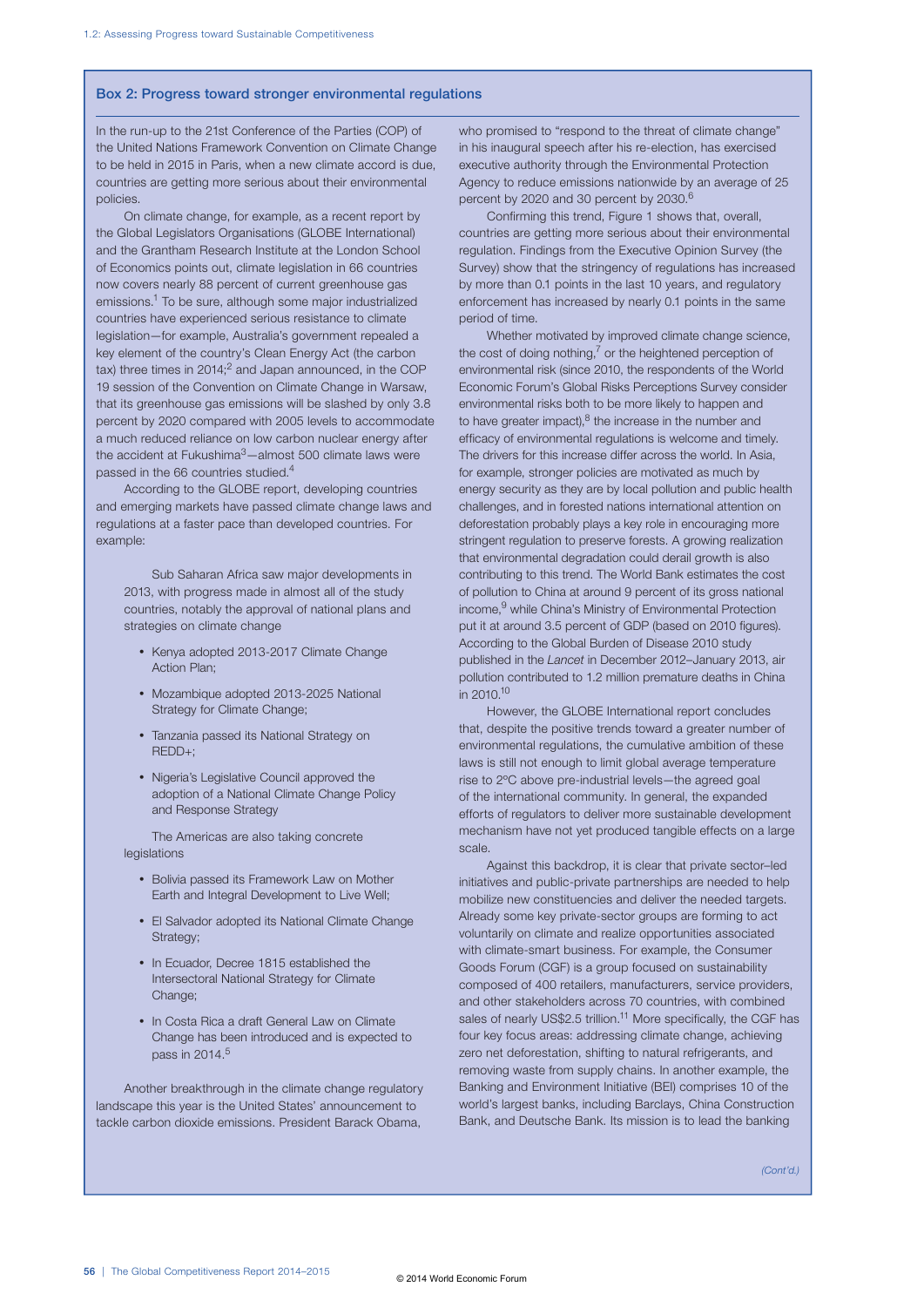#### Box 2: Progress toward stronger environmental regulations *(cont'd.)* Figure 1: Evolution of Survey results for environmental regulation indicators, 2005–14 4.4 Average Survey results (1-7 scale) Average Survey results (1–7 scale) Enforcement of 4.2 environmental regulations  $\bullet$ Stringency of environmental  $4.0$ regulations 3.8 3.6 2005– 2006– 2007– 2008– 2009– 2010– 2011– 2012– 2013– 2006 2007 2008 2009 2010 2011 2012 2013 2014

Source: World Economic Forum, Executive Opinion Survey, multiple years.

Stringency of environmental regulations: How would you assess the stringency of your country's environmental regulations? [1 = very lax; 7 = among the world's most stringent]; Enforcement of environmental regulations: How would you assess the enforcement of environmental regulations in your country?  $[1 = \text{very lax}; 7 = \text{among the world's most rigorously}]$ 

industry in collectively directing capital toward environmentally and socially sustainable economic development.

These groups are not only working on a sectoral basis but also coming together across industries to drive more significant impacts. For example, the BEI is supporting the CGF by providing models to finance sustainable commodity supply chains. Initiatives that encourage collaboration and communication cross stakeholders are just a first step toward finding a pragmatic solution to complex environmental problems, yet they represent a key step because they set the foundation for crafting regulations that are more simple and effective when applied to the reality of business operations.

#### **Notes**

- 1 Nachmany et al. 2014.
- 2 For more information, see the website of the Australian Government's Department of the Environment at http://www.environment.gov.au/climate-change/repealing-carbon-tax.
- 3 Kuramochi 2014.
- 4 See the *GLOBE Climate Legislation Study* by Nachmany et al. 2014.
- 5 Nachmany et al. 2014; this checklist is from pages 4 and 5 of a summary of that report on the organization's website, http://www. globeinternational.org/studies/legislation/climate.
- 6 Harder 2014.
- 7 The Economist 2014.
- 8 World Economic Forum 2014.
- 9 World Bank and the Development Research Center of the State Council, P. R. China 2013, p. 249.
- 10 The Lancet 2013.
- 11 For information about the Consumer Goods Forum, see http://www.theconsumergoodsforum.com/.

metric."12 Information technology companies—concerned with energy costs, reputational risks, and difficulties they confront in continuing to expand their capacity—are beginning to reduce their footprint by adopting "greener data centers" that significantly reduce energy demand.

The relationship between environmental sustainability and competitiveness is multifaceted and affects an economy in different ways. Multiple channels support a positive relationship between environmentally sustainable practices and productivity gains; here we identify and describe the main ones:

• Efficient use of natural resources. The efficient use of natural resources includes both managing exhaustible raw materials and using renewable resources within their regenerative capacity in order to minimize production costs, ensure their availability for future generations, and reduce pollution.

Note: Full Survey questions are provided here: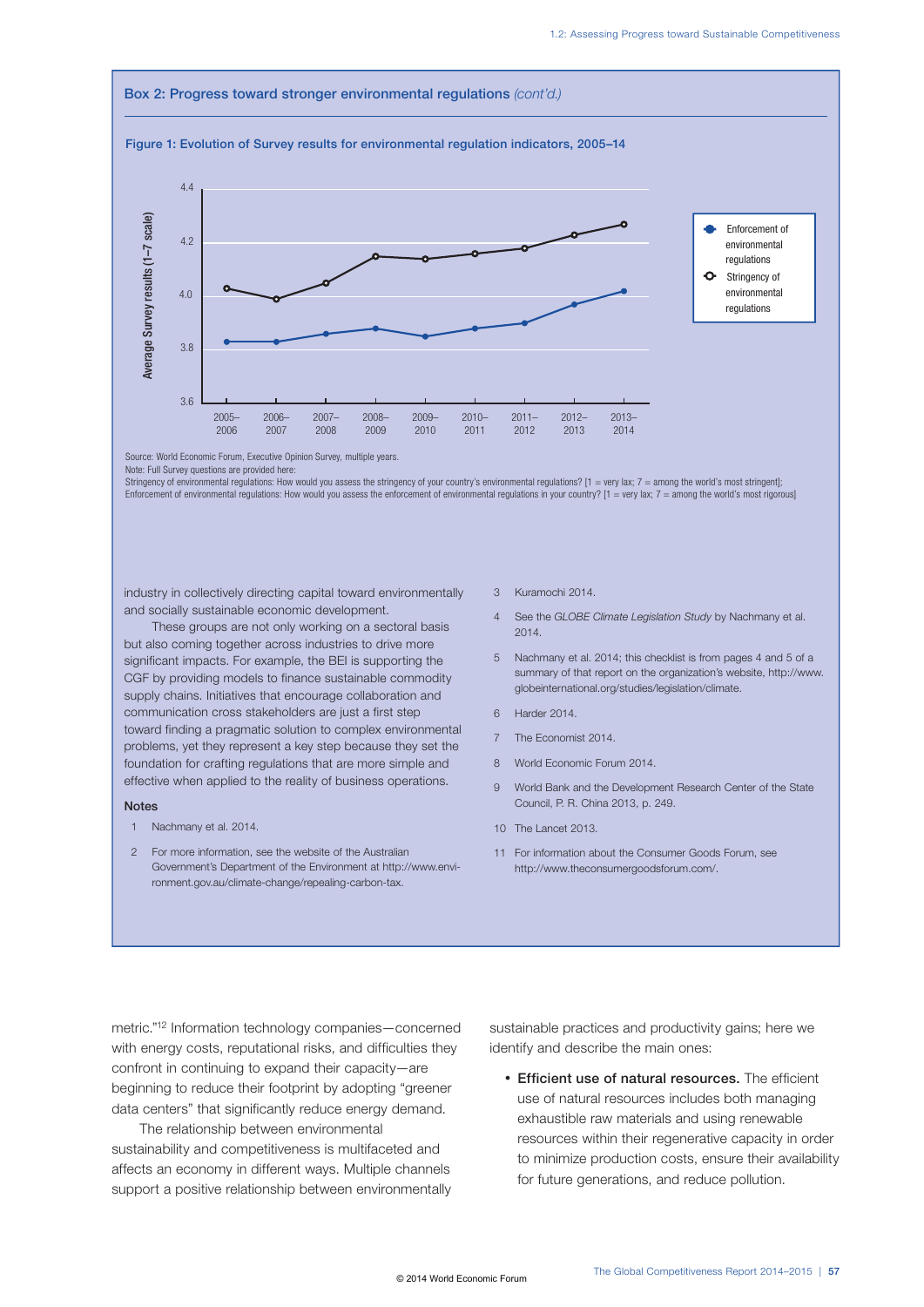As described by the literature on public goods, welfare increases once the negative externalities generated by pollution are corrected.13 It follows that environmental sustainability can bring about a better economic outcome if it is associated with formal or informal institutions that define property rights and result in the adoption of sustainable processes over the use of scarce resources.

**Carbon reduction.** Climate change is a global issue, but its impact on individual countries and companies is significant. Some sectors are more exposed than others: agriculture is the most exposed to the effects of climate change such as rise of temperature, water scarcity, and extreme weather. Although solutions for global emission reductions require international coordination, carbon-reducing business practices can have a positive effect on long-term competitiveness. In the context of rising energy demand, improving energy efficiency through management changes, investing in technology improvement, and using low-carbon energy infrastructure can produce significant savings relatively quickly.<sup>14</sup> In addition, investments in capital expenditures for emission reduction can generate business opportunities for new sectors

Climate change is already perceived as one of the environmental challenges with the most far-reaching and most severe negative impact on human well-being, but the debate on how to address it most efficiently is still ongoing. Some studies support the position that increasing energy efficiency and introducing emissions standards are more costly to the economy as a whole than the use of carbon pricing,<sup>15</sup> while others see carbon taxes as having more negative impact on the economy in the short run. For example, according to a study by the Congressional Budget Office of the United States,<sup>16</sup> the impact of a carbon tax could be detrimental to output in the short run by raising the cost of energy and transport; however, this cost could be partially offset by cuts in marginal income taxation. In the longer run, a higher pricing of carbon-intensive goods would reduce emissions and thus reduce the taxation level and the initial economic drag associated with it.

One more element to take into account is the impact of externalities linked to climate change. Choosing a less carbon-intensive development path generates returns by reducing losses that result from climate change. For example, the negative impact of climate change on crops is already documented.17

There is also agreement that climate change gives rise to extreme weather, which in turn can destroy tangible assets such as infrastructure,

public facilities, and industrial stocks. These weather events interrupt the regular flow of goods and services both within and between countries. According to an estimate of the 2007–2008 UN *Human Development Report,* to reach the Millennium Development Goals by 2015, the cost associated with coping with a more hostile climate since 2007 is approximately US\$85 billion per year more than would be required to achieve these same goals if climate change did not have to be considered. To take one example, the recent floods in the Balkans are, according to scientists, probably linked to climate change.18 According to the World Health Organization,<sup>19</sup> this event has caused the death of almost 60 people and displaced over 60,000 more. Looking at its economic impact alone, the European Bank for Reconstruction and Development reports physical damages estimated at €1.5–€2 billion in Serbia and about €1.3 billion in Bosnia and Herzegovina, particularly affecting agriculture, power generation, mining, and transport infrastructure.

- Improved health. A high-quality natural environment improves the productivity of the workforce by reducing health damage caused by pollution or environmental degradation. Since health affects productivity and pollution affects health, efforts to reduce pollution may be interpreted as an investment in human capital. Recent empirical evidence has indicated that, in the United States, ozone levels below federal air quality standards have a positive impact on productivity (a 10 parts per billion decrease in ozone concentrations raises worker productivity by 4.2 percent).<sup>20</sup> Finally, environment-driven health problems lead to resource misallocation, forcing governments to fund additional, and otherwise unnecessary, health programs and diverting resources that would otherwise go into productivity-enhancing investments in, for example, education or innovation.
- Biodiversity for innovation. Ultimately, environmental degradation can impact the way ecosystems work and reduce biodiversity. Biodiversity supports the productivity of the workforce by providing food, fiber, shelter, and natural medicines, and it regulates the water supply and air quality. According to the Convention on Biodiversity,<sup>21</sup> more than 1.3 billion people in the world depend on biodiversity and on basic ecosystem goods for their livelihoods. Biodiversity losses caused by deforestation or significant land use changes—which today are estimated to be 100 to 1,000 times greater than is thought to occur naturally—increase the vulnerability of terrestrial and aquatic ecosystems and induce changes in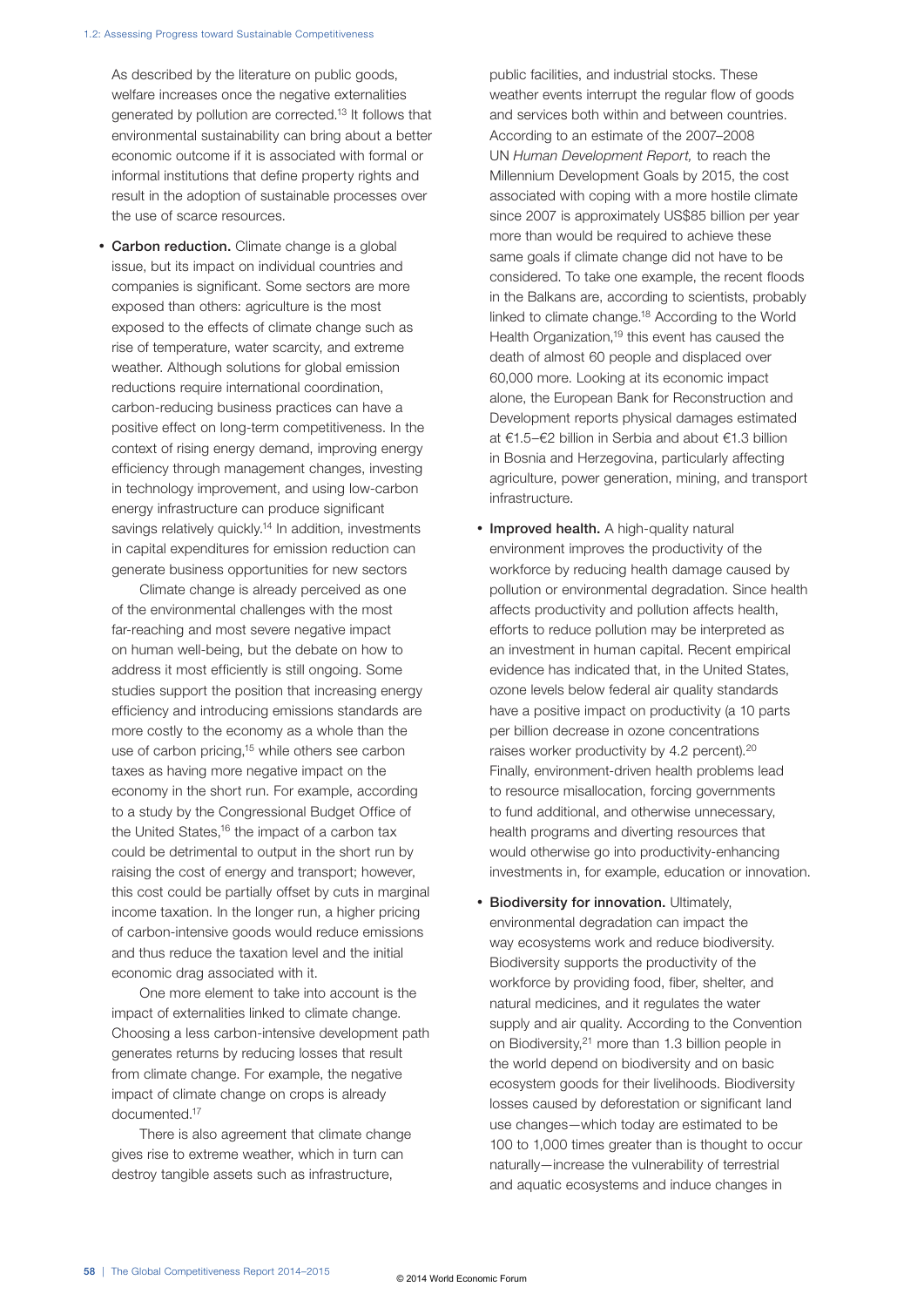climate and ocean acidity.<sup>22</sup> Biodiversity is also a key driver of economic growth, especially in developing countries, because it provides the basis for many innovations in areas such as pharmaceutical or cosmetic products. At the same time, interfering with ecosystems may make living conditions for humans more difficult and perhaps engender additional costs. Last but not least, biodiversity restoration and protection can create profitable business opportunities, incentivizing the development of new technologies and products for their utilization in still-unexplored markets. Furthermore, investing in the greening of tourism can reduce the cost of energy, water, and waste and thus enhance the value of biodiversity, ecosystems, and cultural heritage.<sup>23</sup>

#### Competitiveness and social sustainability

Interest among economists and social scientists in the relationship between income distribution and economic performance has been growing over the last 20 years. Although the findings are not yet conclusive, the diverging patterns in income of different population clusters in developing and developed economies alike are certainly tangible and explain the broad interest around this topic.

However, the concept of social sustainability goes beyond just inequality. Although there is no unique consensus around the concept of social sustainability, it is possible to identify recurring themes in the different definitions that have been proposed so far. Human rights, equity, and social justice are among the most relevant.

Since the recommendations of the Stiglitz-Sen-Fitoussi Commission in 2009,<sup>24</sup> many attempts have been made to identify the relationship between social sustainability and development. However, empirical evidence to support the theory that the two are interdependent remains somewhat inconclusive.

More recently the concept of *inclusive growth* has entered international discourse. Although not yet universally defined, inclusive growth looks at how countries can achieve growth and balanced social outcomes simultaneously. Box 3 describes a related initiative on inclusive growth launched at the World Economic Forum, which attempts to respond to this challenge.

Recent events in different parts of the world have generated concerns that an unbalanced social model can undermine the stability of the growth process for both current and future generations. If economic benefits are perceived to be unevenly distributed within a society, and this inequality leads to significant social discontent, the capacity of individuals to contribute to and benefit from higher rates of economic growth can be affected.

Based on our definition of sustainable competitiveness, specified above, we analyze here those dimensions of social sustainability that are likely to fuel productivity and long-term prosperity while at the same time preserving social stability. Our aim is to unbundle the most relevant elements, even if they are often interrelated and not always clearly distinct:

- Inclusion. An inclusive society ensures that all citizens contribute to and benefit from the economic prosperity of their country. Inclusion is a prerequisite for social cohesion because, if some members of the community are marginalized, the society will lack the necessary coherence of goals to accomplish common purposes. Typical examples of social exclusion that have a considerable negative impact on the competitiveness of a nation are the lack of access to basic necessities, discrimination according to gender, youth marginalization, and extreme polarization of income. Any type of social exclusion that prevents people from fully participating in the labor market reduces the availability of talent to a country's firms and organizations, thereby reducing competitiveness. Lack of access to sanitation, drinkable water, or healthcare can dramatically impair labor productivity, reducing the ability of the economy to compete globally. At the same time, when young people are marginalized by the labor market and have access only to short-term and highly volatile jobs, they remain vulnerable, especially during downturns. These workers usually receive less on-the-job training than their counterparts in stable positions, thus reducing the overall level of human capital. Finally, the participation and empowerment of women is key to ensuring a large talent pool and tends to bring about other positive effects, such as reducing infant mortality, reducing poverty, improving the management of scarce resources, reducing conflict, and guaranteeing food security.
- Equity and cohesion. An equitable society guarantees the same opportunities for all its members, rewarding them according to their talents and fairly redistributing the benefits of growing wealth,25 creating a cohesive society with no excessive income disparities across different groups. Inequality is a multidimensional concept. For the purposes of this *Report,* we are mainly interested in income inequality, which certainly represents one of the biggest challenges for policymakers globally and which is highly correlated with access to other opportunities.

Although some earlier literature found a positive relationship between growth and inequality, more recent research tends to find the opposite, via the following channels: first, high levels of inequality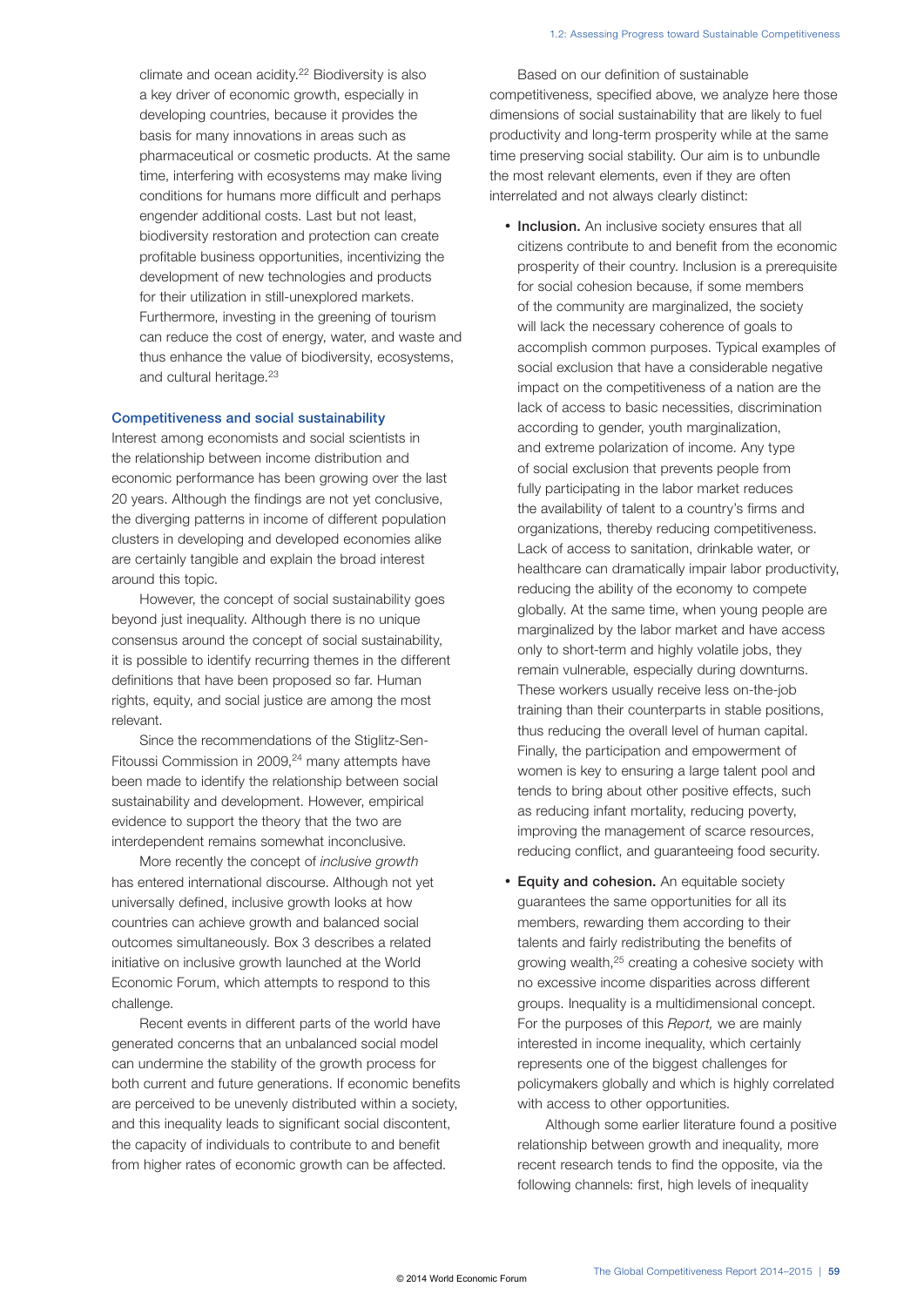#### Box 3: The World Economic Forum's Global Project on Inclusive Growth

In many countries, the gap between rich and poor is widening, youth unemployment is rising, and access to basic services remains a challenge. Even in several fastgrowing developing countries, it appears that growth has not made a notable dent in income inequality or poverty, and the vulnerabilities associated with these problems remain entrenched.1 The global community is calling for change—for solutions that foster economic growth in a more inclusive manner.

The question of how to unlock new sources of productive employment and strengthen the contribution of economic growth to improvements in broad living standards is becoming an increasingly important concern for political and business leaders in developed and developing countries alike. However, although international consensus on the need to develop new approaches in this respect is widespread, very little in the way of concrete policy guidance has emerged from the G-20 or from international institutions. There is a growing need for analytical frameworks and evidence-based solutions suited to this purpose.

The economic fundamentals that have accompanied high and sustained economic growth are well known and form the basis of the World Economic Forum's 12-pillar model of competitiveness. Nevertheless, the economic debate on inclusive growth is still taking shape, and the Forum is playing an active role in disentangling the complex relationship between growth and equity, building on its existing benchmarking and sustainability work. The mechanisms through which growth-enhancing policies impact poverty and inequality are difficult to unravel, however. Several policy areas have been identified as "win-win" or "super pro-poor" in that they have both a positive effect on growth and a negative effect on inequality, while others remain inconclusive.<sup>2</sup>

For example, policies and structural reforms should provide equality of opportunity so that all segments of society can participate in its growth by expanding and improving labor, technology, and capital in order to raise living standards. Increasing affordability and access to highquality education and training, and providing access to credit and other incentives for small business development, are among the most effective instruments available to governments for achieving progressive growth. These should be complemented by policies that redress some of the inequalities in outcomes, particularly those experienced by poor and vulnerable segments of the populations, through attention to areas such as provisioning public services, establishing a progressive tax code, and providing basic social and labor protections.<sup>3</sup>

The international community has made significant progress in defining inclusive growth. However, agreeing on a comprehensive and more actionable framework remains an ongoing challenge. One widely accepted definition of inclusive growth involves output growth that is sustained over decades, is broad-based across economic sectors, creates productive employment opportunities for the majority of the country's population, and reduces poverty.4 Reductions in excessive income inequality have also emerged as a prerequisite for inclusive growth, supported by mounting evidence that inequality undermines growth.<sup>5</sup> In summary, inclusive growth is about both the pace and pattern of economic growth. $<sup>6</sup>$ </sup>

The World Economic Forum's Global Project on Inclusive Growth aims to mobilize a better response to this challenge by drawing on its multiple, relevant capabilities in partnership with key international organizations to build on this initial framework and push the policy agenda further. Specifically, it will seek to assemble a comparative analysis of the extent to which countries make use of the wide spectrum of policy incentives and institutional mechanisms that influence the pattern and pace of broad-based progress in living standards.

An initial framework includes areas such as creating an enabling environment for human capital formation, reinforcing the wage and productivity growth link, fostering entrepreneurship and investment, reinforcing business and political ethics, promoting gender parity, reviewing fiscal policy (tax code and social protection), and providing improved public services and infrastructure. Once completed, this framework will be used as a point of departure for a series of policy dialogues among policymakers, business leaders, and other opinion shapers. The goal is to establish a more concretely actionable foundation for policy by giving countries a clearer relative sense of the extent to which they are exploiting the policy space and the best practices available to them on the basis of the recent experience of their peers or the historical experience of other relevant countries. By doing so, the Global Project on Inclusive Growth aims to shed light on the full spectrum of policy levers available to promote social participation in the process and benefits of economic growth without dampening incentives to work, save, and invest.

#### Notes

- 1 While extreme poverty (at a \$1.25 per day threshold) has declined notably, taking such narrowly defined poverty headcount ratios underestimates the large numbers of low-income people who fall just above fixed international poverty thresholds (e.g., \$2 or \$2.75 per day). See AfDB 2013; Ali and Zhuang 2007.
- 2 Lopez 2004; Killick 2002.
- 3 Furman 2014; IMF 2013.
- 4 Commission on Growth and Development 2008; Ianchovichina and Lundstrom 2009.
- 5 Berg and Ostry 2011; Ostry et al. 2014.
- 6 Ianchovichina and Lundstrom Gable 2012.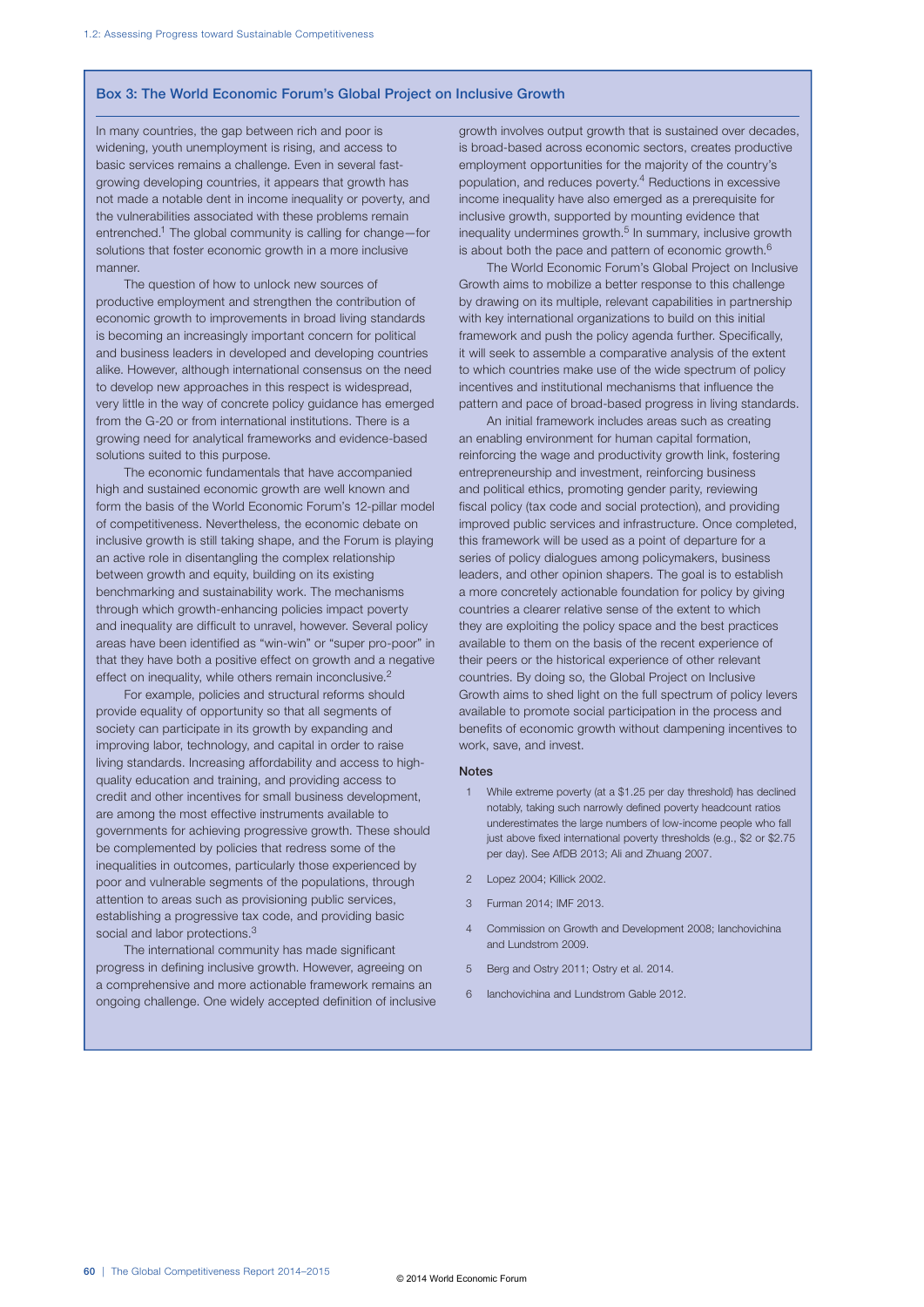can potentially distort the political process;<sup>26</sup> second, inequality can lead to reduction in human capital investments;27 third, it may require more redistributive efforts, thus potentially introducing more market distortions; fourth, in presence of weak institutions, it can lead to economically harmful social tensions; and finally, in countries defined as "wage-led," a more equal distribution of income tends to deliver higher output.<sup>28</sup> Persistent inequalities tend to limit upward social mobility, preventing gifted and hard-working individuals from being rewarded according to their talents. However, it can be argued that some degree of disparity provided it is not driven by rent positions—is actually beneficial for growth because it incentivizes people to invest in education, work harder, and be more innovative and productive.

• Resilience. A social system is resilient when it can absorb temporary or permanent shocks and adapt to quickly changing conditions without compromising its stability. Formal or informal institutions usually perform the role of shock absorber, reducing the vulnerability of the society as a whole. In advanced economies, welfare states promote the economic and social well-being of the society by protecting their members from excessive loss of income during old age and during periods of unemployment or illness. Although welfare systems represent a source of stability for an economy, they can turn into a hurdle for its competitiveness since overly generous social security programs increase labor costs; can undermine the stability of public finances and limit macro-stabilization policies; and can hamper the incentives to work, innovate, and excel. In order to be sustainable, a social protection system needs to be well balanced and affordable.

The resilience of a social system also depends on the features of its labor market and on the extent of the black economy. When workers have access only to short-term contracts or vulnerable employment, they are exposed to negative shocks and to all the costs associated with unemployment. Moreover, a widespread black economy may affect the resilience of a social system, since informal workers are more vulnerable to concerns related to job loss, old age, maternity, disability, or illness.

### Relationship between environmental and social sustainability

The third and final relationship we would like to explore is the one between environmental and social sustainability. The quality of the environment and the structure of a society are clearly correlated. On the one hand, wellmanaged natural resources increase the quality of life, reduce tensions within and between generations,

provide better opportunities for the whole community, and improve the resilience of the society. Moreover, the management of natural resources might translate into "in-kind" income distribution, as resource scarcity may leave the poorest of the population unable to access basic necessities. On the other hand, widespread prosperity, which facilitates a high quality of life, requires a functioning economy that, by definition, uses natural resources. For this reason, although the academic literature tends to focus on these two dimensions individually, the World Economic Forum is interested in exploring the way environmental and social sustainability interact with one another. In this chapter, selected channels that have been extensively highlighted by the literature are presented:

- Health and environmental degradation. As discussed in the previous section, a degraded environment negatively affects the health, and thus the productivity, of the workforce. It also reduces the overall quality of life of members of the society. Each year, air pollution, unsafe drinking water, and exposure to chemical products contribute to a number of often-lethal diseases both in the developed and developing world. According to the Organisation for Economic Co-operation and Development (OECD),<sup>29</sup> unsafe water supplies, lack of sanitation, and poor hygiene are responsible for 3 percent of all deaths worldwide, of which 90 percent are children's. An unhealthy environment dampens economic opportunities, prevents people from participating in the life of the community, diverts resources from productive uses, and contributes to urban decline.
- Demography, poverty, and the environment. The relationship between demography and environmental/social sustainability is extremely intricate. Rapidly growing populations can be a source of environmental stress, leading to greenhouse gas emissions, high rates of soil erosion, and the extinction of species. If rapid population growth is not accompanied by environmental management, it can give rise to tensions between groups for the control of scarce resources and can therefore be a source of further social instability, creating a vicious circle. Persistent poverty may also affect the environment and may lead to massive unplanned urbanization, such as slums, where large segments of the population are without access to basic services. Such settlements can have significant repercussions for the environment, including deforestation and the pollution of water resources, which results from the lack of waste management.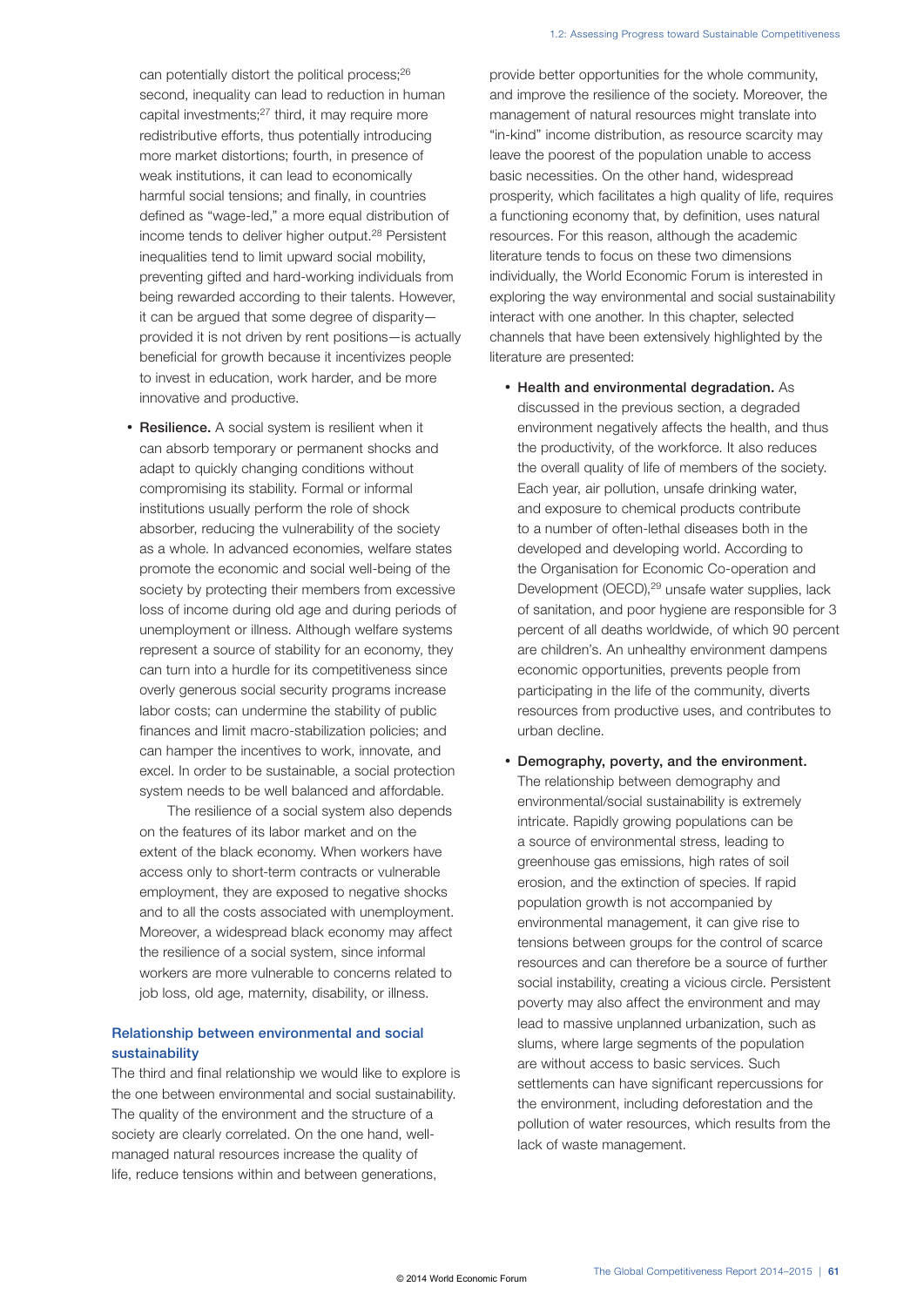• Energy and social stability. Increases in energy prices disproportionately affect the real purchasing power of the lowest earners in the society, because the elasticity of energy demand (fuel and electricity) is relatively rigid in the short run. Rising energy prices can therefore exacerbate income polarization. In societies where the purchasing power of significant segments of the population is low, high energy prices can endanger the affordability of basic services unless the loss of purchasing power is offset by fiscal policies.

An additional link between energy, environment, and social sustainability is the use of particular alternative energy sources such as ethanol and biodiesel. Although these types of energy sources help to reduce  $CO<sub>2</sub>$  emissions, they also use wide land areas and contribute to increased food prices. Moreover, these alternatives also have significant environmental impact in the form of additional pressure on water resources. Hence, the assessment of energy policies needs to be based on a holistic view that takes into consideration a broad spectrum of environmental and social consequences.

• Climate change, food security, and conflict. $30$ In the future, rising sea levels and more extreme weather conditions may force millions of people to migrate, adding pressure to natural resources especially water—in the destination areas. Rising competition over these resources could eventually result in military conflict. Adverse changes in temperature and precipitation have started to affect the capacity of many areas to produce food, thus increasing the vulnerability of the population. According to some studies, at present 1.7 billion people live in water-stressed countries. Industrialization and demographic forces are likely to further aggravate the situation, and climate change may exacerbate the situation even more by decreasing stream-flow and groundwater recharge.

Pressure on water resources and land, combined with a growing world population and rising poverty in some regions, may also aggravate migration and food security concerns, which already represent major problems today.31 At present, the Food and Agriculture Organization of the United Nations estimates that approximately 850 million people globally (or 12 percent of the world's population) are without sufficient access to food or are malnourished; these people are concentrated mostly in the developing world.32 In less-developed countries, decreasing crop yields may lead to further exploiting degraded land, while globally, changing environmental conditions are reducing crop productivity. This constellation of pressures

may increase food insecurity in the long term, even in areas where food availability is relatively secure today, which in turn may lead to exacerbate poverty and migration phenomena.

• Climate change and women's empowerment.  $33$ According to a growing body of research, climate change is not gender neutral. In many rural and traditional societies in Africa, women are responsible for securing water, food, and energy for cooking and heating. But the effects of climate change such as droughts, heat waves, infections encouraged by rising temperatures, deforestation, and uncertain rainfall make it harder for these women to secure the resources they need. This, in turn, further weakens their position in society and reduces opportunities to better their lives and that of their families.

### THE MEASUREMENT OF SUSTAINABLE **COMPETITIVENESS**

In order to assess where we stand today and to provide meaningful insights about how best to address the complex and highly interdependent challenges related to sustainable competitiveness, it is helpful to structure the analysis through a conceptual framework and to be able to measure the concept.

#### Efforts to measure sustainability

The following sections lay out the key existing approaches to measuring sustainability and describe the methodology of the sustainability-adjusted Global Competitiveness Index, which is the World Economic Forum's ongoing contribution to these efforts.

At the country level, the main references in this domain remain, as highlighted in previous editions of this *Report,* the recommendations of the Stiglitz-Sen-Fitoussi Commission; the European Commission's sustainability objectives presented in the Europe 2020 growth strategy; the OECD's Better Life Index; and the United Nations Development Programme's (UNDP) Human Development Index (HDI), which has included the environmental sustainability and equity adjustments.<sup>34</sup> The United Nations, subsequent to the first Millennium Development Goals, is discussing a wider set of indicators to track progress in sustainability with the new Sustainable Development Goals (see Box 4).

Other efforts to measure specific aspects of social sustainability include the World Bank's *Worldwide Governance Indicators Framework* and the International Labour Organization's Decent Work initiative.35 For the metrics of environmental sustainability, the main contributions remain the Environmental Performance Index (EPI) developed by researchers at Yale and Columbia universities;36 the Ecological Footprint, developed by the Global Footprint Network;<sup>37</sup> and the Global Adaptation Index.38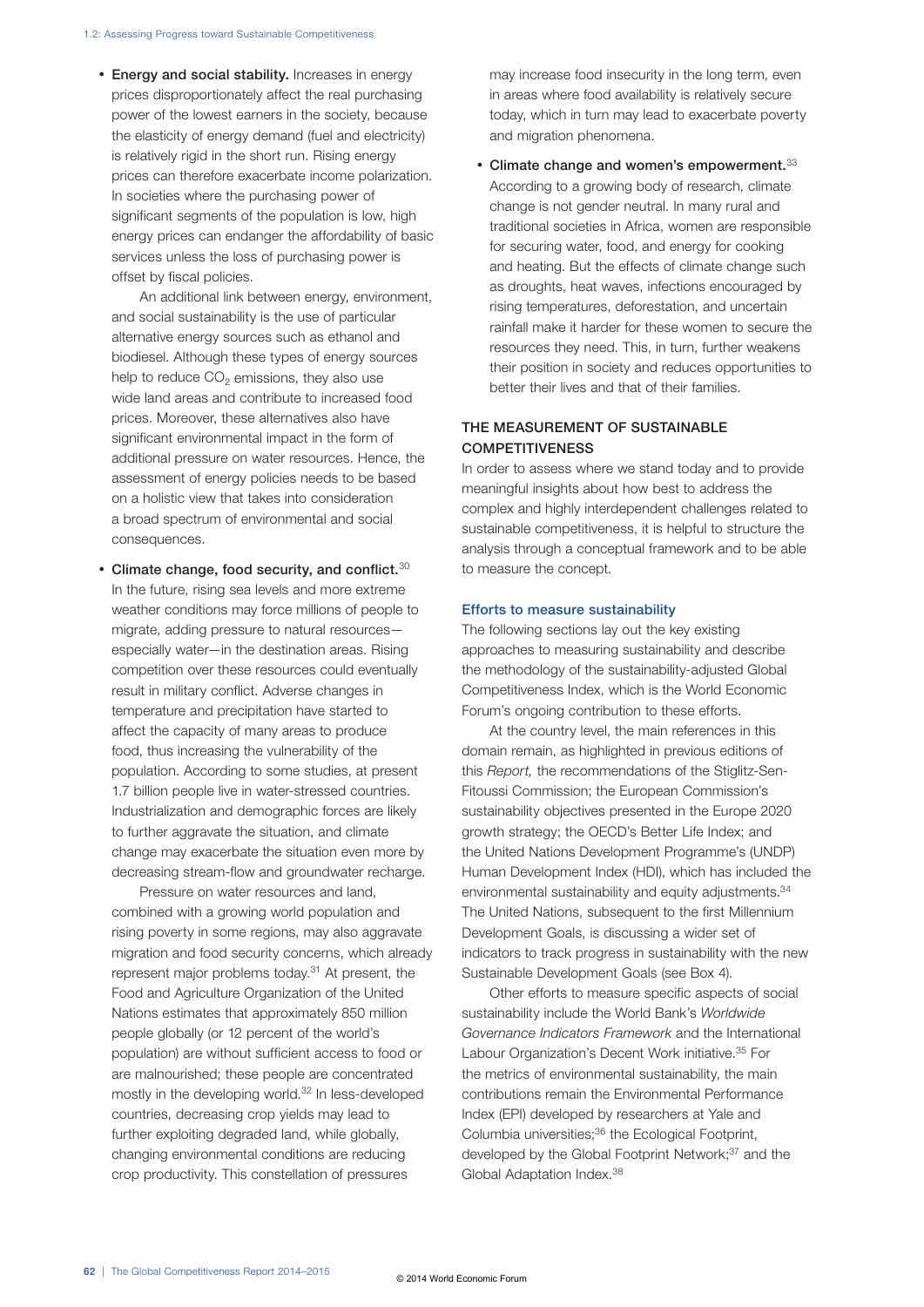#### Box 4: The Sustainable Development Goals: A sound basis for sustainable growth

Because the Millennium Development Goals (MDGs) have evolved into the Sustainable Development Goals (SDGs)—a development that is expected to be adopted in by the United Nations in 2015—sustainable development is once again a top priority on policymakers' agendas. The vision emerging from the discussion of the SDGs 2015 is a more encompassing one of sustainable development that is at the center of the political process, putting poverty eradication at the core of the SDGs but also recognizing that "changing unsustainable and promoting sustainable patterns of consumption and production and protecting and managing the natural resource base of economic and social development are the overarching objectives of and essential requirements for sustainable development."1

boundaries and the importance of just, equitable, and inclusive growth for long-term development. This approach is very much in line with the World Economic Forum's work on sustainable competitiveness that, since *The Global Competitiveness Report 2011–2012,* attempts to show a direct link between environmental and social sustainability and economic performance.

Moving from the MDGs to the SDGs is also important from a financing point of view. The cost of achieving the SDGs promises to be significantly higher than the cost of achieving the MDGs. The Organisation for Economic Co-operation and Development (OECD) estimated that the "finance gap" (the amount of investment necessary to achieve the MDGs by 2015) was approximately US\$120 billion a year, $^2$  while a

#### Table 1: Sustainable Development Goals and Global Competitiveness Index equivalents

| Goals proposed by the UN's Open Working Group on SDGs                                                                              | Equivalent in the GCI                                                                      |
|------------------------------------------------------------------------------------------------------------------------------------|--------------------------------------------------------------------------------------------|
| Goal 3: Attain healthy lives for all                                                                                               | 4th pillar (health subpillar)                                                              |
| Goal 4: Provide quality education and life-long learning<br>opportunities for all                                                  | 4th pillar (primary education subpillar) and<br>5th pillar (higher education and training) |
| Goal 8: Promote sustained, inclusive and sustainable<br>economic growth, full and productive employment and<br>decent work for all | 7th pillar (labor market efficiency)                                                       |
| Goal 9: Promote sustainable infrastructure and<br>industrialization and foster innovation                                          | 2nd pillar (infrastructure) and 12th pillar (innovation)                                   |
| Goal 16: Achieve peaceful and inclusive societies, access to<br>justice for all, and effective and capable institutions            | 1st pillar (institutions)                                                                  |

Source: United Nations Open Working Group on Sustainable Development Goals, July 2014.

The SDGs now appear to be linked more closely to competitiveness than they used to be because most are prerequisites for job creation and long-term sustainable growth. This link is one of the reasons that policymakers find them attractive. In the proposed list of 17 SDGs to be achieved by 2030, five are directly captured by pillars and subpillars of the Global Competitiveness Index (GCI) (Table 1), while three—Goals 6 (Ensure available and sustainable use of water and sanitation for all), 10 (Reduce inequality within and among countries), and 15 (Protect, restore and promote sustainable use of terrestrial ecosystems, sustainably manage forests, combat desertification, and halt and reverse land degradation and halt biodiversity loss)—are captured by the sustainable competitiveness framework.

In addition, by dedicating nearly half of the goals directly to environmental and social sustainability, the United Nations' Open Working Group acknowledges both our planet's

recent report by the United Nations Conference on Trade and Development (UNCTAD) estimated the gap of reaching the SDGs to be nearly US\$2.5 trillion per year.<sup>3</sup>

Aid will not be enough to achieve these goals. However, by focusing on factors that incorporate some of the drivers of higher standards of living, the SDGs can create a virtuous cycle that could enable countries to generate significant wealth to lift their own people out of poverty, enhancing sustainable competitiveness.

#### Notes

- 1 United Nations Open Working Group on Sustainable Development Goals 2014; further information about the SDGs is available at http://sustainabledevelopment.un.org/owg.html.
- 2 Stijns et al. 2012.
- 3 UNCTAD 2014.

Another source of sustainability measures comes from companies' reporting standards such as the *triple bottom line accounting,* as a growing body of firms and public institutions systematically reveal information about their environmental and social performance beyond the traditional financial statement.

Despite this progress, a generalized lack of highquality, internationally comparable data that would allow countries to fully understand how they fare in these critical areas and benchmark themselves against peers persists. Without an improvement in the quality and availability of key data on social and environmental sustainability, countries will continue to face challenges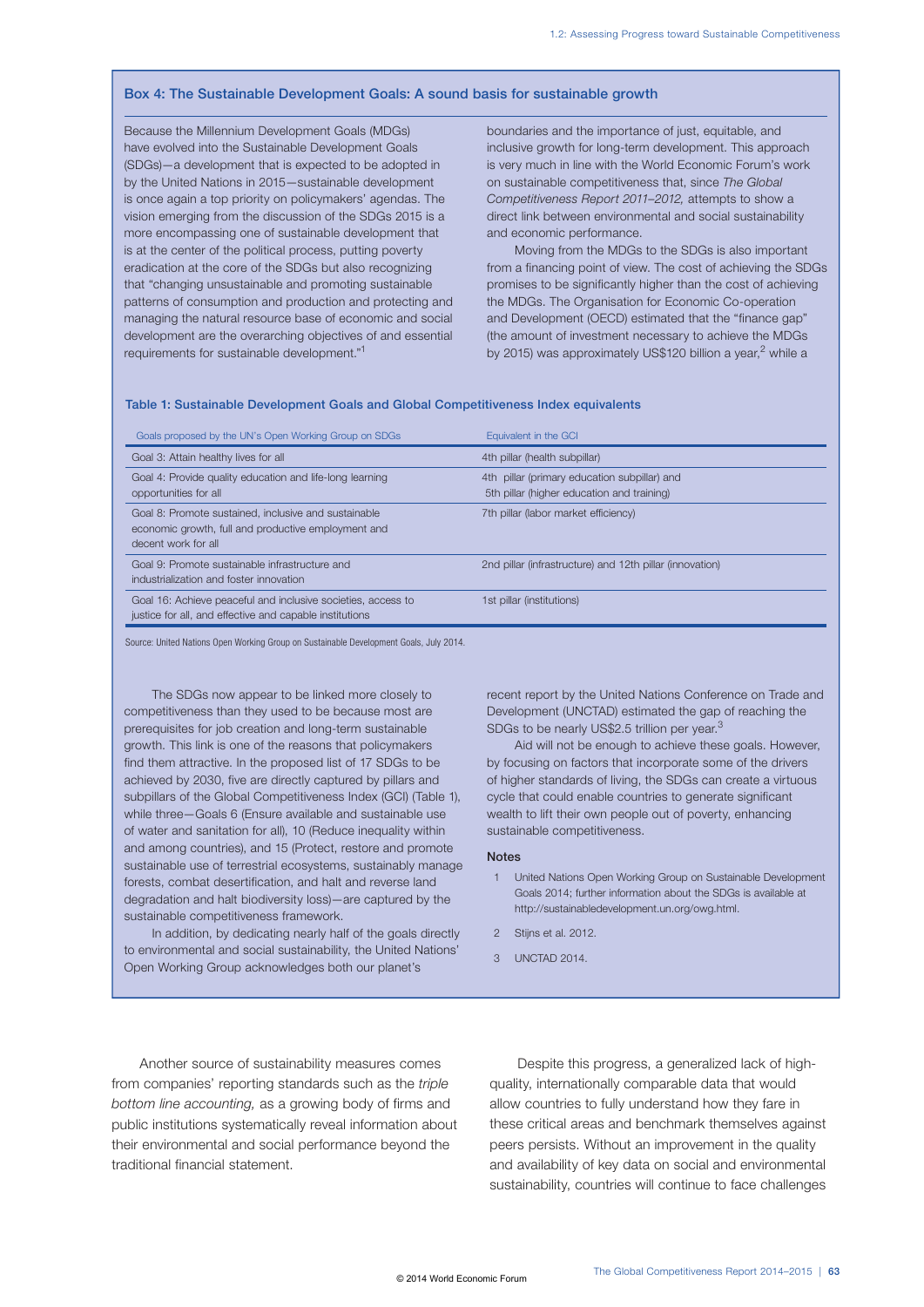



Note: Refer to appendix A for a detail explanation of the methodology.

when assessing and monitoring key dimensions of their situation. The lack of data also renders far-reaching quantitative analysis of the topic impossible and makes it difficult to identify channels of influence and assign relative importance to the different aspects of sustainable competitiveness. Better data would enable countries to make better decisions in their attempt to identify and implement appropriate policies and measures to ensure that their development model leads to the desired outcomes. The lack of data is a challenge that is shared by all the frameworks described above as well as by our sustainable competitiveness assessment, detailed in the next section.

### Sustainable competitiveness: The analytical framework

Based on our definition of sustainable competitiveness, we have developed a framework that aims to create a common ground to develop policies that balance economic prosperity with social inclusion and environmental stewardship. This conceptual model is represented in Figure 1, which presents a framework where the Forum's index for measuring competitiveness, the Global Competitiveness Index (GCI), is adjusted by factors that encompass social and environmental sustainability. This framework highlights the central

position of competitiveness as the key driver of prosperity in society, recognizing that high levels of competitiveness are crucial to sustained prosperity.

The GCI measures the level of competitiveness of an economy, as discussed in Chapter 1.1, which is defined as *the set of institutions, policies, and factors that determine the level of productivity of an economy.* The GCI is a comprehensive index that takes into account 12 pillars or drivers: institutions, infrastructure, macroeconomic environment, health and primary education, higher education and training, goods market efficiency, labor market efficiency, financial market development, technological readiness, market size, business sophistication, and innovation. The variables that are analyzed in each of these 12 pillars are well known and benefit from more than 30 years of ongoing work on competitiveness at the World Economic Forum as well as a rich literature on growth and development.

However, the framework presented in Figure 1 indicates that competitiveness on its own may not lead to sustainable levels of prosperity. Although the attainment of a certain level of economic prosperity is essential for achieving high standards of living, within this exercise, countries are assessed also for their ability to generate this long-lasting prosperity for their citizens in a sustainable way. In other words, competitiveness is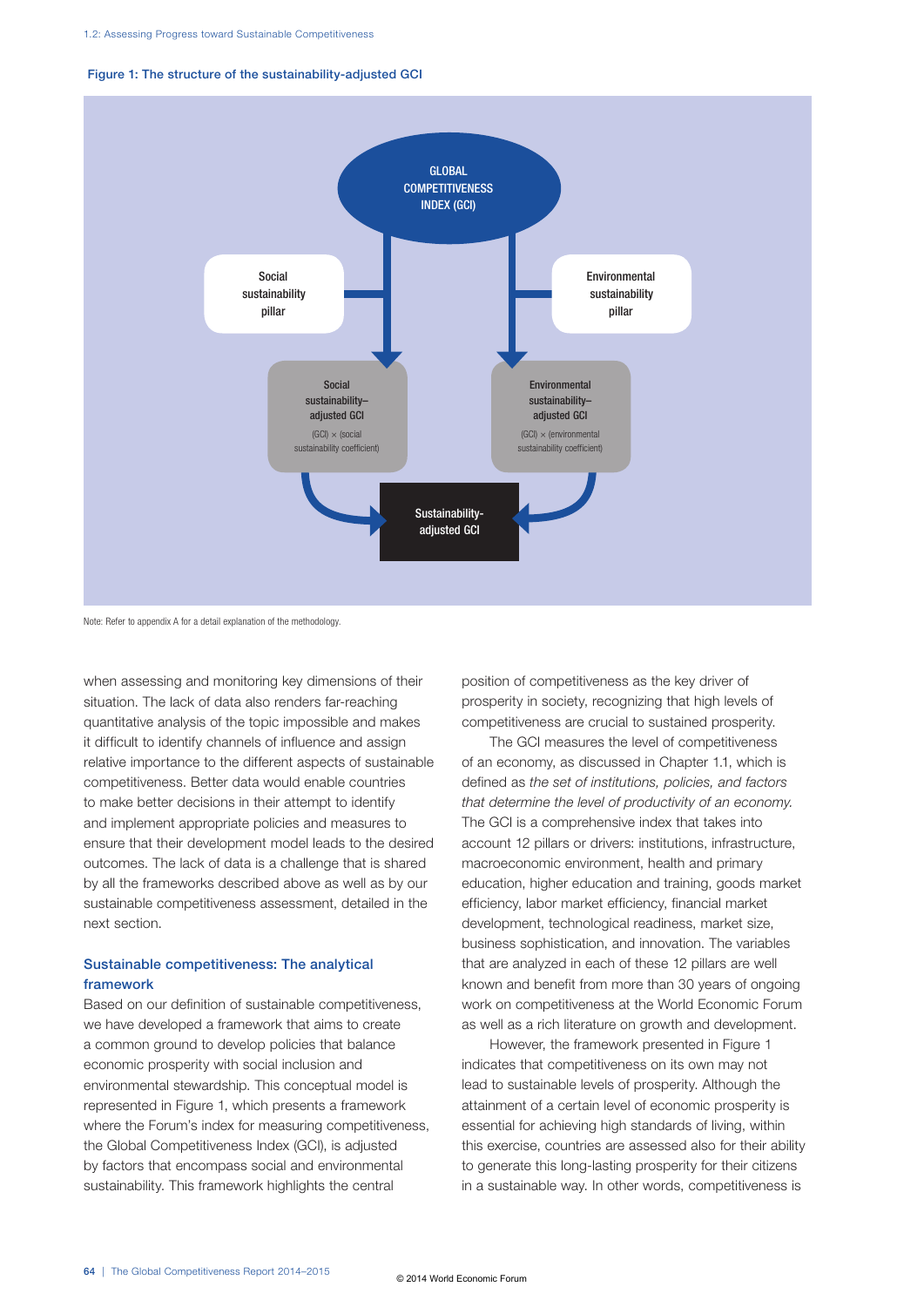#### Figure 2: Summary of indicators for social sustainability

- Access to sanitation
- Access to improved drinking water
- Access to healthcare
- Access to basic necessities **Vulnerability to economic exclusion** Social cohesion
	- Vulnerable employment
	- Extent of informal economy
	- Social safety net protection
- 
- Income Gini index
- Social mobility
- Youth unemployment

a necessary but not sufficient condition for continued prosperity—hence the need for the additional social sustainability–adjusted and environmental sustainability– adjusted measures of competitiveness.

As described in the first half of this chapter, defining the functional relationship between competitiveness and sustainability and identifying and measuring the pillars and variables that are driving environmental and social sustainability are complex tasks from both a conceptual and a measurement point of view. Sufficient evidence does not yet exist that would allow us to identify a solid functional relationship among them; we therefore opt for the simple approach of defining a linear relationship among the three dimensions. As a result, the final overall sustainability-adjusted Global Competitiveness Index is an average of the two sustainability-adjusted indexes: the social sustainability–adjusted GCI and the environmental sustainability–adjusted GCI.39

#### Social sustainability pillar

For social sustainability, the Forum identifies three conceptual elements (Figure 2). The first category aims to assess a *population's access to basic necessities.*<sup>40</sup> It includes three indicators: *Access to sanitation, Access to improved drinking water,* and *Access to healthcare services.* This category is thus a measure of inclusion as well as a measure of the fulfillment of basic physical needs. Other indicators that we would have liked to incorporate but could not because of the lack of data include access to decent housing and food security. A population with poor access to water, food, shelter, healthcare, and sanitation cannot develop to its full capacity.

The second category is linked to the concept of perceived economic security. Hence it aims to evaluate a *population's vulnerability to economic exclusion.* Three indicators have been chosen for this evaluation: *Vulnerable employment* as a percentage of total employment, the *Extent of the informal economy,* and *Social safety net protection.* The vulnerable employment indicator measures the percentage of people who are self-employed in a small business or are in a small family business that may provide income levels insufficient to meet the living standards of the country of residence and can prove unstable in times of economic difficulties.

The extent of the informal economy provides a sense of how well integrated the workforce is into official structures. A workforce that is less integrated leaves workers more vulnerable to concerns related to job loss, old age, maternity, disability, or illness. The social safety net is a complementary measure of protection: in times of financial and economic instability, the safety net helps households to maintain their access to basic necessities and to weather crises without falling into poverty traps. Providing protection also leads to a sense of financial security that enables individuals to undertake investments and entrepreneurial risk, which can in turn translate into the creation of new jobs and innovative ideas, thus benefitting the economy.

A third category can be thought of as an assessment of *social cohesion* and includes the following indicators: the *Income Gini index, Social mobility,* and *Youth unemployment.* The income Gini index is a measure of income inequality, but keep in mind that from a normative approach—excessive inequality may hide relative poverty that would prevent lower-income families from accessing the same opportunities as those with incomes at the high end of the range in the society.

Linked to this idea, we include an indicator on social mobility. In the context of sustainable competitiveness, it is crucial that subsequent generations can improve their condition regardless of the socioeconomic status of their parents. From a purely economic perspective, the absence of such social mobility can be detrimental to human capital development because talented individuals, in a society that does not allow them to access education or to move ahead, will not be leveraged for economic advancement and they may leave their home country to pursue opportunities abroad. Additionally, low expectations for the future in a context of high unemployment and persistent inequality can spark political instability. On a broader conceptual level, social mobility is also a direct measure of the freedom to pursue human development.

Finally, high youth unemployment can reduce social cohesion and incur significant economic and social costs. It depresses lifetime earnings for unemployed workers, taking a toll on their health and reducing the potential of the next generation to succeed. From an economic standpoint, high youth unemployment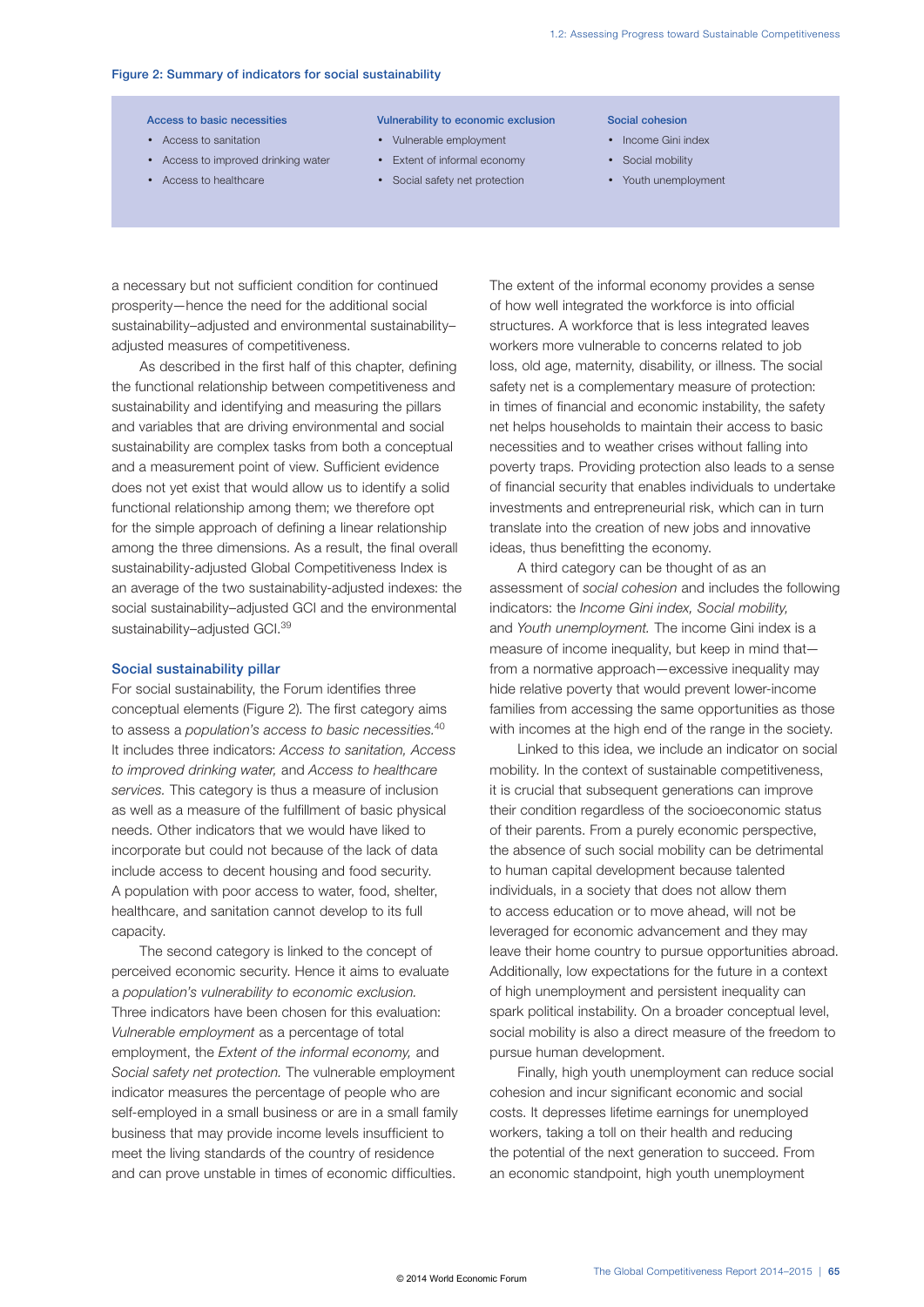#### Figure 3: Summary of indicators for environmental sustainability

- Environmental regulations (stringency and enforcement)
- Number of ratified international environmental treaties
- Terrestrial biome protection

- Baseline water stress
- Wastewater treatment
- Forest cover change
- Fish stocks' overexploitation
- Environmental policy Use of renewable resources Degradation of the environment
	- Level of particulate matter concentration
	- $\cdot$  CO<sub>2</sub> intensity
	- Quality of the natural environment

reflects a failure to mobilize existing resources and build productive skills.

#### Environmental sustainability pillar

To develop the environmental sustainability pillar, the Forum has continued to work closely with experts at Yale's Center for Environmental Law and Policy (YCELP), with the Center for International Earth Science Information Network (CIESIN) at Columbia University's Earth Institute, and with the World Resource Institute (WRI) to define the best existing indicators in this area and to understand the strengths and limitations of these data.

More generally, the measures captured here and presented in the environmental sustainability pillar are meant to complement the analysis carried out through the Environmental Performance Index (EPI), which provides a much more comprehensive indication of national performance on a variety of environmental indicators. In this pillar, indicators have been selected according to three categories (see Figure 3) aimed at covering the most relevant aspects of environmental sustainability.

The first area measured in the environmental sustainability pillar is *environmental policy,* which is composed of a gauge of the stringency and enforcement of *Environmental regulations* along with the extent to which land areas are protected (biome protection), providing an assessment of a country's commitment to protecting natural capital. We also include a measure of the number of key *International environmental treaties,* out of a total of 25, in which the country is a participant. This indicator demonstrates the country's level of engagement with environmental issues and thus its willingness to become involved in international efforts toward addressing global environmental challenges. Together these variables capture to some extent the political will of countries to respond to environmental issues in a structured and consistent way and indicate their importance in the government agenda.

The second area relates to the *use of renewable resources.* These indicators comprise measures of Baseline water stress in an economy, which models the relation between water supply availability and demand in each country; *Wastewater treatment,* which gauges

what percentage of (mainly urban) wastewater is treated before it is released into the ecosystem; *Forest cover change,* which takes into account reported information about the percentage of total land area that is deforested (or afforested) over time; and the overexploitation of *Fish stocks.* A diminishing regeneration capacity is one of the major environmental issues for which a simple solution is not easily identified. Although the data in this area are among the most difficult to collect and interpret, it is crucial for a country to manage these resources in order to ensure that they remain available for future generations.

The third area takes into consideration the *degradation of the environment,* which can cause serious damage to human health while destroying the ecosystem. The specific indicators used to measure this concept are the *Level of particulate matter concentration, CO*2 *intensity,* and the *Quality of the natural environment.* Particulate matter concentration is a proxy for air pollution, which has proven negative effects on human health and is monitored by local authorities in many countries. The quality of the natural environment is a perception-based assessment of the local status of the environment that measures the observation of local business leaders on the ground.  $CO<sub>2</sub>$  intensity is a measure of the efficiency of energy use in relation to the emissions it produces.

It is important to note that, although  $CO<sub>2</sub>$  intensity also provides a sense of national contributions to climate change, the decision was taken again this year not to include climate change as a specific factor in this pillar. This is because there is currently no agreement on how to attribute emission responsibilities to particular countries. For example, in a world of globalized markets, should emissions be allocated to the country producing the goods that created the emissions or to the consuming country? Also it is not yet clear what impact countries' contributions to climate change would have on national competitiveness, particularly in the absence of an international agreement that would impose costs on large emitters.

While the variables described in this and the previous sections capture a number of important aspects of social and environmental sustainability, additional variables are needed to obtain a more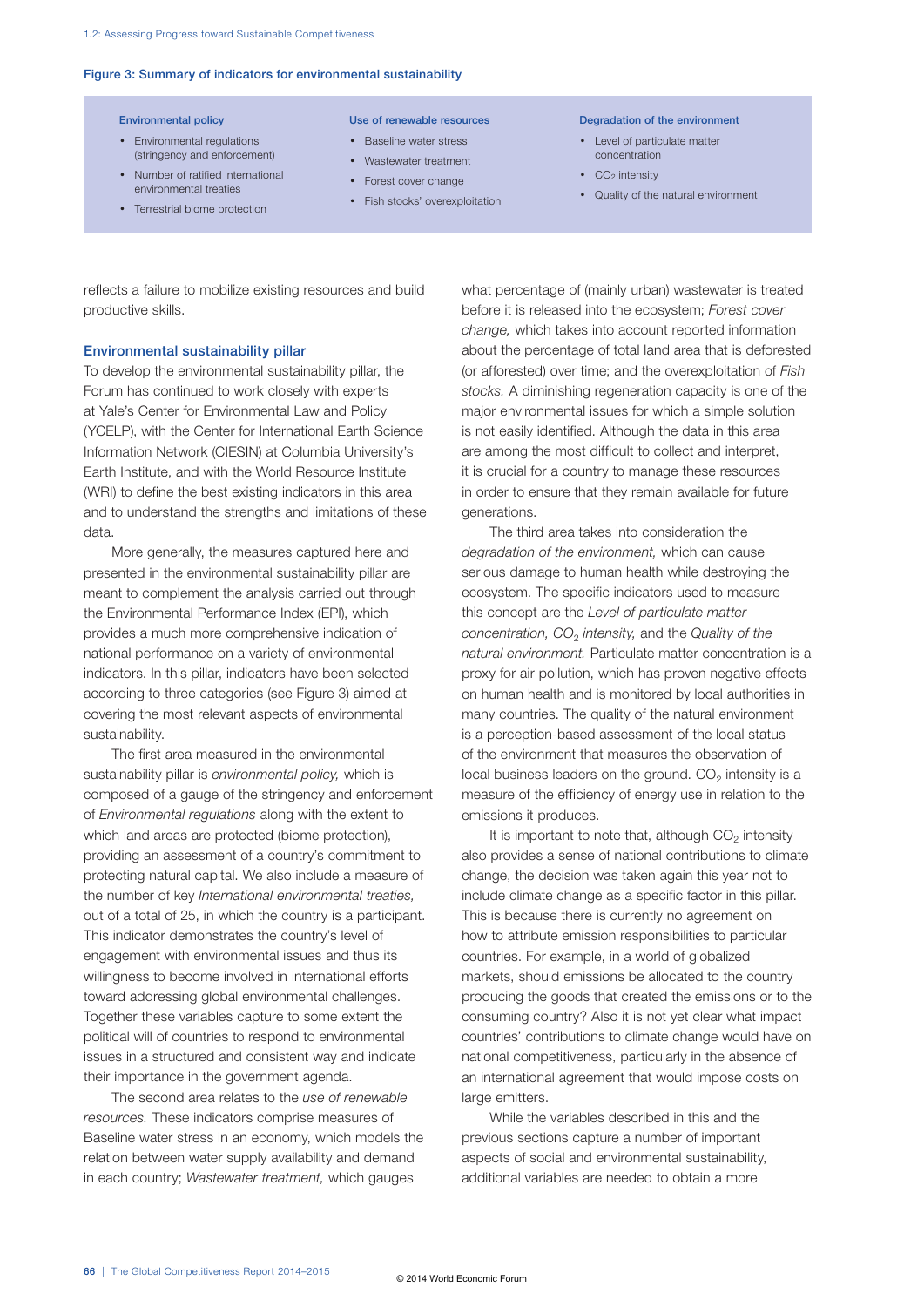complete measure of the concept. These indicators include measurements of social participation and respect for core human rights, as well as discrimination and the treatment of minority populations and additional environmental indicators. However, because of the lack of quality indicators in these areas, we are unable to include them for the time being.

#### Updates to the environmental sustainability pillar

As a result of collaboration with our partners and our research, we were able to improve the methodology this year by updating a number of indicators because data became available or because improved measurement methodologies were provided. The indicator *Baseline water stress* replaces *Agricultural water intensity.* The methodology for the calculation of the indicators *Forest cover change, Particulate matter (2.5) concentration,* and *Fish stocks overexploited* has been updated to bring these indicators in line with the results of the Environmental Performance Index. Finally, the new indicator *Wastewater treatment* was added to the framework.

#### Calculation of the sustainability-adjusted GCI

The two areas of sustainability—social and environmental—are treated as independent adjustments to each country's performance in the GCI.

The details behind the aggregation are described in Appendix A; Appendix B provides detailed notes and sources for each indicator. The aggregation leads to three outcomes: an environmental sustainability–adjusted GCI, a social sustainability–adjusted GCI, and an overall sustainability-adjusted GCI that combines the two effects. Lacking clear theoretical guidelines in assigning weights to the individual elements, each indicator has been given an equal weight within each pillar.

As described in detail in Appendix A, each pillar is converted into an "adjustment coefficient" with a range of 0.8 to 1.2; this coefficient is then used to adjust the GCI score upward or downward. Consequently, the sustainability-adjusted GCI score ranges between a maximum of 20 percent lower or 20 percent higher than the underlying GCI score.

The single indicators are aggregated using a simple average. Although this aggregation method is transparent and simple to replicate, its limitation is that it allows for compensation across the different sustainability dimensions. For example, a country may achieve a strong performance in terms of carbon intensity but a poor performance on deforestation. In this case, the two scores will be averaged out and the overall score may mask an uneven performance across different dimensions. This needs to be kept in mind when interpreting the results. Notwithstanding extensive research efforts, again this year we were not able to

identify new metrics of appropriate quality to be included in the index.

In the Sustainable Competitiveness exercise, country coverage is again driven by data availability: we are able to cover 113 economies this year, a subset of the 144 economies covered in the 2014–2015 GCI.

#### Results of the sustainability-adjusted GCI analysis

This section presents the results of the sustainabilityadjusted GCI. Table 1 shows how the GCI score is adjusted once sustainability indicators are taken into account. An upward arrow shows that sustainability results drive a better score than the GCI itself; a downward arrow points to a situation of vulnerability in terms of social and/or environmental sustainability that lowers the GCI score. A horizontal arrow indicates that GCI results do not change substantially when considering sustainability aspects. The results indicate that there is no clear trade-off between being competitive and being sustainable.

As noted in previous editions, the findings show that, irrespective of their level of competitiveness, on the two elements of sustainability countries can attain results that are above or below their competitiveness score. However, we observe that countries in the top half of the competitiveness rankings tend to perform better on sustainability as well. This is particularly true for the social sustainability dimension, which is, not surprisingly, highly correlated with level of development. Developed economies tend to have more mature institutions that ensure that citizens have access to basic infrastructure, healthcare, and welfare. At the same time, countries that face challenges related to their competitiveness fare even more poorly in terms of social sustainability.

In terms of environmental sustainability, the picture is more complex. Countries toward the lower end of the competitiveness scale tend to fare better than advanced economies in terms of emissions such as  $CO<sub>2</sub>$ , as well as in manufacturing-related pollution such as waste and by-products of industrial processes.<sup>41</sup> However, these economies are currently facing problems that advanced economies have already experienced in their own earlier stages of development, such as biodiversity loss caused by deforestation, urbanization, and the expansion of agricultural land as well as air pollution (proxied here by particulate matter, or  $PM<sub>2.5</sub>$ , emissions) triggered by the use of older combustion technologies, especially in the transport sector.

### RESULTS FOR SELECTED ECONOMIES

Because many of the aspects relating to sustainability require many years for significant change to occur, we observe only small movements in the performance of economies from one year to the next. Nonetheless, constant monitoring and benchmarking of selected indicators helps to identify possible areas of risk and the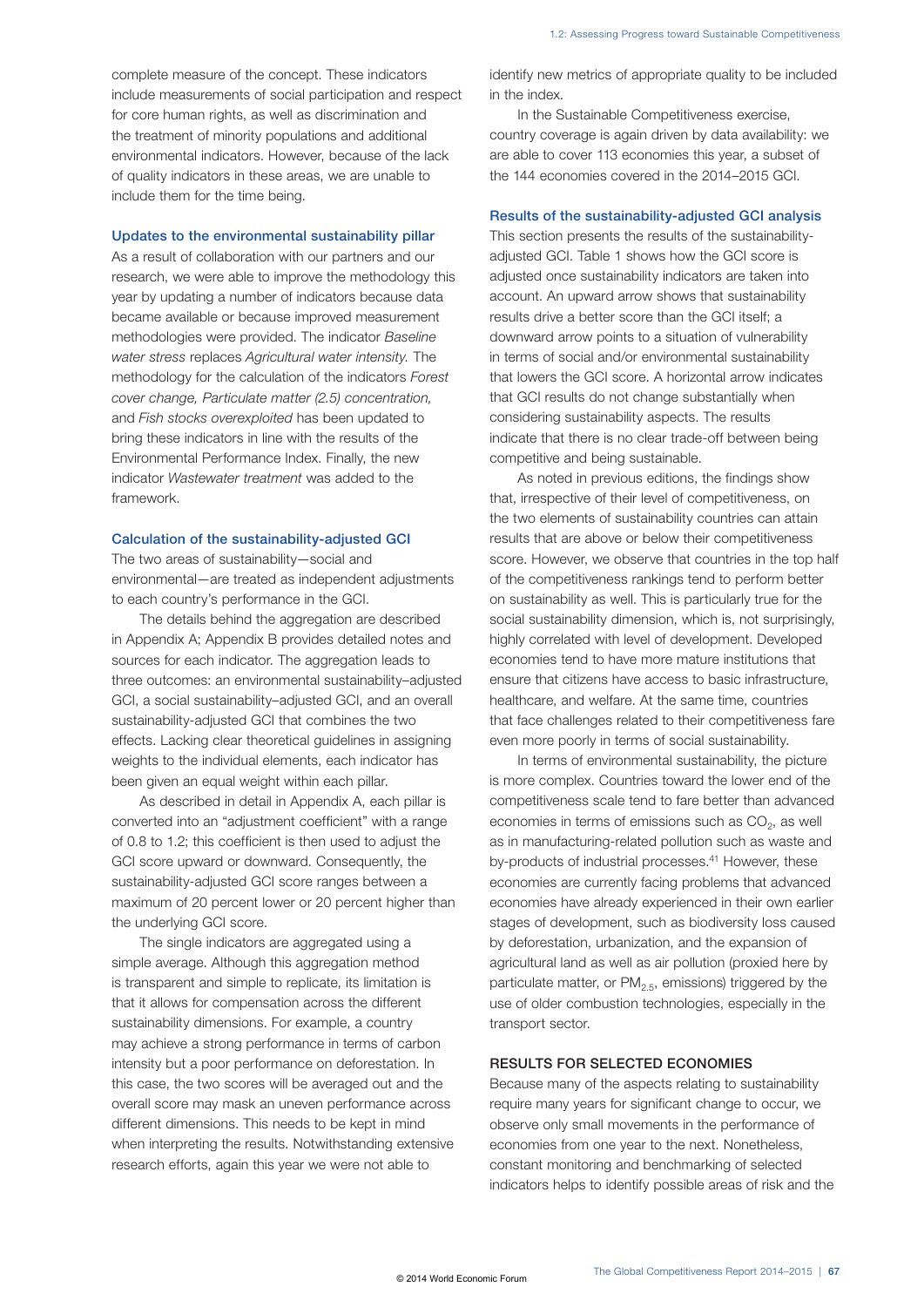### Table 1: Adjustment to the GCI scores by sustainability indicators

|                      |                 | GCI 2014-2015 | <b>Social</b><br>sustainability-<br>adjusted GCI <sup>+</sup> |                          |       | Environmental<br>sustainability-<br>adjusted GCI <sup>‡</sup> |                | Sustainability-<br>adjusted GCI## |  |
|----------------------|-----------------|---------------|---------------------------------------------------------------|--------------------------|-------|---------------------------------------------------------------|----------------|-----------------------------------|--|
| Country/Economy      | Rank*           | Value         | Value                                                         | <b>Direction</b>         | Value | <b>Direction</b>                                              | Value          | <b>Direction</b>                  |  |
| Switzerland          | 1               | 5.7           | 6.75                                                          | ⇑                        | 6.84  | ⇑                                                             | 6.8            | ⇑                                 |  |
| <b>United States</b> | 3               | 5.54          | 5.97                                                          | $\overline{\mathcal{P}}$ | 5.24  | À                                                             | 5.61           | $\Rightarrow$                     |  |
| Finland              | $\overline{4}$  | 5.5           | 6.38                                                          | $\Uparrow$               | 5.98  | $\overline{\mathcal{P}}$                                      | 6.18           | $\overline{\mathcal{P}}$          |  |
| Germany              | 5               | 5.49          | 6.36                                                          | $^\Uparrow$              | 6     | $\overline{\mathcal{P}}$                                      | 6.18           | $\overline{\mathcal{P}}$          |  |
| Japan                | $6\,$           | 5.47          | 6.29                                                          | $\overline{\mathcal{P}}$ | 5.83  | ⇗                                                             | 6.06           | $\overline{\mathcal{P}}$          |  |
| Netherlands          | 8               | 5.45          | 6.39                                                          | $^\Uparrow$              | 5.88  | ⇗                                                             | 6.13           | $\boldsymbol{\nearrow}$           |  |
| United Kingdom       | 9               | 5.41          | 5.95                                                          | $\overline{\mathcal{P}}$ | 5.75  | Þ                                                             | 5.85           | $\overline{\mathcal{P}}$          |  |
| Sweden               | 10              | 5.41          | 6.05                                                          | $\overline{\mathcal{P}}$ | 5.95  | $\overline{\mathcal{P}}$                                      | 6              | $\boldsymbol{\nearrow}$           |  |
| Norway               | 11              | 5.35          | 6.43                                                          | ⇑                        | 6.14  | ⇗                                                             | 6.28           | ⇑                                 |  |
| United Arab Emirates | 12              | 5.33          | 6.1                                                           | $\boldsymbol{\nearrow}$  | 5.16  | $\Rightarrow$                                                 | 5.63           | $\boldsymbol{\nearrow}$           |  |
| Denmark              | 13              | 5.29          | 6.14                                                          | $^\Uparrow$              | 5.69  | $\overline{\mathcal{P}}$                                      | 5.91           | $\boldsymbol{\nearrow}$           |  |
| Canada               | 15              | 5.24          | 5.95                                                          | $\overline{\mathcal{P}}$ | 5.51  | ↗                                                             | 5.73           | $\overline{\mathcal{P}}$          |  |
| New Zealand          | 17              | 5.2           | 5.94                                                          | グ                        | 6.04  | $\uparrow$                                                    | 5.99           | $\hat{\mathbb{r}}$                |  |
| Belgium              | 18              | 5.18          | 5.89                                                          | グ                        | 5.48  | $\overline{\mathcal{P}}$                                      | 5.68           | $\overline{\mathcal{P}}$          |  |
| Luxembourg           | 19              | 5.17          | 5.96                                                          | $\Uparrow$               | 5.73  | ⇗                                                             | 5.85           | $\boldsymbol{\nearrow}$           |  |
| Malaysia             | $\overline{20}$ | 5.16          | 5.59                                                          | Þ                        | 4.86  | Ź                                                             | 5.22           | $\Rightarrow$                     |  |
| Austria              | $\overline{21}$ | 5.16          | $6\,$                                                         | $\Uparrow$               | 5.85  | ⇗                                                             | 5.92           | $^\uparrow$                       |  |
| Australia            | 22              | 5.08          | 5.8                                                           | $\overline{\mathcal{P}}$ | 5.54  | $\overline{\mathcal{P}}$                                      | 5.67           | $\boldsymbol{\nearrow}$           |  |
| France               | 23              | 5.08          | 5.56                                                          | $\overline{\mathcal{P}}$ | 5.52  | ⇗                                                             | 5.54           | $\boldsymbol{\mathcal{P}}$        |  |
| Saudi Arabia         | $\overline{24}$ | 5.06          | 5.2                                                           | $\Rightarrow$            | 4.74  | Ý                                                             | 4.97           | $\Rightarrow$                     |  |
| Ireland              | 25              | 4.98          | 5.38                                                          | $\overline{\mathcal{P}}$ | 5.14  | $\Rightarrow$                                                 | 5.26           | $\overline{\mathcal{P}}$          |  |
| Korea, Rep.          | 26              | 4.96          | 5.25                                                          | $\overline{\mathcal{P}}$ | 4.85  | $\Rightarrow$                                                 | 5.05           | $\Rightarrow$                     |  |
| China                | 28              | 4.89          | 4.96                                                          | $\Rightarrow$            | 4.28  | Þ                                                             | 4.62           | $\checkmark$                      |  |
| Estonia              | 29              | 4.71          | 5.13                                                          | $\overline{\mathcal{P}}$ | 4.71  | $\Rightarrow$                                                 | 4.92           | $\Rightarrow$                     |  |
| Iceland              | 30              | 4.71          | 5.41                                                          | $\overline{\mathcal{P}}$ | 5.39  | $\overline{\mathcal{P}}$                                      | 5.4            | ⇑                                 |  |
| Thailand             | 31              | 4.66          | 4.63                                                          | $\Rightarrow$            | 4.38  | Ý                                                             | 4.51           | $\Rightarrow$                     |  |
| Chile                | 33              | 4.6           | 4.68                                                          | $\Rightarrow$            | 4.78  | $\Rightarrow$                                                 | 4.73           | $\Rightarrow$                     |  |
| Indonesia            | 34              | 4.57          | 4.31                                                          | Þ                        | 4.26  | Ý                                                             | 4.28           | $\checkmark$                      |  |
| Spain                | 35              | 4.55          | 4.65                                                          | $\Rightarrow$            | 4.73  | $\Rightarrow$                                                 | 4.69           | $\Rightarrow$                     |  |
| Portugal             | 36              | 4.54          | 4.61                                                          | $\Rightarrow$            | 4.56  | $\Rightarrow$                                                 | 4.58           | $\Rightarrow$                     |  |
| Czech Republic       | 37              | 4.53          | 4.97                                                          | $\overline{\mathcal{P}}$ | 4.9   | ⇗                                                             | 4.93           | $\boldsymbol{\mathcal{P}}$        |  |
| Azerbaijan           | 38              | 4.53          | 4.33                                                          | $\Rightarrow$            | 4.09  | À                                                             | 4.21           | $\checkmark$                      |  |
| Mauritius            | 39              | 4.52          | 4.7                                                           | $\Rightarrow$            | 4.25  | ý                                                             | 4.47           | $\Rightarrow$                     |  |
| Lithuania            | 41              | 4.51          | 4.66                                                          | $\Rightarrow$            | 4.85  | ⇗                                                             | 4.75           | $\boldsymbol{\nearrow}$           |  |
| Latvia               | 42              | 4.5           | 4.64                                                          | $\Rightarrow$            | 4.89  | ⇗                                                             | 4.77           | $\boldsymbol{\mathcal{P}}$        |  |
| Poland               | 43              | 4.48          | 4.48                                                          | $\Rightarrow$            | 4.62  | $\Rightarrow$                                                 | 4.55           | $\Rightarrow$                     |  |
| Turkey               | 45              | 4.46          | 4.49                                                          | $\Rightarrow$            | 4.05  | Ý                                                             | 4.27           | $\Rightarrow$                     |  |
| Panama               | 48              | 4.43          | 4.42                                                          | $\Rightarrow$            | 4.53  | $\Rightarrow$                                                 | 4.47           | $\Rightarrow$                     |  |
| Italy                | 49              | 4.42          | 4.36                                                          | $\Rightarrow$            | 4.44  | $\Rightarrow$                                                 | 4.4            | $\Rightarrow$                     |  |
| Kazakhstan           | 50              | 4.42          | 4.69                                                          | $\overline{\mathcal{P}}$ | 3.91  | À                                                             | 4.3            | $\Rightarrow$                     |  |
| Costa Rica           | 51              | 4.42          | 4.51                                                          | $\Rightarrow$            | 4.63  | $\Rightarrow$                                                 | 4.57           | $\Rightarrow$                     |  |
| Philippines          | 52              | 4.4           | 4.26                                                          | $\Rightarrow$            | 4.25  | $\Rightarrow$                                                 | 4.25           | $\Rightarrow$                     |  |
| Russian Federation   | 53              | 4.37          | 4.46                                                          | $\Rightarrow$            | 4.19  | $\Rightarrow$                                                 | 4.33           | $\Rightarrow$                     |  |
| Bulgaria             | 54              | 4.37          | 4.31                                                          | $\Rightarrow$            | 4.48  | $\Rightarrow$                                                 | 4.4            | $\Rightarrow$                     |  |
| South Africa         | 56              | 4.35          | 4.11                                                          | ⇘                        | 4.18  | $\Rightarrow$                                                 | 4.14           | $\Rightarrow$                     |  |
| Brazil               | 57              | 4.34          | 4.29                                                          | $\Rightarrow$            | 4.54  | $\Rightarrow$                                                 | 4.42           | $\Rightarrow$                     |  |
| Cyprus               | 58              | 4.31          | 4.48                                                          | $\Rightarrow$            | 4.07  | Þ                                                             | 4.27           | $\Rightarrow$                     |  |
| Romania              | 59              | 4.3           | 4.13                                                          | $\Rightarrow$            | 4.21  | $\Rightarrow$                                                 | 4.17           | $\Rightarrow$                     |  |
| Hungary              | 60              | 4.28          | 4.35                                                          | $\Rightarrow$            | 4.54  | ⇗                                                             | 4.44           | $\Rightarrow$                     |  |
| Mexico               | 61              | 4.27          | 4.2                                                           | $\Rightarrow$            | 3.98  | Þ                                                             | 4.09           | $\Rightarrow$                     |  |
| Macedonia, FYR       | 63              | 4.26          | 4.13                                                          | $\Rightarrow$            | 3.66  | À                                                             | 3.9            | Α                                 |  |
| Peru                 | 65              | 4.24          | 3.99                                                          | $\Delta$                 | 4.02  | Ý                                                             | $\overline{4}$ | $\check{\mathbf{r}}$              |  |
| Colombia             | 66              | 4.23          | 3.8                                                           | $\Delta$                 | 4.17  | $\Rightarrow$                                                 | 3.98           | $\check{\mathbf{r}}$              |  |
| Montenegro           | 67              | 4.23          | 4.08                                                          | $\Rightarrow$            | 4.38  | $\Rightarrow$                                                 | 4.23           | $\Rightarrow$                     |  |
| Vietnam              | 68              | 4.23          | 4.11                                                          | $\Rightarrow$            | 3.67  | Þ                                                             | 3.89           | $\Delta$                          |  |
| Georgia              | 69              | 4.22          | 3.88                                                          | Þ                        | 4.1   | $\Rightarrow$                                                 | 3.99           | $\Rightarrow$                     |  |
| Slovenia             | 70              | 4.22          | 4.52                                                          | $\overline{\mathcal{P}}$ | 4.78  | ↗                                                             | 4.65           | $\boldsymbol{\nearrow}$           |  |

*(Cont'd.)*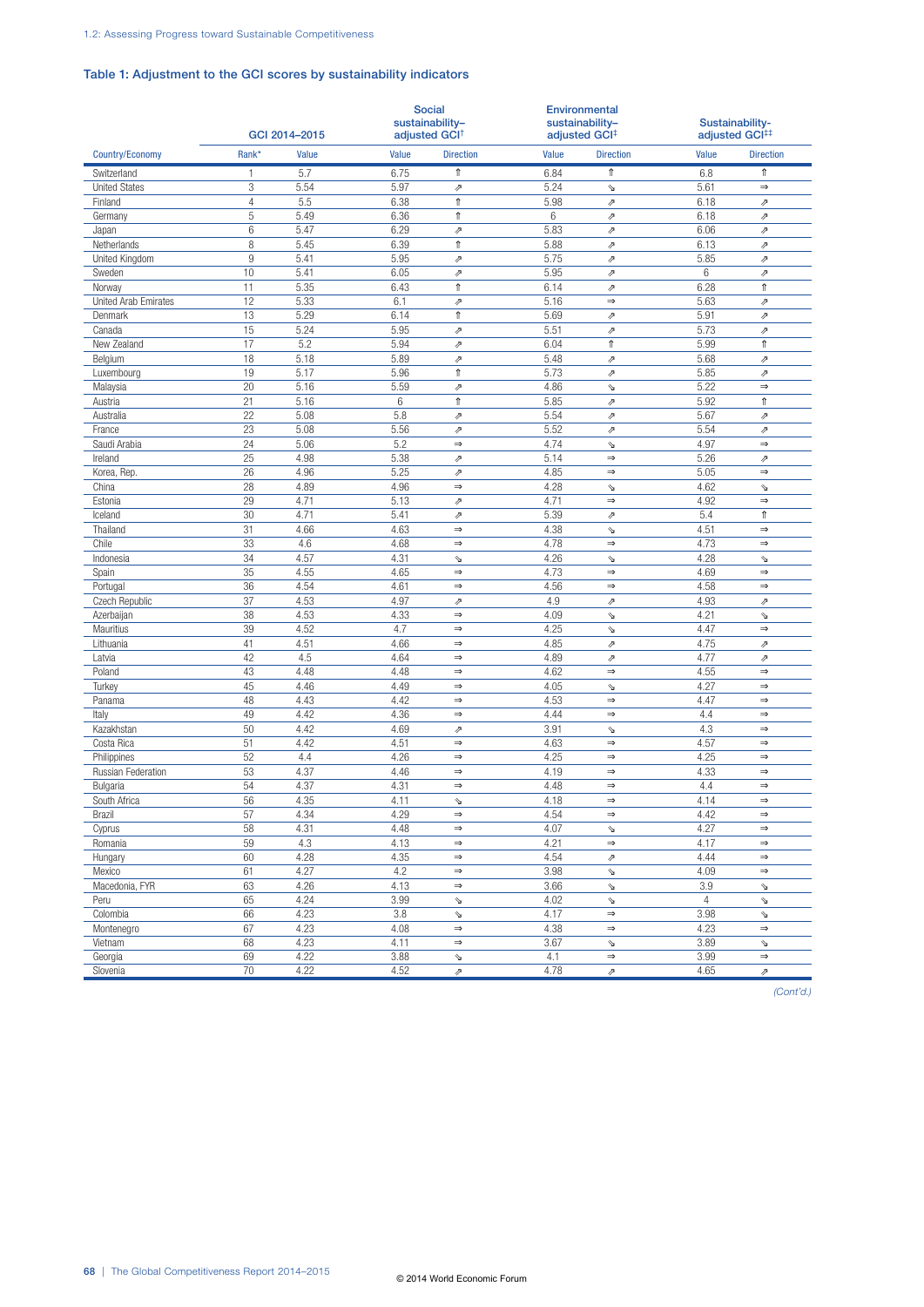#### Table 1: Adjustment to the GCI scores by sustainability indicators *(cont'd.)*

|                             |            | GCI 2014-2015 |                | <b>Social</b><br>sustainability-<br>adjusted GCI <sup>+</sup> |              | Environmental<br>sustainability-<br>adjusted GCI <sup>‡</sup> |             | Sustainability-<br>adjusted GCI <sup>#</sup> |  |
|-----------------------------|------------|---------------|----------------|---------------------------------------------------------------|--------------|---------------------------------------------------------------|-------------|----------------------------------------------|--|
| Country/Economy             | Rank*      | Value         | Value          | <b>Direction</b>                                              | Value        | <b>Direction</b>                                              | Value       | <b>Direction</b>                             |  |
| India                       | 71         | 4.21          | 3.98           | ⇘                                                             | 3.72         | Ý                                                             | 3.85        | ⇘                                            |  |
| Morocco                     | 72         | 4.21          | 3.88           | Ý                                                             | 3.89         | V                                                             | 3.88        | Þ                                            |  |
| Sri Lanka                   | 73         | 4.19          | 4.1            | $\Rightarrow$                                                 | 4.47         |                                                               | 4.28        | $\Rightarrow$                                |  |
| Slovak Republic             | 75         | 4.15          | 4.23           | $\Rightarrow$                                                 | 4.41         | ⇗                                                             | 4.32        | $\Rightarrow$                                |  |
| Ukraine                     | 76         | 4.14          | 4.19           | $\Rightarrow$                                                 | 3.7          | Ý                                                             | 3.95        | $\Rightarrow$                                |  |
| Croatia                     | 77         | 4.13          | 4.06           | $\Rightarrow$                                                 | 4.21         | $\Rightarrow$                                                 | 4.14        | $\Rightarrow$                                |  |
| Guatemala                   | 78         | 4.1           | $\overline{4}$ | $\Rightarrow$                                                 | 4.05         | $\Rightarrow$                                                 | 4.03        | $\Rightarrow$                                |  |
| Algeria                     | 79         | 4.08          | 3.89           | $\Rightarrow$                                                 | 3.58         | A                                                             | 3.73        | Þ                                            |  |
| Uruguay                     | 80         | 4.04          | 4.19           | $\Rightarrow$                                                 | 4.21         | $\Rightarrow$                                                 | 4.2         | $\Rightarrow$                                |  |
| Greece                      | 81         | 4.04          | 3.85           | $\Rightarrow$                                                 | 4.09         | $\Rightarrow$                                                 | 3.97        | $\Rightarrow$                                |  |
| Moldova                     | 82         | 4.03          | 3.98           | $\Rightarrow$                                                 | 3.97         | $\Rightarrow$                                                 | 3.98        | $\Rightarrow$                                |  |
| Iran, Islamic rep.          | 83         | 4.03          | 3.73           | Þ                                                             | 3.64         | A                                                             | 3.68        | Þ                                            |  |
| El Salvador                 | 84         | 4.01          | 3.78           | Þ                                                             | 3.63         | Á                                                             | 3.71        | Þ                                            |  |
| Armenia                     | 85         | 4.01          | 3.79           | Ý                                                             | 3.92         | $\Rightarrow$                                                 | 3.85        | $\Rightarrow$                                |  |
| Jamaica                     | 86         | 3.98          | 3.58           | ⇘                                                             | 3.71         | A                                                             | 3.65        | Þ                                            |  |
| Tunisia                     | 87         | 3.96          | 3.74           | Ý                                                             | 3.58         | $\epsilon$                                                    | 3.66        | $\Delta$                                     |  |
| Namibia                     | 88         | 3.96          | 3.48           | Þ                                                             | 4.11         | $\Rightarrow$                                                 | 3.79        | $\Rightarrow$                                |  |
| Trinidad and Tobago         | 89         | 3.95          | 4.03           | $\Rightarrow$                                                 | 3.62         | $\tilde{\mathcal{A}}$                                         | 3.83        | $\Rightarrow$                                |  |
| Kenya                       | 90         | 3.93          | 3.53           | Ý                                                             | 4.05         | $\Rightarrow$                                                 | 3.79        | $\Rightarrow$                                |  |
| Serbia                      | 94         | 3.9           | 3.68           | Ý                                                             | 3.86         | $\Rightarrow$                                                 | 3.77        | $\Rightarrow$                                |  |
| Cambodia                    | 95         | 3.89          | 3.58           | Þ                                                             | 3.85         | $\Rightarrow$                                                 | 3.71        | $\Rightarrow$                                |  |
| Zambia                      | 96         | 3.86          | 3.48           | Þ                                                             | 4.08         | グ                                                             | 3.78        | $\Rightarrow$                                |  |
| Albania                     | 97         | 3.84          | 3.63           | Ý                                                             | 3.56         | Ą                                                             | 3.59        | Þ                                            |  |
| Mongolia                    | 98         | 3.83          | 3.6            | ⇘                                                             | 3.3          | V                                                             | 3.45        | $\Delta$                                     |  |
|                             | 99         | 3.82          | 3.55           |                                                               | 3.79         | $\Rightarrow$                                                 | 3.67        | $\Rightarrow$                                |  |
| Nicaragua<br>Honduras       | 100        | 3.82          | 3.52           | Ý                                                             | 3.78         | $\Rightarrow$                                                 | 3.65        | $\Rightarrow$                                |  |
| Dominican Republic          | 101        | 3.82          | 3.38           | Ý                                                             | 3.44         |                                                               | 3.41        |                                              |  |
| Nepal                       | 102        | 3.81          | 3.74           | Ý<br>$\Rightarrow$                                            | 3.66         | Ą<br>$\Rightarrow$                                            | 3.7         | Þ<br>$\Rightarrow$                           |  |
|                             | 104        |               | 3.75           | $\Rightarrow$                                                 | 3.36         |                                                               | 3.55        |                                              |  |
| Argentina<br><b>Bolivia</b> | 105        | 3.79<br>3.77  | 3.44           |                                                               | 3.76         | A<br>$\Rightarrow$                                            | 3.6         | A<br>$\Rightarrow$                           |  |
| Gabon                       | 106        | 3.74          | 3.27           | Þ                                                             | 3.98         |                                                               | 3.63        | $\Rightarrow$                                |  |
|                             | 108        | 3.73          |                | Þ<br>$\Rightarrow$                                            | 3.29         |                                                               | 3.47        |                                              |  |
| Kyrgyz Republic             |            |               | 3.66           |                                                               |              | A                                                             |             | Þ                                            |  |
| Bangladesh<br>Ghana         | 109        | 3.72          | 3.65           | $\Rightarrow$                                                 | 3.35<br>3.79 | $\tilde{\mathcal{A}}$<br>$\Rightarrow$                        | 3.5         | ý<br>$\Rightarrow$                           |  |
|                             | 111        | 3.71<br>3.7   | 3.4            | Þ                                                             | 3.82         | $\Rightarrow$                                                 | 3.6<br>3.62 | $\Rightarrow$                                |  |
| Senegal                     | 112        |               | 3.43           | Ý                                                             |              |                                                               |             |                                              |  |
| Lebanon                     | 113        | 3.68          | 3.49           | Ý                                                             | 2.95         | ⇓                                                             | 3.22        | Ý                                            |  |
| Côte d'Ivoire               | 115        | 3.67          | 3.37           | Þ                                                             | 3.66         | $\Rightarrow$                                                 | 3.52        | $\Rightarrow$                                |  |
| Cameroon                    | 116        | 3.66          | 3.37           | ⇘<br>$\Rightarrow$                                            | 3.85         | グ                                                             | 3.61        | $\Rightarrow$                                |  |
| Guyana                      | 117<br>118 | 3.65          | 3.56<br>3.24   |                                                               | 3.33<br>3.75 | À                                                             | 3.45<br>3.5 | Þ<br>$\Rightarrow$                           |  |
| Ethiopia                    | 119        | 3.6<br>3.6    | 3.33           | ⇘                                                             | 3.26         | $\Rightarrow$                                                 | 3.3         |                                              |  |
| Egypt                       | 120        | 3.59          |                | ⇘                                                             |              | V                                                             | 3.37        | Þ                                            |  |
| Paraguay                    | 121        | 3.57          | 3.31<br>3.38   | Ý                                                             | 3.42<br>3.59 | $\Rightarrow$<br>$\Rightarrow$                                | 3.48        | Þ<br>$\Rightarrow$                           |  |
| Tanzania                    |            |               |                | Ý                                                             |              | $\Rightarrow$                                                 |             |                                              |  |
| Swaziland                   | 123        | 3.55          | 3.27<br>3.24   | Þ                                                             | 3.4          |                                                               | 3.34        | Þ                                            |  |
| Zimpapwe                    | 124        | 3.54          |                | ⇘                                                             | 3.81         | ↗                                                             | 3.53        | ⇒                                            |  |
| Libya                       | 126        | 3.48          | 2.93           | ⇓                                                             | 2.79         | ⇓                                                             | 2.86        | ⇓                                            |  |
| Nigeria                     | 127        | 3.44          | 2.97           | Ý                                                             | 3.57         | $\Rightarrow$                                                 | 3.27        | $\Rightarrow$                                |  |
| Pakistan                    | 129        | 3.42          | 3.16           | Ý                                                             | 2.99         | À                                                             | 3.08        | A                                            |  |
| Venezuela                   | 131        | 3.32          | 3.15           | Þ                                                             | 3.13         | V                                                             | 3.14        | $\Rightarrow$                                |  |
| Mozambique                  | 133        | 3.24          | 2.7            | $\Downarrow$                                                  | 3.2          | $\Rightarrow$                                                 | 2.95        | Þ                                            |  |
| Timor-Leste                 | 136        | 3.17          | 2.89           | Þ                                                             | 2.68         | ⇓                                                             | 2.78        | Þ                                            |  |
| Haiti                       | 137        | 3.14          | 2.51           | I                                                             | 2.72         | À                                                             | 2.62        | IJ                                           |  |
| Sierra Leone                | 138        | 3.1           | 2.85           | À                                                             | 2.96         | $\Rightarrow$                                                 | 2.91        | Þ                                            |  |
| Angola                      | 140        | 3.04          | 2.59           | Ý                                                             | 2.75         | A                                                             | 2.67        | Þ                                            |  |
| Yemen                       | 142        | 2.96          | 2.56           | Ý                                                             | 2.37         | ⇓                                                             | 2.46        | ⇓                                            |  |
| Guinea                      | 144        | 2.79          | 2.61           | Ý                                                             | 2.6          | À                                                             | 2.61        | À                                            |  |

\* This is the GCI rank, as presented in Chapter 1.1. Only the 113 economies covered by this exercise are included in the table.

† This is the score obtained by multiplying the GCI score by the social sustainability coefficient.

‡ This is the score obtained by multiplying the GCI score by the environmental sustainability coefficient.

‡‡ This is the average of social sustainability–adjusted GCI and environmental sustainability–adjusted GCI scores.

Please refer to the technical appendix of this chapter for a description of how the coefficients are calculated. All the underlying indicators are available at http://www.weforum.org/content/pages/ sustainable-competitiveness.

#### Key

 $\hat{\textsf{n}}$  GCI score changes by > +15% to +20%

⇗ GCI score changes by > +5% to +15%

⇒ GCI score remains stable between +5% and –5%

 $\text{GCl score changes by} < -5\% \text{ to } -15\%$ 

 $U$  GCI score changes by  $<-15\%$  to  $-20\%$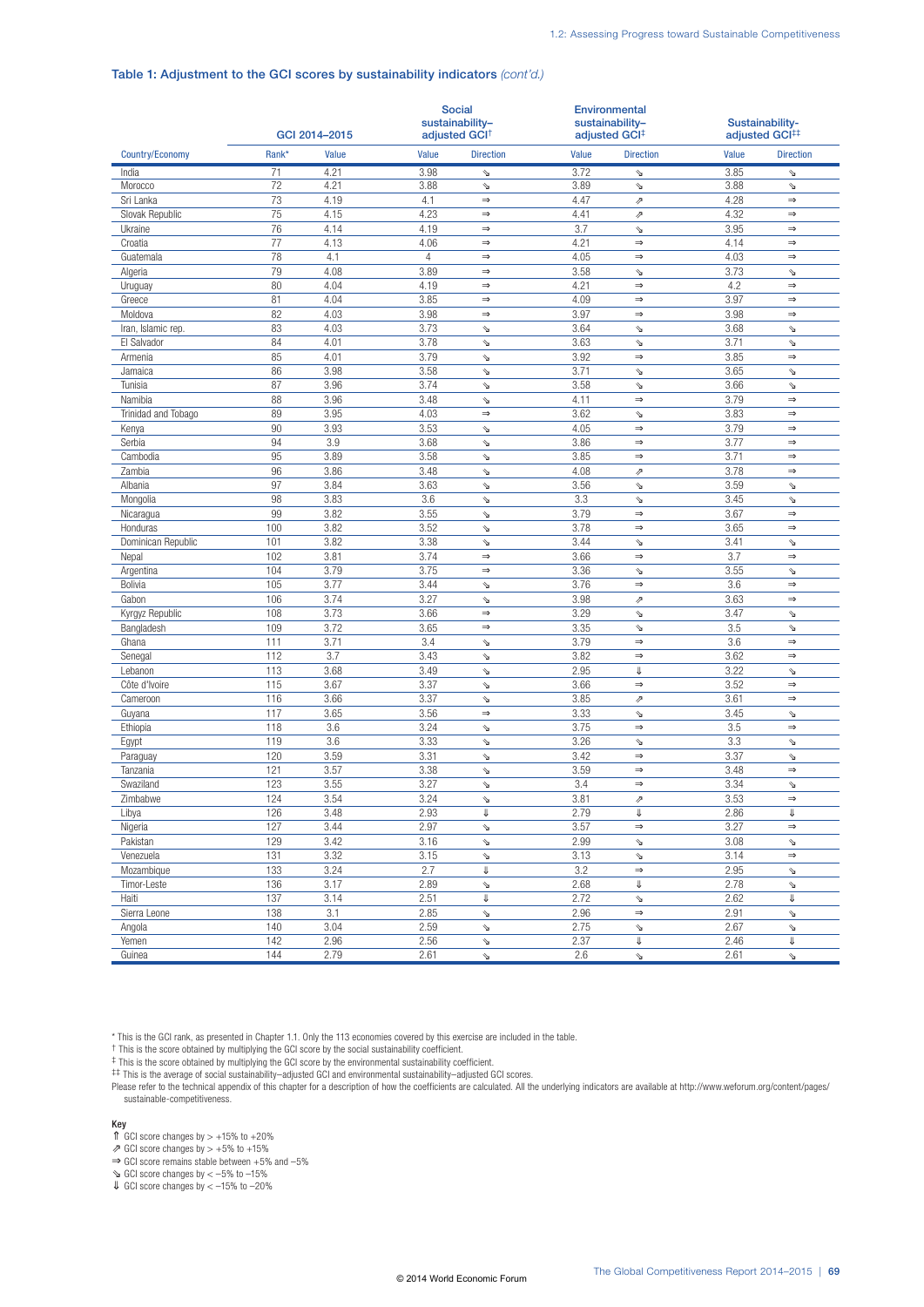direction of progress on particular dimensions in each country. The following description of results (presented in the order of this year's GCI ranking) provides an overall picture of the performance and highlights the main strengths and areas of challenge for selected economies.

Switzerland confirms its strong sustainability performance. Its 1st place in the GCI rankings is reinforced when that Index is adjusted by social and environmental sustainability indicators. Youth unemployment is slightly increasing but remains at a fairly low level (8.4 percent), while social protection and mobility remain in line with past rankings, painting a positive picture of the Swiss social system. In terms of environmental sustainability, Switzerland, by achieving relatively positive results across all the measured dimensions, again demonstrates that tradeoffs between being sustainable and being competitive are not necessary. For example, the country's strong results on environmental stewardship are achieved by enforcing effective environmental regulations, providing water treatment, and protecting its biodiversity. However, improvements could be made in some areas: air pollutant emissions are still above an optimal level, and the country has also seen a slight decrease in forest cover since the year 2000. Therefore, although Switzerland's leadership manages its social and environmental capital rather well, stakeholders should not be complacent and should continue to monitor and improve the management of Swiss resources.

The sustainability performance of the United States is mixed. When adjusted by the social sustainability dimension, US competitiveness improves slightly but less than that of other advanced economies because of its still-high levels of income inequality and youth unemployment (15 percent on a decreasing trend). In terms of environmental sustainability, the adjusted score reveals a somewhat lower performance, spanning air pollutant emission, depleting fish stocks, and a low commitment to joining international treaties. Recent reports of a greater policy focus on social and environmental problems—as exemplified by the adoption of the Clean Water Act and Clean Power Act—puts the country in the right direction for attaining more sustainable path.

Nordic countries also continue to perform well overall and display specific areas of improvement. Finland, despite an inclusive social system and a track record of managing resources responsibly, has to address a rather high level of youth unemployment (approximately 19 percent), depleting fish stocks, diminishing forest cover, and limited protected areas.

Germany is similar in many respects to the Nordic economies. On the social sustainability pillar, it is characterized by relatively low youth unemployment, widespread access to healthcare, and the presence of

a social safety net. However, emerging social difficulties, such as rising poverty in Germany, are reported by local studies, demonstrating that such difficulties have started to concern a significant portion of the population even in some of the most prosperous countries in the world.<sup>42</sup> Like social sustainability, environmental sustainability is also assessed relatively positively. Stringent and wellenforced regulations and the existence of a large area of protected land indicate Germany's particular attention to environmental issues. However,  $CO<sub>2</sub>$  intensity is still relatively high and does not seem to be on a decreasing trend, fish stocks are overexploited, and particulate matter emission is beyond the optimal level.

**Japan** delivers a relatively positive performance on the social sustainability component as a result of its low youth unemployment, its small informal economy, and its resilient social safety net. The country attains an overall positive performance on the environmental dimension as well, but with a number of areas still in need of improvement. Japan is tightening some of its environmental policies, yet it continues to be penalized by a high level of  $CO<sub>2</sub>$  emissions and shows some signs of water stress.

Sweden has the highest youth unemployment rate within the Nordic group, which results in its relatively weaker position within the Nordics on the social sustainability pillar. Nonetheless, Sweden remains a country with notable social protection and is one of the least unequal societies in the world. In terms of environmental sustainability, it adopts effective regulations and manages to control air pollution, but it is depleting its fish stocks and its forests have diminished over the last decade, two areas that may require policy attention.

Norway attains the strongest social sustainability performance of all the countries in the sample this year, balancing low inequality and social protection with high mobility and low level of unemployment. On the environment side, similar to other economies in the region, Norway is making efforts to reduce its footprint on its natural capital but should manage fish stocks and forests in a more sustainable way because both are declining.

In the United Arab Emirates, low youth unemployment and wide access to basic necessities positively influence social sustainability, which therefore does not compromise its general competitiveness level. In terms of environmental sustainability, severe water stress (which is partly a consequence of the country's particular geographical positioning), pressure on fish stocks, and a high concentration of particulate matter and  $CO<sub>2</sub>$  emissions impact its sustainability-adjusted competitiveness. In addition, the country is signatory to fewer international environmental treaties than most other economies.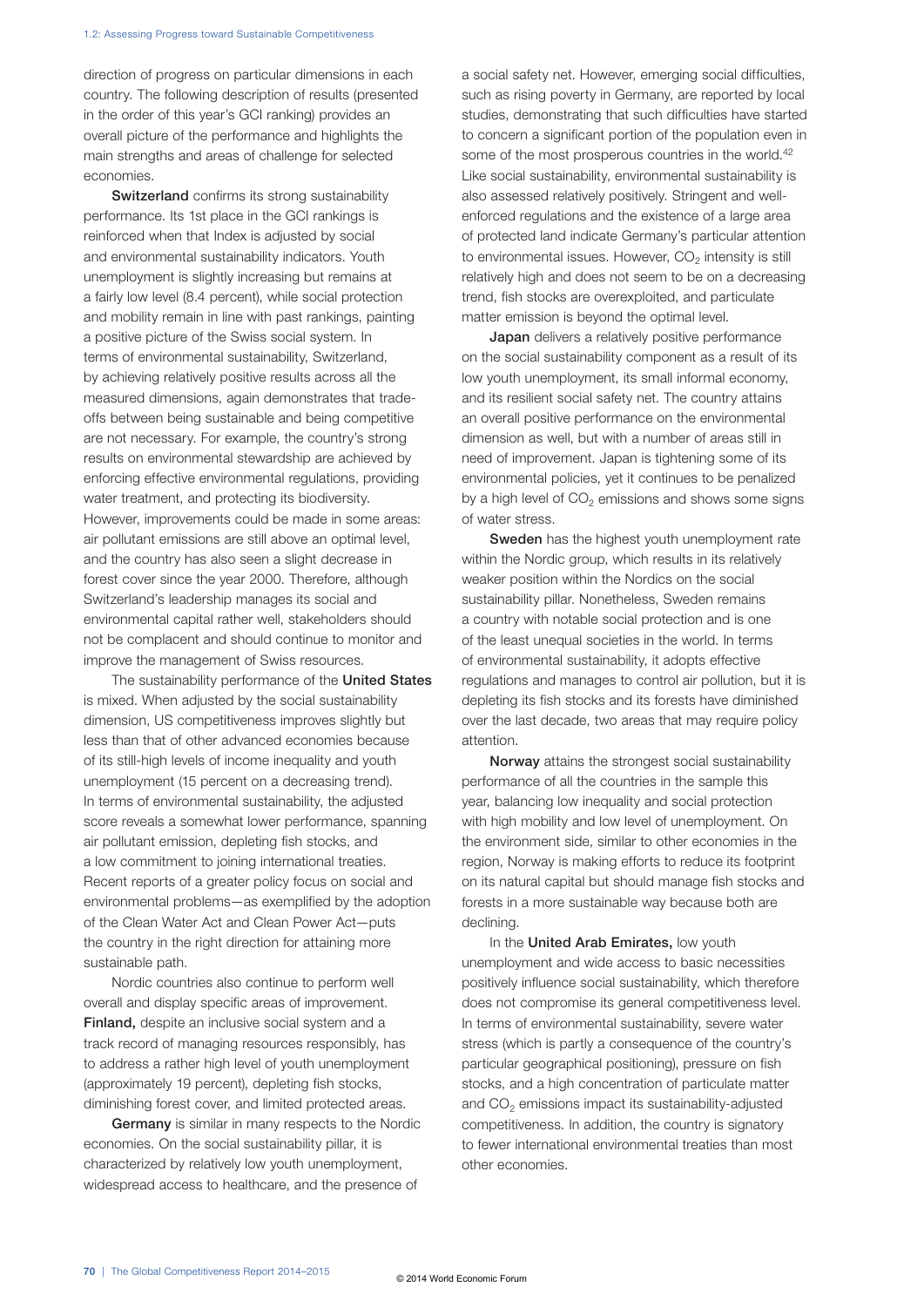China's competitiveness continues to suffer from limitations resulting from low sustainability, especially as it pertains to the environment. In terms of social sustainability, China is slowly expanding access to drinking water and sanitation for the entire population, but inequality is still high and the welfare system is available only to some full-time urban workers. The country does not report data related to youth unemployment or vulnerable employment; these indicators cannot therefore be assessed. On the environmental sustainability side, China encounters some severe difficulties especially concerning water and air pollution.  $CO<sub>2</sub>$  emissions have stopped increasing but they remain high, while the concentration of PM2.5 particles signals potential health concerns related to air pollution, especially in urban areas. The country's management of water resources is relatively unsustainable: increasing water stress and the heavy pollution of streams results in severely damaged water resources, and only a low proportion of the water withdrawn is treated before it is returned to the ecosystem. The introduction of pollution taxes has not yet delivered a significant reduction of emissions, and, despite intentions to improve the situation, policy has yet to be implemented in an effective way.

Indonesia's competitiveness performance declines when adjusted by sustainability. In terms of social sustainability, the most critical area remains the significant share of the population in vulnerable employment, despite a slight improvement. Additionally, access to healthcare and sanitation remains low (40 percent of the population still does not have regular access to sanitation facilities). In terms of environmental sustainability, deforestation, fish stock depletion, and lack of water management continue to damage Indonesia's highly diverse ecosystem. Environmental regulations and their enforcement remain insufficient, putting the invaluable natural capital of the country at risk.

As it faces difficulties related to sustainability, especially in the environmental area, the Russian Federation attains an intermediate performance on both pillars again this year. In terms of social sustainability, the Russian Federation is still characterized by a relatively weak social safety net, high and increasing inequality, and limited social mobility. All these indicators have remained constant since the last assessment. In terms of environmental sustainability, regulations are still only weakly enforced and only 21 percent of the water withdrawn is treated. This low treatment rate could be a source of water stress in the future, although today Russia is endowed with one of the largest water reserves in the world. Emissions, especially  $CO<sub>2</sub>$  intensity, are also higher than international standards, and fish stocks are depleting. The country should better manage its natural capital to ensure prosperity in the long run.

South Africa's main social problems remain its extremely high income inequality and youth unemployment, but inadequate access to healthcare and a poor social safety net are also contributing to a below par result on the social sustainability dimension. In addition, the country has not yet achieved universal access to sanitation. From an environmental point of view, South Africa is not protecting its rich biodiversity enough: it protects only a few areas, has little wastewater treatment, and is depleting its fish stocks. In addition,  $CO<sub>2</sub>$  emissions are at the level of more industrialized economies. On a positive note, it seems that the country has made progress in forest stewardship.

Brazil's results on sustainable competitiveness remain substantially in line with its GCI score. In terms of social sustainability, inequality is still very high and, despite some positive developments, the country is still characterized by its population's limited access to the healthcare system and the social safety net. However, these factors are partially compensated by its low youth unemployment and almost universal access to improved drinking water. From the environmental point of view, deforestation—despite efforts from the government such as the creation of the Real Time Deforestation Detection System—and a lack of water treatment remain significant issues. On a positive note, despite the negative effect of deforestation on greenhouse gas emissions, the overall carbon intensity level and particulate matter concentration are lower than in countries at a similar stage of development. In addition, an abundance of water puts little stress on water availability. But the adoption of tighter environmental regulations is needed to make sure that Brazil's rich natural capital is managed responsibly and will remain an asset for future generations.

Mexico's competitiveness is also not entirely sustainable, especially from the environmental point of view, where there are several penalizing factors: the enforcement of its regulations is rather lax, and perhaps partially explains the country's low performance on most of the dimensions: management of water resources, fish stocks, forestry, and carbon intensity. Only 37 percent of the wastewater is treated, adding pressure to the country's water supply. Looking at Mexico's social sustainability performance, its low youth unemployment and widespread access to water and sanitation offset its relatively high level of inequality, its widespread informal economy, and the limited coverage of its social safety net.

Colombia's competitiveness is reduced again this year once sustainability is taken into account. Although overall poverty has been declining for decades, the country's social sustainability is still weak: access to healthcare services is limited and Colombia does not yet have an integrated social safety net, which exposes a large fraction of the population in vulnerable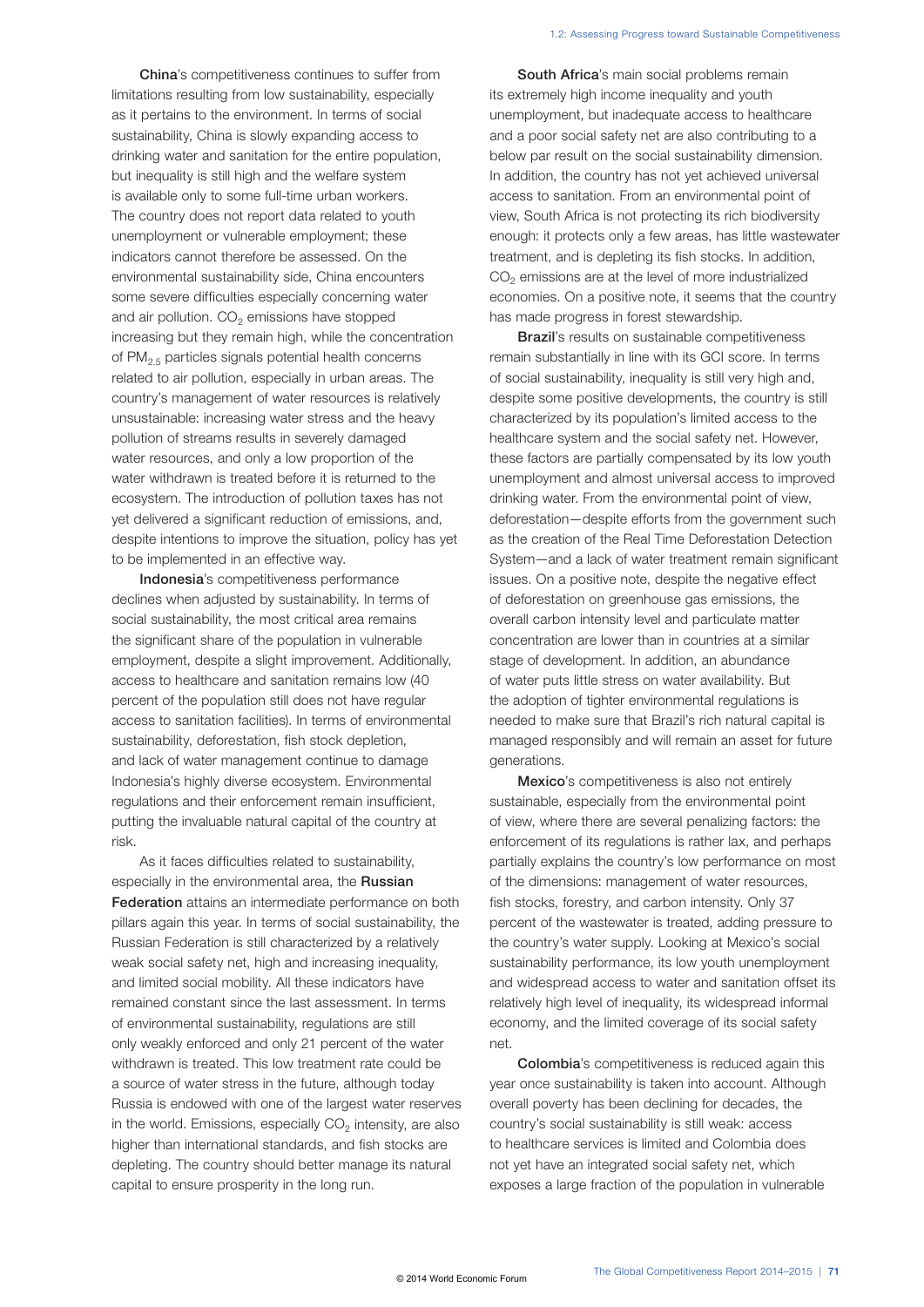employment to poverty risk. The existence of some social programs and the Family Welfare Institute has not so far been able to provide a structure that sufficiently supports disadvantaged individuals. The difficult economic situation of many households hinders social mobility, which reinforces persistent income inequality. In terms of environmental sustainability, Colombia should better defend its vast and biologically diverse natural capital endowment. The country has managed to institute several protected areas and can count on remarkable water reserves. However, its enforcement of environmental regulations remains weak and its treatment of the water used is limited. Deforestation also continues to represent a problematic issue. Forest is cleared mainly because of illegal logging, agriculture, mining operations, and the construction of infrastructure and housing. Balancing economic development and sustainability is particularly challenging for a country whose surface area is 50 percent covered by forests, yet preserving its natural heritage and managing its forests sustainably would bring benefits for Colombia's competitiveness in the long run.

Vietnam's GCI performance is again weakened once sustainability measures are considered. In terms of social sustainability, the country's main challenges are the insufficient coverage of its social safety nets in the context of large segments of its population living with vulnerable employment and low social mobility. In the environmental domain, difficulties are even more worrisome in some areas. Regulations are still assessed as lax and not well enforced, and the country's level of commitment to international treaties remains low. Vietnam's recent industrialization combined with its limited environmental norms is having a strong negative impact on the environment, including air and water pollution, where only a negligible fraction of the water used is treated.

India's competitiveness is also reduced when sustainability is taken into account. Social sustainability is hindered mainly by the population's very uneven access to sanitation (still only 36 percent of Indians have access to these basic services) and high rates of vulnerable employment. To a lesser extent, its large informal economy and its lack of a universal social safety net show that India remains largely a poor country that is developing with large disparities within its society. India's environmental performance is also below par because the country's natural assets are depleting, despite some efforts in tightening environmental regulations since the adoption of the Air (Prevention and Control of Pollution) Act 1981.<sup>43</sup> Air quality has slightly improved this year, but concentrations of particulate matter and carbon intensity are still very high: this is the case especially in the main urban centers, which are ranked among the 50 most polluted cities worldwide. In addition, the limited treatment of wastewater is increasing pressure

on India's water tables, and limited protected areas are wearing down the assessment of the quality of the natural environment. Although on some issues the authorities are working to improve the situation, little action has been taken on specific but significant areas of environmental management. For example, in 2011, the Indian Supreme Court refused to ban asbestos, which is internationally recognized as toxic and banned in almost all developed countries. Also, enforcement of its regulations is often ineffective, especially when it comes to improving water quality—a lack that is still having an effect on child mortality.<sup>44</sup>

Kenya's sustainable competitiveness is weakened primarily by the social dimension of sustainability, while environmental sustainability is not presently affecting the country's overall sustainability-adjusted score. Kenya has made only slight progress in expanding access to improved drinking water, healthcare services, and sanitation facilities. Youth unemployment has increased and inequality remains relatively high. In terms of environmental sustainability, however, Kenya has been sensitive to the loss of biodiversity that accompanies its socioeconomic development and the government has adopted measures to protect the environment with a relatively strict regulatory framework, a strong commitment to international treaties, the creation of protected land areas, and the adoption of a national environment policy. Yet protection of forests and habitats remains an issue, with logging related to timber production and agriculture reducing the stock of forests faster than their natural regenerative capacity. Furthermore, water treatment practices are rare and fish stocks are depleting.

Although Ghana is one of the most developed countries in the region, the social sustainability pillar assessment unveils persistent gaps in access to improved sanitation, and large portions of the population work in vulnerable jobs or in the informal economy and do not have access to social security. In terms of environmental sustainability, Ghana's performance is somewhat more balanced but some concerns remain. Deforestation is continuing to deplete the country's natural resources at a rapid rate: on average, almost 5 percent of the forest cover is lost each year. In addition to logging, commercial agriculture is clearing land by burning and cutting wooded areas, damaging the country's forest cover. Water withdrawn is almost never treated, resulting in further polluting streams and aquifers. In addition, environmental regulations are not very stringent and tend to be somewhat poorly enforced. More efficient resource management would enable Ghana to preserve its natural wealth and improve the living conditions of its citizens.

Senegal's main areas of vulnerability are related to social sustainability. Although slightly improving this year, access to improved sanitation is limited (this is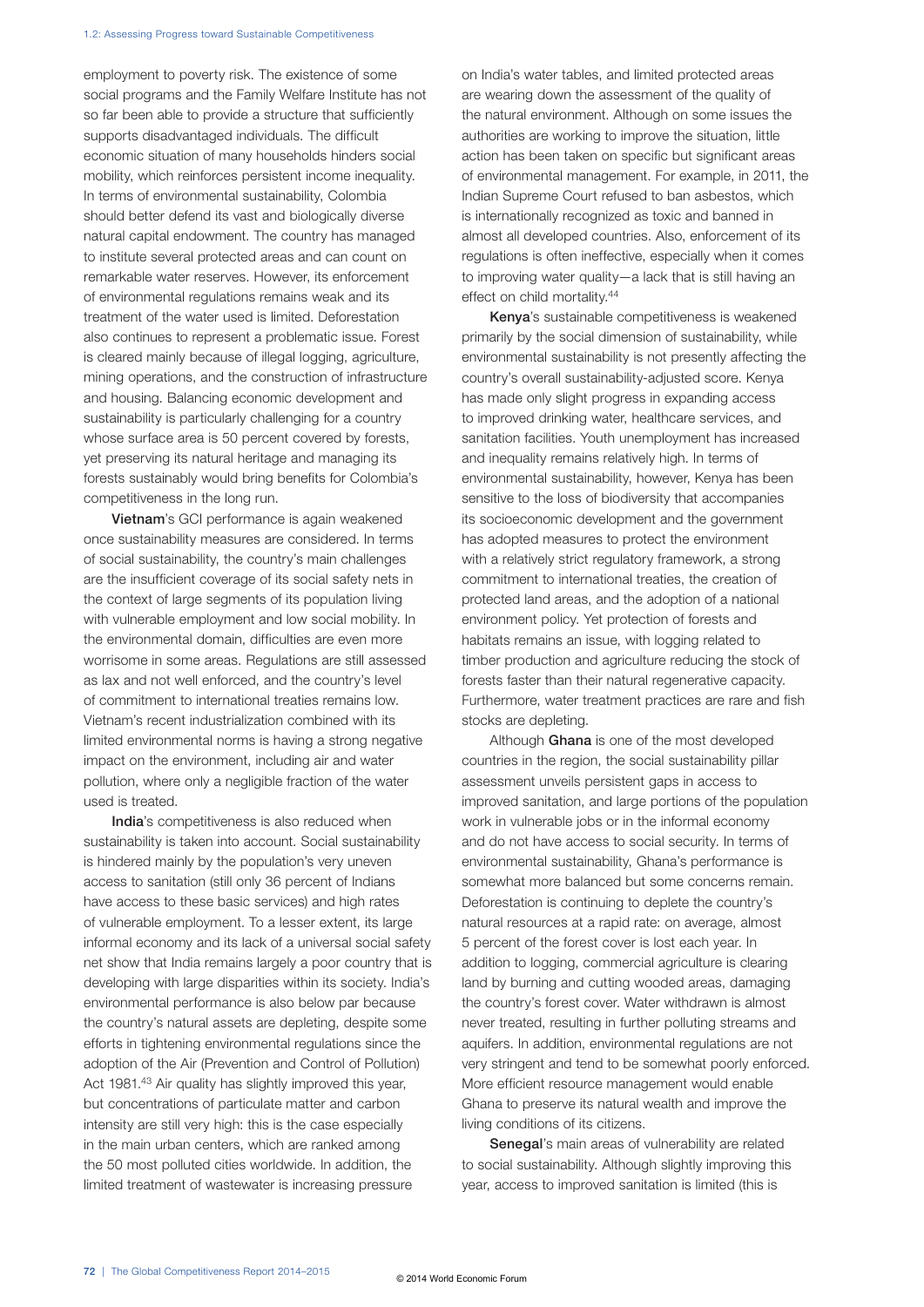available to only 52 percent of the population). Access to improved drinking water is more widely available, albeit still insufficient (74 percent). In addition, large portions of the population do not have access to healthcare services and are not protected by a social safety net. The social structure of Senegal remains somewhat less unequal than other African economies, however. Its income Gini index is 40.3—better than that of Ghana or Kenya. The environmental sustainability pillar, despite an overall performance that is in line with the GCI, also presents some areas of concern. Overexploited fish stocks, along with air and water pollution, are again the priorities that need to be addressed to ensure sustainability. Because of its level of development, it is hardly surprising that infrastructure for water treatment is also lacking. The creation of several protected land areas and commitments to most of the international environment treaties are important steps that the country has recently taken toward protecting the environment. By expanding the protection of its resources, Senegal could achieve a more sustainable development path.

Africa's most populated country, Nigeria, is encountering sustainability challenges especially in the social domain. Access to basic services remains very low for millions of Nigerians: only 28 percent of the population has access to basic hygiene, and less than 65 percent enjoys improved water. Similarly, safety nets and healthcare services are available only to a minority of people. These issues, typical of a developing economy, may jeopardize the future competitiveness of the country as they limit the country's human capital. On the environmental side, Nigeria's low stage of development results in a low level of carbon intensity, and the country is currently not putting excessive stress on its water resources. However, water treatment is virtually nonexistent and could be a source of concern for future water availability that could have significant social consequences, as over 35 percent of the population uses un-improved water. Environmental regulations are also limited and not appropriately enforced, which could result in further environmental damages affecting the population.

#### CONCLUSIONS AND NEXT STEPS

This chapter assesses sustainable competitiveness in 113 economies and fosters the understanding of conceptual links between productivity on the one hand and social and environmental sustainability on the other. By combining social and environmental indicators with the GCI's results, the Forum has been able to continue its assessment of sustainable competitiveness at the national level and to contribute to creating a policy space for both dimensions of sustainability in relation to competitiveness. This analysis continues to support the important finding that there is no necessary tradeoff between being competitive and being sustainable.

In fact, competitiveness and sustainability can work in complementary ways and holistic policies can have a positive effect on both in the long term.

As environmental and social tipping points become more palpable, economies that have been investing and planning for the long run, balancing economic progress with social inclusion and good and effective environmental stewardship, will be in a better position to maintain high prosperity for their citizens, even in presence of external shocks. Given the complexity of the issue at hand and important gaps in data, it must be remembered that this is a work in progress and that conclusions regarding countries' performance in terms of sustainable competitiveness can only be indicative.

We find that progress varies across different areas of sustainability. Five consecutive years of low growth in advanced economies and the more recent slowdown in emerging markets create a climate of lack of opportunities, which is reflected in growing concerns about the social dimension. This makes the inclusiveness of the growth process an increasingly topical and timely issue.

Public interest in environmental issues—with the exception of climate change—is higher than it was decades ago, although it seems less strong than it had been before the crisis. At the same time, firms are now more actively transitioning toward more sustainable practices. Overall, it is increasingly urgent that more tangible results on enhancing environmental sustainability are achieved.

The World Economic Forum will continue to serve the international community by providing a neutral multistakeholder platform to advance the understanding and analysis of this important concept. The Forum will also continue to work at the frontier of sustainability measurement to fully assess progress in national policies. Recognizing that multi-stakeholder collaboration is vital for creating the confidence necessary to undertake the investments to build more sustainable economies, we hope that this assessment will provide the basis for public-private dialogue on how to make economies environmentally and socially more sustainable for the benefit of present and future generations.

#### NOTES

- 1 Beitz 2009.
- 2 Brian Baxter wrote an introduction to ecologism in a book by that name in 2000. See Baxter 2000.
- 3 For example, asbestos has been banned in many countries following the 1992 Stockholm Convention on persistent organic pollutants. The European Union banned leaded gasoline in 2000, and restricted the use of certain hazardous substances in electrical and electronic equipment in 2003.
- 4 See, for example, Singh and Dhumale 2000; for the change in labor shares, see Neiman and Karabarbounis 2013.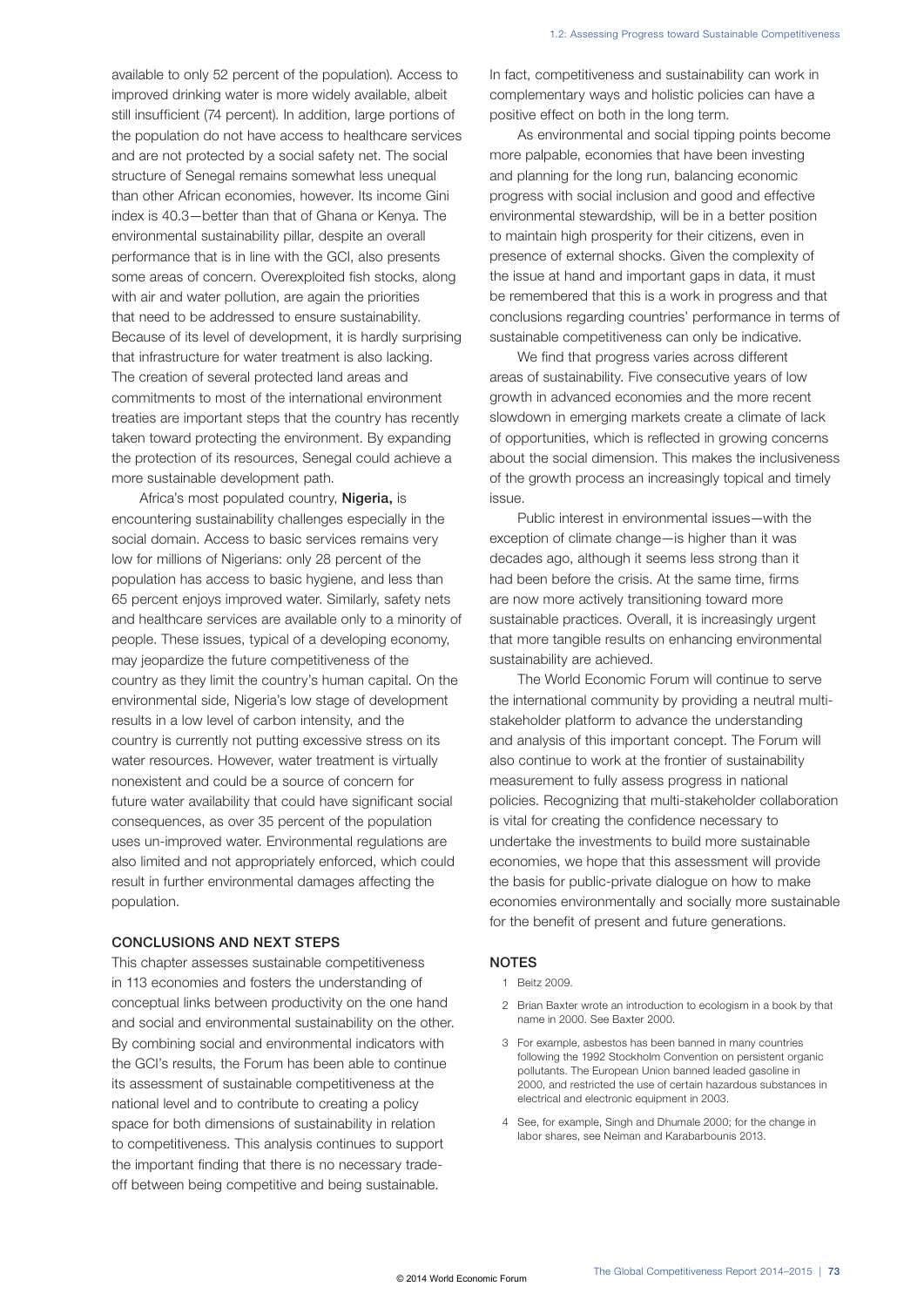#### 1.2: Assessing Progress toward Sustainable Competitiveness

- 5 *Capital in the Twenty-First Century.* The central idea of the analysis by Piketty is that only when the growth rate is higher than the return to capital will the benefits of growth lead to widespread prosperity. When the relationship flips, inequality would surge. See Piketty 2014.
- 6 In addition, the slow growth experienced recently in advanced economies has revived concerns about "secular stagnation," with Lawrence Summers envisaging that even before the financial crisis a trend of low aggregate demand had begun in the United States.
- 7 For examples, see Acemoclu and Robinson 2006 and Avent 2014.
- 8 This definition is from the World Commission on Environment and Development's (the Brundtland Commission's) report *Our Common Future.* This report is commonly known as "the *Brundtland Report.*"
- 9 For an example of a company's awareness of sustainability and reputational risk, see http://www.scjohnson.com/en/commitment/ focus-on/greengauge.aspx.
- 10 As reported by nongovernmental organizations, such as the Carbon Disclosure Project; see https://www.cdp.net/en-US/ Pages/HomePage.aspx.
- 11 For information about the Principles for Responsible Investment, see http://www.unpri.org/.
- 12 Bughin et al. 2010.
- 13 Luenberger 1995.
- 14 CDP and WWF-US 2013.
- 15 Parry et al. 2014.
- 16 CBO 2013.
- 17 The Economist 2014.
- 18 See, for example, UNEP 1997 for an analysis of the link between climate change and exceptional natural events.
- 19 WHO 2014.
- 20 Zivin and Neidell 2011.
- 21 Information on the Convention on Biological Diversity is available at https://www.cbd.int/development/.
- 22 See Rockström 2009.
- 23 UNEP 2011.
- 24 Stiglitz et al. 2009.
- 25 For an overview on the income inequality problem, see OECD 2011; Mankiw 2013; and Stiglitz 2012.
- 26 See for example Alesina and Rodrik 1994; Persson and Tabellini 1994.
- 27 See for example Deininger and Squire 1996.
- 28 Carvalho and Rezai 2013.
- 29 OECD 2012.
- 30 See Raleigh and Urdal 2009 for further discussion of this topic.
- 31 UNCTAD 2011b.
- 32 See http://www.fao.org/economic/ess/ess-fs/ess-fadata/en/#. U9jppPmSxfE for the United Nations Food and Agriculture Organization statistics.
- 33 See Bäthge 2010 for further discussion of climate change and women's empowerment.
- 34 See Stiglitz et al. 2009; the European Commission's Europe 2020 growth strategy, available at http://ec.europa.eu/europe2020/ index\_en.htm; the OECD's Better Life Index, available at http:// www.oecdbetterlifeindex.org/; and UNDP 2011.
- 35 The World Bank's *Worldwide Governance Indicators Framework* is available at http://info.worldbank.org/governance/wgi/index.asp; Information about the Decent Work initiative is available at http:// www.ilo.org/integration/themes/mdw/lang--en/index.htm.
- 36 For more information on the EPI, see http://www.epi.yale.edu/.
- 37 See http://www.footprintnetwork.org/en/index.php/GFN/page/ methodology/ for information about information about the Global Footprint Network.
- 38 Information about the Global Adaptation Index is available at http://index.gain.org/.
- 39 The lack of some additional indicators, especially in the social sustainability dimension, constrains the model and does not allow for a comprehensive measurement of sustainability. For example, Germany performs well on the social sustainability pillar despite an existing trend of decreasing wages in Germany where, according to the Federal Employment Agency, over the past four years the number of individuals who require state support to get by despite full- or part-time jobs has increased steadily. Similarly, in Italy, the Italian National Institute of Statistics (Istat) disseminates the relative and absolute poverty estimations for households in the country, based on 2012 Households Budget Survey data. In 2012 the relative poverty incidence was equal to 12.7 percent, whereas the absolute poverty rate was 6.8 percent. These dimensions, although measured at country level in advanced economies, are not measured worldwide. Additionally, because poverty thresholds change from country to country, it is difficult to establish a crosscountry comparison. The Gini index variable does not yet capture similar phenomena in the assessed countries.
- 40 The lack of access to basic necessities indicates a state of poverty.
- 41 Industry-related pollution is not measured by indicators used by the Sustainable Competitiveness framework.
- 42 See http://www.der-paritaetische.de/ab2013/trends/.
- 43 See India's National Biodiversity Authority, available at http:// nbaindia.org/uploaded/Biodiversityindia/Legal/23.%20Air%20 %28Prevention%20and%20control%20of%20Pollution%29%20 Act%201981.pdf.
- 44 Greenstone and Hanna 2011.

#### **REFERENCES**

- Acemoglu, D. 2002. "Directed Technical Change." *Review of Economic Studies* 69 (4): 781–809.
- Acemoglu, D., P. Aghion, L. Bursztyn, and D. Hemous. 2012. "The Environment and Directed Technical Change." *American Economic Review* 102 (1): 131–66.
- Acemoglu, D., S. Naidu, P. Restrepo, and J. A. Robinson. 2013. "Democracy, Redistribution and Inequality." *NBER Working Paper* No. 19746. Cambridge, MA: National Bureau of Economic Research.
- Acemoglu, D. and J. Robinson. 2006. *Economic Origins of Dictatorship and Democracy.* New York: Cambridge University Press.
- AfDB (African Development Bank). 2013. "The Search for Inclusive Growth in North Africa: A comparative Approach." *Economic Brief* 2013. Available at http://www.afdb.org/fileadmin/uploads/afdb/ Documents/Publications/Economic\_Brief\_-\_The\_Search\_for\_ Inclusive\_Growth\_in\_North\_Africa-\_A\_Comparative\_Approach. pdf.
- Aghion P., P. Howitt, and F. Murtin. 2009. "The Relationship Between Health and Growth: When Lucas Meets Nelson-Phelps." *Documents de Travail de l'OFCE* no. 2009-28, Observatoire Francais des Conjonctures Economiques (OFCE).
- Alesina, A. and D. Rodrik 1994, "Distributive Politics and Economic Growth." *Quarterly Journal of Economics* 109 (2): 465–90.
- Ali, I and J. Zhuang. 2007. "Inclusive Growth toward a Prosperous Asia: Policy Implications." *ERD Working Paper* No. 97. Mandaluyong City, Philippines: Asian Development Bank. Available at http:// www.adb.org/sites/default/files/pub/2007/WP097.pdf.
- Arrow, K., P. Dasgupta, G. Lawrence, D. Gretchen, P. Ehrilch, G. Heal, S. Levin., K. Maler, S. Schneider, D. Starrett, and B. Waller. 2004. "Are We Consuming Too Much?" *Journal of Economic Perspectives* 18 (3): 147–72.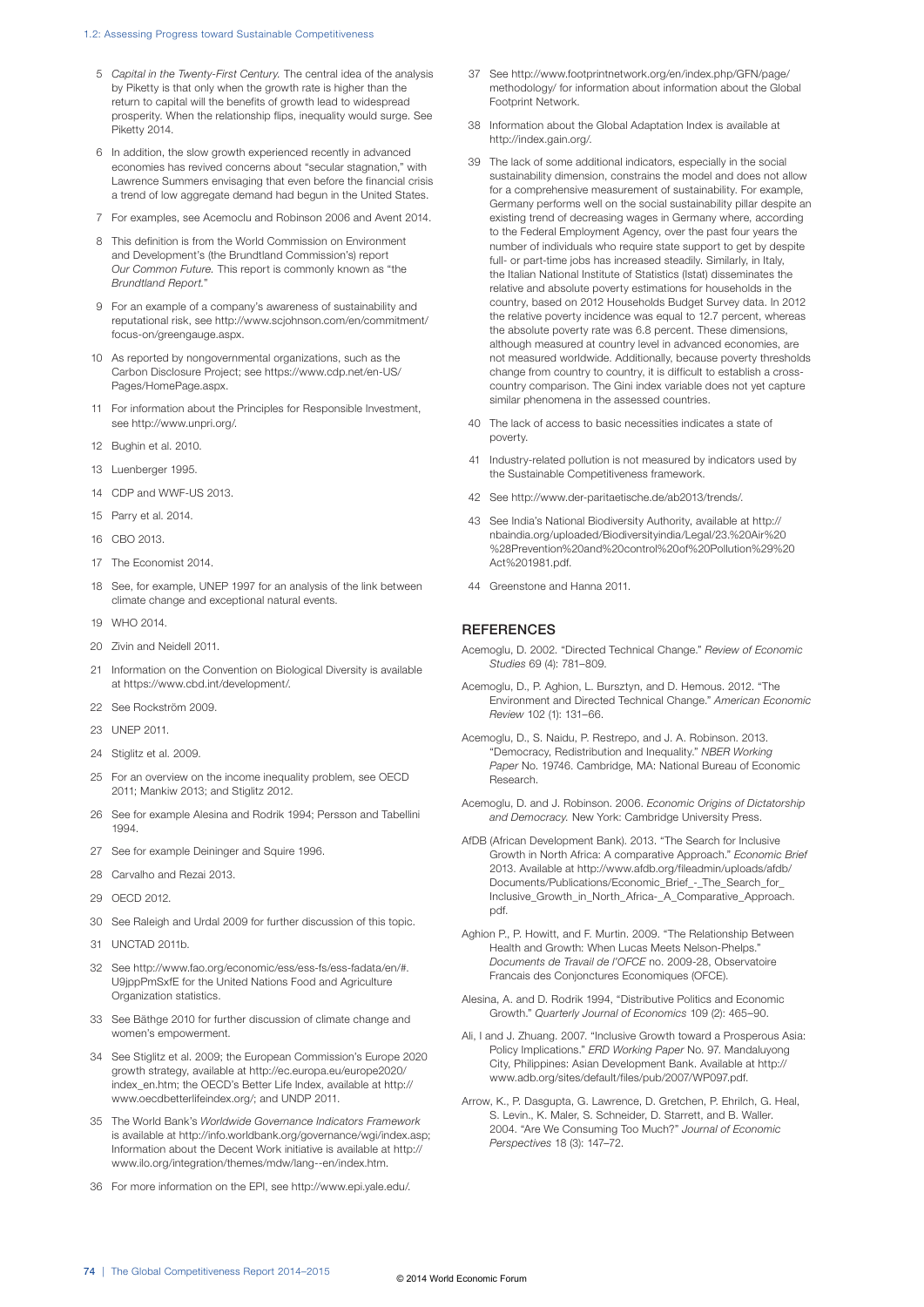- Avent, R. 2014. "Reading 'Capital': Chapters 10, 11, and 12." *Conscience Warrior Newsfeed* June 4. Available at http://news. consciencewarrior.com/2014/06/reading-capital-chapters-10-11 and-12 html
- Azmat, G., A. Manning, and J. Van Reenen, ''Privatization and the Decline of the Labour's Share: International Evidence from Network Industries.'' *Economica* 79 (2012): 470–92.
- Banerjee, A. V. and E. Duflo. 2003. "Inequality and Growth: What Can the Data say?" *Journal of Economic Growth* 8 (2003): 267–99.
- Barbier, E. 1997. "Environmental Kuznets Curve Special Issue: Introduction." *Environment and Development Economics* 2: 369–81.
- Bäthge, S. 2010. "Climate Change and Gender: Economic Empowerment of Women Through Climate Mitigation and Adaptation?" The Governance Cluster, *Working Paper,* October. Eschborn: GTZ.
- Baxter, B. 2000. *Ecologism: An Introduction.* Washington DC: Georgetown University Press. Available at http://press.georgetown. edu/book/georgetown/ecologism#sthash.YMny5idK.dpuf.
- Beitz, C. R. 2009. *The Idea of Human Rights.* Oxford: Oxford University Press.
- Bentolila, S., and G. Saint-Paul. 2003. ''Explaining Movements in the Labor Share." *B.E. Journal of Macroeconomics* 3 (1): 1–33.
- Berg, A. and J. Ostry. 2011. "Inequality and Unsustainable Growth: Two Sides of the Same Coin?" *IMF Staff Discussion Note* 11/08. Washington DC: International Monetary Fund. Available at http:// www.imf.org/external/pubs/ft/sdn/2011/sdn1108.pdf.
- Bughin, J., M. Chui, and J. Maniyka. 2010. "Clouds, Big Data, and Smart Assets: Ten Tech-Enabled Business Trends to Watch." *McKinsey Quarterly,* August. Available at http://www.mckinsey. com/insights/high\_tech\_telecoms\_internet/clouds\_big\_data\_and\_ smart\_assets\_ten\_tech-enabled\_business\_trends\_to\_watch.
- Carvalho, L. and A. Rezai. 2013. "Personal Income Inequality and Aggregate Demand." Discussion paper, mimeo. Available at http:// www.boeckler.de/pdf/v\_2013\_10\_24\_carvalho\_rezai.pdf.
- CBO (Congressional Budget Office, Congress of the United States). 2013. *Effects of a Carbon Tax on the Economy and the Environment.* May, Pub. No. 4532. Available at http://www.cbo. gov/sites/default/files/cbofiles/attachments/44223\_Carbon\_0.pdf.
- CDP and WWF-US (Carbon Disclosure Project and the World Wildlife Fund-US). 2013. *The 3% Solution: Driving Profits through Carbon Reduction.* Available at http://www.worldwildlife.org/projects/the-3-solution.
- Charles-Coll, J. A. 2013. "The Debate over the Relationship Between Income Inequality and Economic Growth: Does Inequality Matter for Growth?" *Research in Applied Economics,* Macrothink Institute 5 (2): 1–18. Available at http://www.macrothink.org/journal/index. php/rae/article/view/3361/3258.
- Commission on Growth and Development. 2008. *The Growth Report: Strategies for Sustained Growth and Inclusive Development.* Washington DC: The International Bank for Reconstruction and Development/World Bank, on behalf of the Commission on Growth and Development. Available at https://openknowledge. worldbank.org/bitstream/handle/10986/6507/449860PUB0Box310 1OFFICIAL0USE0ONLY1.pdf?sequence=1.
- Cowen, T., ed. 1992. *Public Goods and Market Failures.* New Brunswick, NJ: Transaction Publishers.
- Deininger, K. and L. Squire. 1996. "A New Data Set Measuring Income Inequality." *World Bank Economic Review* 10 (3): 565–91.
- The Economist. 2014. "The Cost of Doing Nothing: Scorched Farms, Flooded Homes and Lower Productivity." *The Economist,* June 28. Available at http://www.economist.com/news/unitedstates/21605936-scorched-farms-flooded-homes-and-lowerproductivity-cost-doing-nothing.
- Elkington, J. 1997. *Cannibals with Forks: The Triple Bottom Line of 21st Century Business.* Oxford, United Kingdom: John Wiley & Sons.
- Elsby, M. W. L., B. Hobijn, and A. Sahin. 2013. "The Decline of the U.S. Labor Share." *Brookings Papers on Economic Activity,* Fall. Available at http://www.brookings.edu/~/media/Projects/BPEA/ Fall%202013/2013b\_elsby\_labor\_share.pdf.
- Esteban, J. and D. Ray. 2006. "Inequality, Lobbying and Resource Allocation." *The American Economic Review* 96 (1): 257–79.
- Esty, D. C., M. Levy, T. Srebotnjak, and A. de Sherbinin. 2005. *2005 Environmental Sustainability Index: Benchmarking National Environmental Stewardship.* New Haven: Yale Center for Environmental Law & Policy.
- Ewing B., A. Reed, A. Galli, J. Kitzes, and M. Wackernagel. 2010. *Calculation Methodology for the National Footprint Accounts.* Oakland: Global Footprint Network.
- Furman, J. 2014. "Global Lessons on Inclusive Growth." *Policy Network*  in partnership with Global Progress and the Center for American Progress. Available at http://www.policy-network.net/pno\_detail. aspx?ID=4691&title=Global-lessons-on-inclusive-growth.
- Galor, O. and J. Zeira. 1993. "Income Distribution and Macroeconomics." *The Review of Economic Studies* 60 (1): 35–52.
- Gassert, F., M. Luck, M. Landis, P. Reig, and T. Shiao. 2013. "Aqueduct Global Maps 2.0." *Working Paper.* Washington, DC: World Resources Institute. Available online at http://wri.org/publication/ aqueduct-global-maps-20.
- Government of India, Ministry of Water Resources. 2010. *Ground Water Quality in Shallow Aquifers of India.* Faridabad: Central Ground Water Board, Ministry of Water Resources. Available at http:// cgwb.gov.in/documents/waterquality/gw\_quality\_in\_shallow aquifers.pdf.
- Greenstone, M. and R. Hanna. 2011. "Environmental Regulations, Air and Water Pollution, and Infant Mortality in India." *CEEPR WP* 2011-014. Available at http://web.mit.edu/ceepr/www/publications/ workingpapers/2011-014.pdf.
- Hamilton, K. and M. Clemens. 1998. "Genuine Savings Rates in Developing Countries." *World Bank Economic Review* 13 (2):333– 56.
- Harder, A. 2014. "EPA Sets Draft Rule to Cut Carbon Emissions by 30% by 2030: Framework Seeks Balance Between Ambitious Target and Flexibility." *The Wall Street Journal,* updated June 2. Available at http://online.wsj.com/articles/epa-rule-to-cost-up-to-8-8-billionannually-sources-say-1401710600.
- Ianchovichina, E. and S. Lundstrom. 2009. "Inclusive Growth Analytics: Framework and Application." *Policy Research Working Paper* No. 4851. Washington DC: World Bank.
- Ianchovichina, E. and S. Lundstrom Gable. 2012. "What Is Inclusive Growth?" In R. Arezki, C. Pattillo, M. Quintyn, and M. Zhu, eds. *Commodity Prices and Inclusive Growth in Low-Income Countries.* Washington DC: International Monetary Fund. 147–60.
- ILO (International Labour Organization). 2011. Asian Decent Work Decade Resource Kit: Competitiveness, Productivity and Jobs. Available at http://www.ilo.org/asia/whatwedo/publications/ WCMS\_098152/lang--en/index.htm
- IMF (International Monetary Fund). 2013. "Jobs and Growth: Analytical and Operational Considerations for the Fund." March 14. Washington DC: International Monetary Fund. Available at https:// www.imf.org/external/np/pp/eng/2013/031413.pdf.
- Killick, T. 2002. "Responding to Inequality." *Inequality Briefing Paper* No. 3. London: Overseas Development Institute. Available at http:// www.odi.org/sites/odi.org.uk/files/odi-assets/publications-opinionfiles/3810.pdf
- Kuramochi, T. 2014. "GHG Mitigation in Japan: An Overview of the Current Policy Landscape." Working Paper, World Resources Institute. Available at http://www.wri.org/geography/japan.
- Kutzents, S. 1955. "Economic Growth and Income Inequality." *American Economic Review* 45 (1):1–28.
- The Lancet. 2013. *The Global Burden of Disease Study 2010. The Lancet* 380 (9859): 2053–260. Published December 15/22/29, 2012. Available at http://www.elsevierdigital.com/The-Lancet/ GBD/#/1.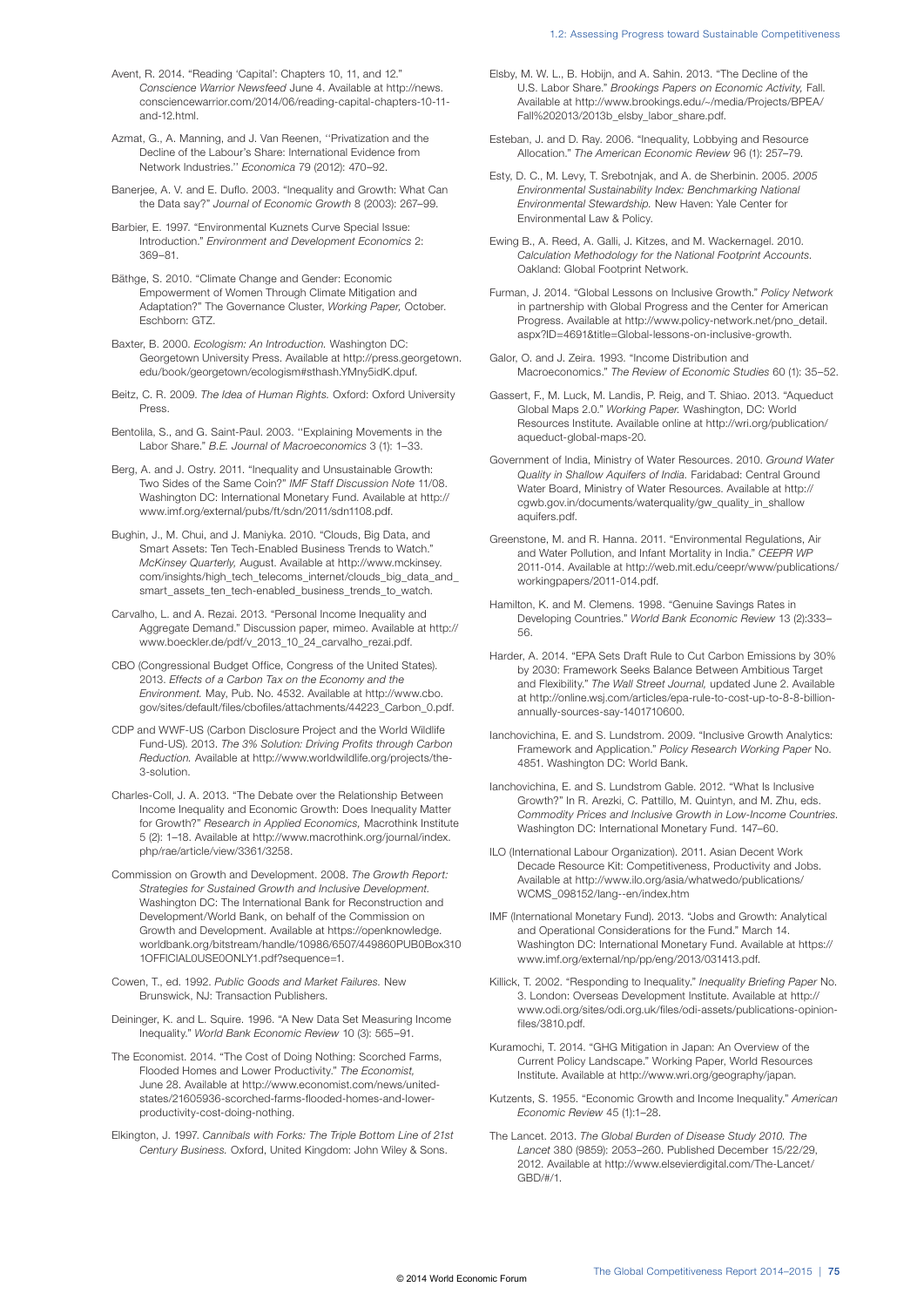- Lopez, H. 2004. "Pro-Poor Growth: A Review of What We Know (and of What We Don't)." Mimeo. Washington DC: World Bank. Available at http://www.eldis.org/vfile/upload/1/document/0708/DOC17880. pdf.
- Luenberger, D. 1995. "Externalities and Benefits." *Journal of Mathematical Economics* 24 (1995): 159–77.
- Mankiw, G. 2013. "Defending the One Percent." *Journal of Economic Perspectives* 27 (3): 21–34.
- Marshall, F., M. Ashmore, and F. Hinchcliffe. 1997. *A Hidden Threat to Food Production: Air Pollution and Agriculture in the Developing World.* Gatekeeper series, NO SA 73. London: International Institute for Environment and Development.
- Nachmany, M., Fankhauser, S., Townshend, T., Collins, M. Landesman, T., Matthews, A., Pavese, C., Rietig, K., Schleifer, P. and Setzer, J. 2014. *The GLOBE Climate Legislation Study: A Review of Climate Change Legislation in 66 Countries,* 4th edition. London: GLOBE International and the Grantham Research Institute, London School of Economics. Available at http://www.lse.ac.uk/GranthamInstitute/ wp-content/uploads/2014/03/Globe2014.pdf.
- Neiman B. and L. Karabarbounis. 2013. "The Global Decline of the Labor Share." *The Quarterly Journal of Economics* 129 (1): 61–103.
- Nordhaus, W. 1992. "Lethal Model 2: The Limits to Growth Revisited." *Brookings Papers on Economic Activity* Volume 2: 1–59.
- ———.1994. "Locational Competition and the Environment: Should Countries Harmonize Their Environmental Policies?" *Cowles Foundation Discussion Paper* No. 1079, Cowles Foundation for Research in Economics, Yale University.
- 2000. "Alternative Methods for Measuring Productivity Growth." *Cowles Foundation Discussion Paper* No. 1282, Cowles Foundation for Research in Economics, Yale University.
- ———. 2002. "The Health of Nations: The Contribution of Improved Health to Living Standards," *NBER Working Paper* No. 8818. Cambridge, MA: National Bureau of Economic Research.
- OECD (Organisation for Economic Co-operation and Development). 2011. "An Overview of Growing Income Inequalities in OECD Countries: Main Findings." Available at http://www.oecd.org/els/ soc/49499779.pdf.
- ———. 2012. "Health and the Environment." In *OECD Environmental Outlook to 2050: The Consequences of Inaction.* OECD Publishing. 275–332.
- Ostry, J. D., A. Berg, and C. G. Tsangarides. 2014. "Redistribution, Inequality and Growth." *IMF Staff Discussion Note* 14/02. Washington DC: International Monetary Fund. Available at http:// www.imf.org/external/pubs/ft/sdn/2014/sdn1402.pdf.
- Parry, I. W. H., D. Evans, and W. E. Oates. 2014. "Are Energy Efficiency Standards Justified?" *Journal of Environmental Economics and Management* 67 (2): 104–25.
- Persson, T. and G. Tabellini 1994. "Is Inequality Harmful for Growth? Theories and Evidence." *American Economic Review* 84: (1994): 600–21.
- Piketty, T. 2014. *Capital in the Twenty-First Century,* trans. A. Goldhammer. Cambridge, MA: Harvard University Press.
- Raleigh, C. and H. Urdal. 2009. "Climate Change, Demography, Environmental Degradation, and Armed Conflict." *Environmental Change and Security Program Report,* Issue 13 2008–2009. Washington, DC: Woodrow Wilson International Center for Scholars. 27–33.
- Rockström, J. 2009. "A Safe Operating Space for Humanity." *Nature* 461 (2009): 472–75.
- Sexton, S., D. Rajagopal, D. Zilberman, and G. Hochman, 2008. Food Versus Fuel: How Biofuels Make Food More Costly and Gasoline Cheaper." *Agricultural and Resource Economics Update* 12 (1). Giannini Foundation of Agricultural Economics, University of California. Available at http://www.ncsu.edu/cenrep/research/ documents/food\_v\_fuel.pdf.
- Singh, A. and R. Dhumale. 2000. "Globalization, Technology, and Income Inequality: A Critical Analysis." *UNU/WIDER (World Institute for Development Economic Research) Working Paper* No. 210. Helsinki: UNU/WIDER. Available at http://www.wider. unu.edu/publications/working-papers/previous/en\_GB/wp-210/\_ files/82530864924731905/default/wp210.pdf.
- Stavins, R. 2011. "The Problem of the Commons: Still Unsettled after 100 Years." *American Economic Review* 101 (1): 81–108.
- Stern, N. 2006. *Stern Review on the Economics of Climate Change.* London: HM Treasury.
- Stiglitz, J. 2012. *The Price of Inequality: How Today's Divided Society Endangers Our Future.* New York and London: Norton.
- Stiglitz, J., A. Sen, and J. Fitoussi. 2009. *The Measurement of Economic Performance and Social Progress Revisited: Reflections and Overview.* Available at http://www.stiglitz-sen-fitoussi.fr/ documents/overview-eng.pdf.
- Stijns, J.-P., Garroway, C., A. Vararat, J. Bueren, G. De Paepe, and C. Sanchez. 2012. *Can We Still Achieve the Millennium Development Goals? From Costs to Policies.* Development Centre Studies, OECD Publishing. Available at http://www.oecd-ilibrary.org/ development/can-we-still-achieve-the-millennium-developmentgoals\_9789264173248-en.
- UNCTAD (United Nations Conference on Trade and Development). 2011a. *The Road to Rio + 20.* New York and Geneva: UNCTAD. Issue 1, March. Available at http://www.uncsd2012.org/index.php? page=view&type=400&nr=11&menu=45.
- . 2011b. "Sustainable Agriculture and Food Security in LDCs." *UNCTAD Policy Brief* No. 20, May. Available at http://unctad.org/ en/Docs/presspb20116\_en.pdf.
- ———. 2014. *World Investment Report 2014: Investing in the SDGs: An Action Plan.* Geneva: United Nations Publication.
- UNDP (United Nations Development Programme). 2007. *Human Development Report 2007/2008: Fighting Climate Change: Human Solidarity in a Divided World.* New York: UNDP.
- ———. 2011. *Human Development Report 2011: Sustainability and Equity: A Better Future for All.* New York: UNDP.
- UNEP (United Nations Environment Programme). 2010a. "How Close Are We to the Two Degree Limit?" *Information Note.* Paper prepared for the UNEP Governing Council Meeting & Global Ministerial Environment Forum, February 24–26, Bali, Indonesia. Available at http://www.unep.org/PDF/PressReleases/temperature-briefing-21- 02-10-final-e.pdf.
- -. 2010b. Overview of the Republic of Korea's National Strategy *for Green Growth.* Report prepared by the United Nations Environment Programme as part of its Green Economy Initiative, April. Available at http://www.unep.org/PDF/ PressReleases/201004\_UNEP\_NATIONAL\_STRATEGY.pdf.
- ———. 2011. *Towards a Green Economy: Pathways to Sustainable Development and Poverty Education.* Nairobi: United Nation Environment Programme.
- UNEP (United Nations Environment Programme), World Meteorological Organization. 1997. *Common Questions about Climate Change.* Available at http://www.gcrio.org/ipcc/qa/index.htm.
- UN-HABITAT (United Nations Human Settlements Programme). 2010. *Bridging the Urban Divide: Sao Paolo: A Tale of Two Cities.* Cities & Citizens series. Nairobi: United Nations Human Settlements Programme.
- United Nations Open Working Group on Sustainable Development Goals. 2014. *Introduction and Proposed Goals and Targets on Sustainable Development for the Post 2015 Development Agenda-Zero draft rev 1,* July. Available at http://sustainabledevelopment. un.org/content/documents/4523zerodraft.pdf.
- United Nations Sustainable Development Knowledge Platform. Future We Want: Outcome Document. I. Our common vision, Item 13. Available at http://sustainabledevelopment.un.org/futurewewant. html.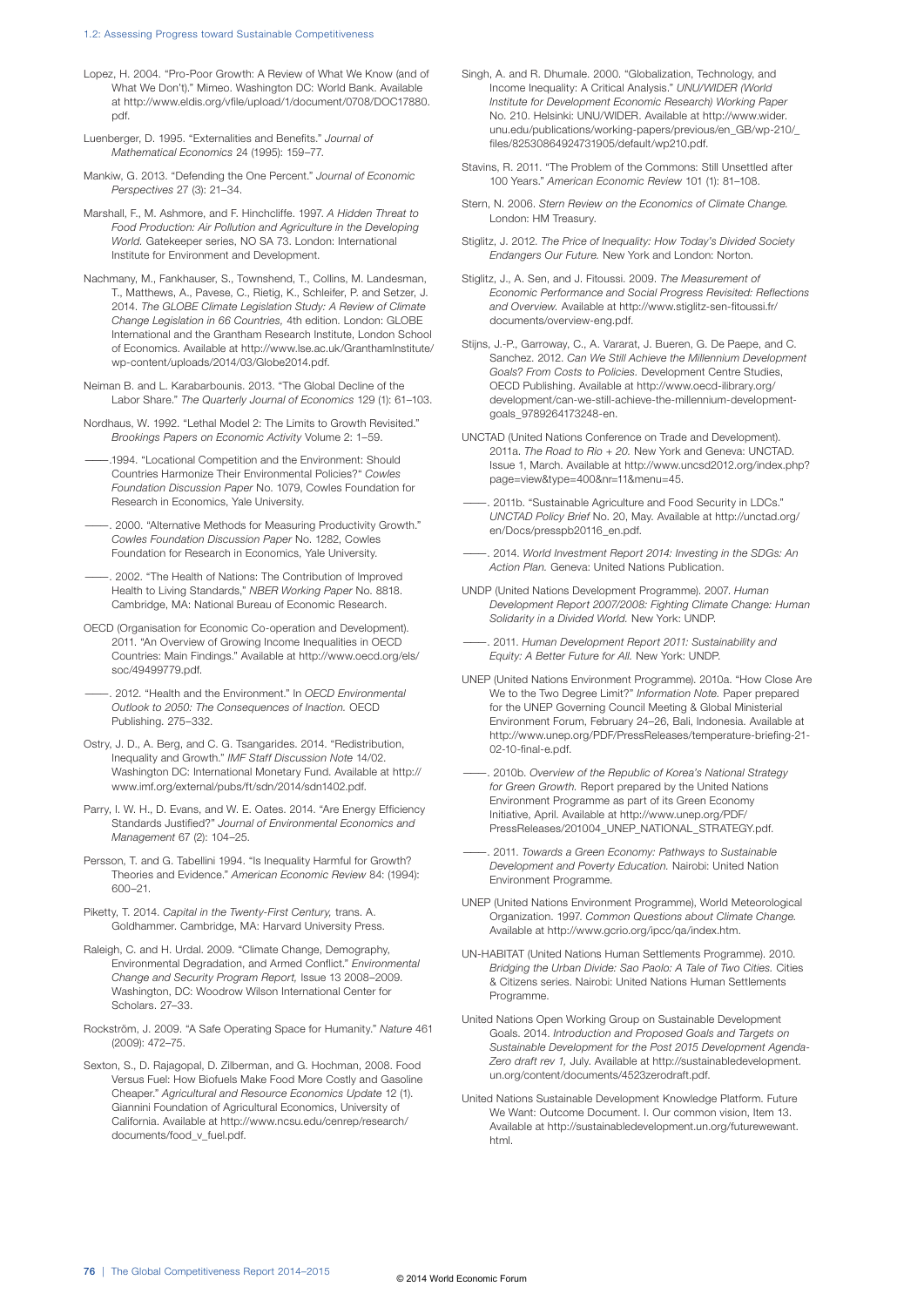- WHO (World Health Organization). 2014. Floods in the Balkans: Bosnia and Herzegovina, Croatia and Serbia. *Situation Report* No. 2. June 3. Available at http://www.euro.who.int/\_\_data/assets/ pdf\_file/0014/251213/Floods-in-the-Balkans,-Situation-Report-no-2-Eng.pdf.
- World Bank. 2012. *Inclusive Green Growth: The Pathway to Sustainable Development.* Washington DC: The World Bank.
- World Bank and the Development Research Center of the State Council, P. R. China. 2013. *China 2030: Building a Modern, Harmonious, and Creative Society.* Supporting Report 3: *Seizing the Opportunity of Green Development in China.* Washington DC: World Bank. Available at http://www.worldbank.org/content/dam/ Worldbank/document/SR3--229-292.pdf
- World Economic Forum. 2011. *The Global Competitiveness Report 2011–2012.* Geneva: World Economic Forum. Available at http://www3.weforum.org/docs/WEF\_ GlobalCompetitivenessReport\_2011-12.pdf.
- ———. 2012. *The Global Competitiveness Report 2012–2013.* Geneva: World Economic Forum. Available at http://www3.weforum.org/ docs/WEF\_GlobalCompetitivenessReport\_2012-13.pdf.
- ———. 2013. *The Global Competitiveness Report 2013–2014.* Geneva: World Economic Forum. Available at http://www3.weforum.org/ docs/WEF\_GlobalCompetitivenessReport\_2013-14.pdf.
- ———. 2014. *Global Risks 2014. Ninth Edition.* Geneva: World Economic Forum. Available at http://www3.weforum.org/docs/WEF\_ GlobalRisks\_Report\_2014.pdf.
- YCELP and CIESIN (Yale Center for Environmental Law & Policy, and Center for International Earth Science Information Network at Columbia University). 2012. Environmental Performance Index. Available at http://epi.yale.edu/.
- Zivin, J. and M. Neidell. 2011. "The Impact of Pollution on Worker Productivity." *NBER Working Paper* No. 17004. Cambridge, MA: National Bureau of Economic Research.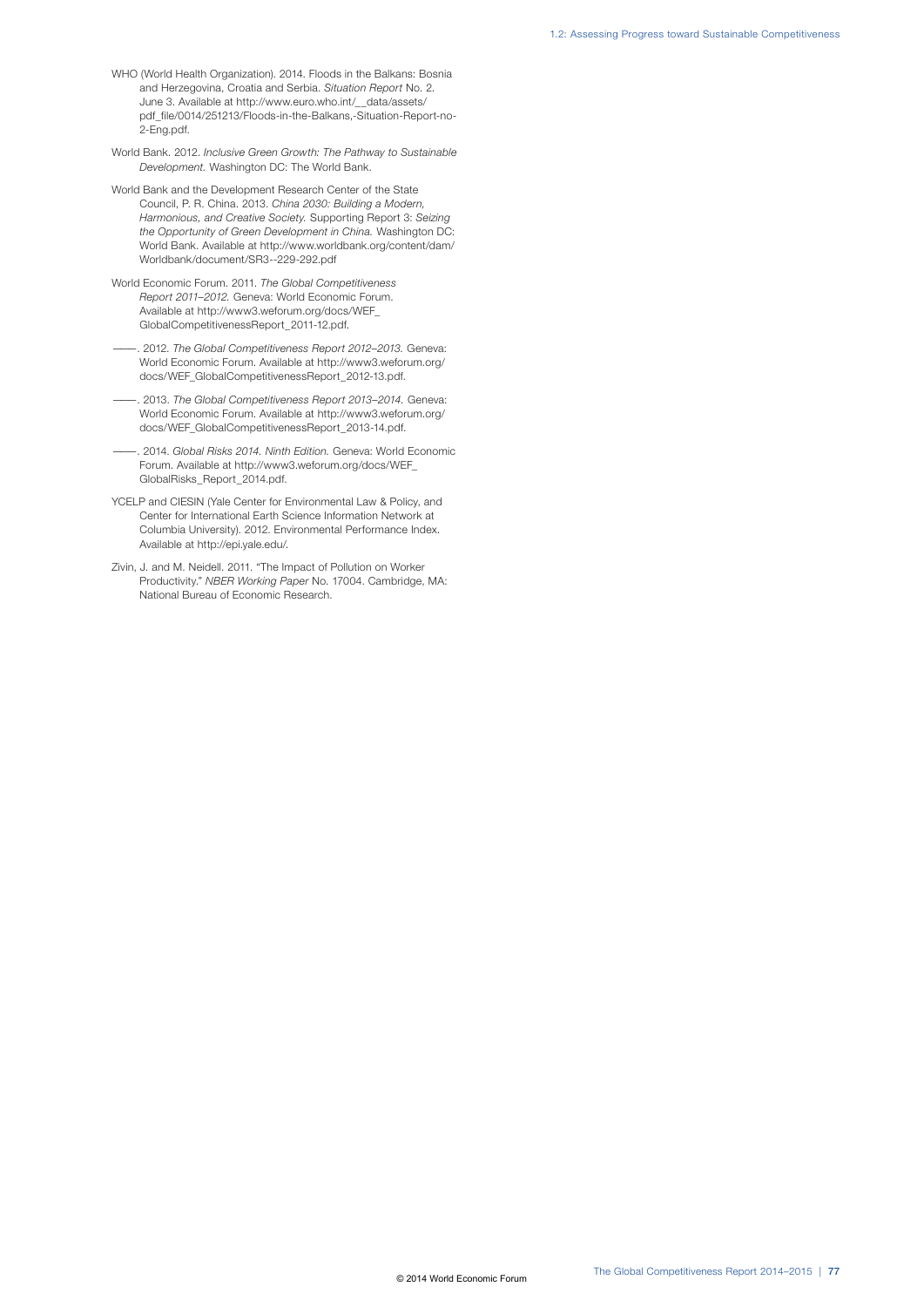# Appendix A: Calculation of the sustainability-adjusted GCI

As described in the text, the two areas of sustainability social and environmental—are treated as independent adjustments to each country's performance in the Global Competitiveness Index (GCI). The adjustment is calculated according to the following steps.

#### **AGGREGATION**

In the first step, the individual indicators in each area are normalized on a 1-to-7 scale and aggregated by averaging the normalized scores, such that a social sustainability score and an environmental sustainability score are calculated for each country.

In the second step, these scores are normalized again on a  $0.8$ -to-1.2 scale, $a$  which is based on the distribution of each of the two sustainability components. The purpose of this methodology is to reward the countries attaining a relatively good performance on the two sustainability components while penalizing those that register a poor performance. Applying this methodology corresponds to transforming actual averages into coefficients ranging from 0.8 to 1.2. For example, the worst performer on the social sustainability pillar obtains a score of 0.8 and the best performer a 1.2. The same calculation is conducted for the environmental sustainability pillar.

Normalizing on a 0.8-to-1.2 scale and using the actual sample maximum and minimum are corroborated by the statistical distribution of the data, so as to ensure that the final data are not skewed. In the absence of empirical evidence, the selection of the impact limits (0.8–1.2) relies on the best judgment of the authors and is based on the assumption that countries can experience either an opportunity if they manage their resources well or a weakness if they do not.

The selection of this methodology is not intended to be scientific, but it represents a normative approach aimed at stimulating discussions on policy priorities and possibly stimulating scientific research in this field.

In the third step, the GCI score of each country is multiplied twice: once by its social sustainability coefficient and once by its environmental sustainability coefficient, to obtain two separate sustainabilityadjusted GCI scores. Finally, an average of the two scores provides an overall measure of the sustainability adjustment.

#### STRUCTURE OF THE SUSTAINABILITY PILLARS

The computation of the sustainability components is based on an arithmetic mean aggregation of scores from the indicator level.<sup>b</sup>

Variables that are not derived from the Executive Opinion Survey (the Survey) are identified by an asterisk (\*) in the following pages. To make the aggregation possible, these variables are transformed into a 1-to-7 scale in order to align them with the Survey results. We apply a min-max transformation, which preserves the order of, and the relative distance between, country scores.<sup>c</sup>

Indicators marked with a "(log)" subscript are transformed applying the logarithm (base 10) to the raw score.

#### Social sustainability pillar

- S01 Income Gini index\*
- S02 Youth unemployment\*
- S03 Access to sanitation\* $d_{(log)}$ 
	- S04 Access to improved drinking water\*<sup>d</sup>
	- S05 Access to healthcare services<sup>d</sup>
	- S06 Social safety net protection
	- S07 Extent of informal economy
	- S08 Social mobility
	- S09 Vulnerable employment\*

#### Environmental sustainability pillar

- S10 Stringency of environmental regulations<sup>e</sup>
- S11 Enforcement of environmental regulations<sup>e</sup>
- S12 Terrestrial biome protection\*
- S13 No. of ratified international environmental treaties\*
- S14 Baseline water stress\*
- S<sub>15</sub> Wastewater treatment<sup>\*</sup>
- S16  $CO<sub>2</sub>$  intensity $*_{(log)}$
- S17 Fish stocks overexploited $*_{(log)}$
- S18 Forest cover change\*
- S19 Particulate matter (2.5) concentration $\dot{r}_{\text{non}}$
- S20 Quality of the natural environment

## NOTES

a Formally we have

0.4 
$$
\times
$$
  $\left(\frac{\text{country score} - \text{sample minimum}}{\text{sample maximum} - \text{sample minimum}}\right) + 0.8$ 

 The *sample minimum* and *sample maximum* are, respectively, the lowest and highest country scores in the sample of economies covered by the sustainability-adjusted GCI in each pillar.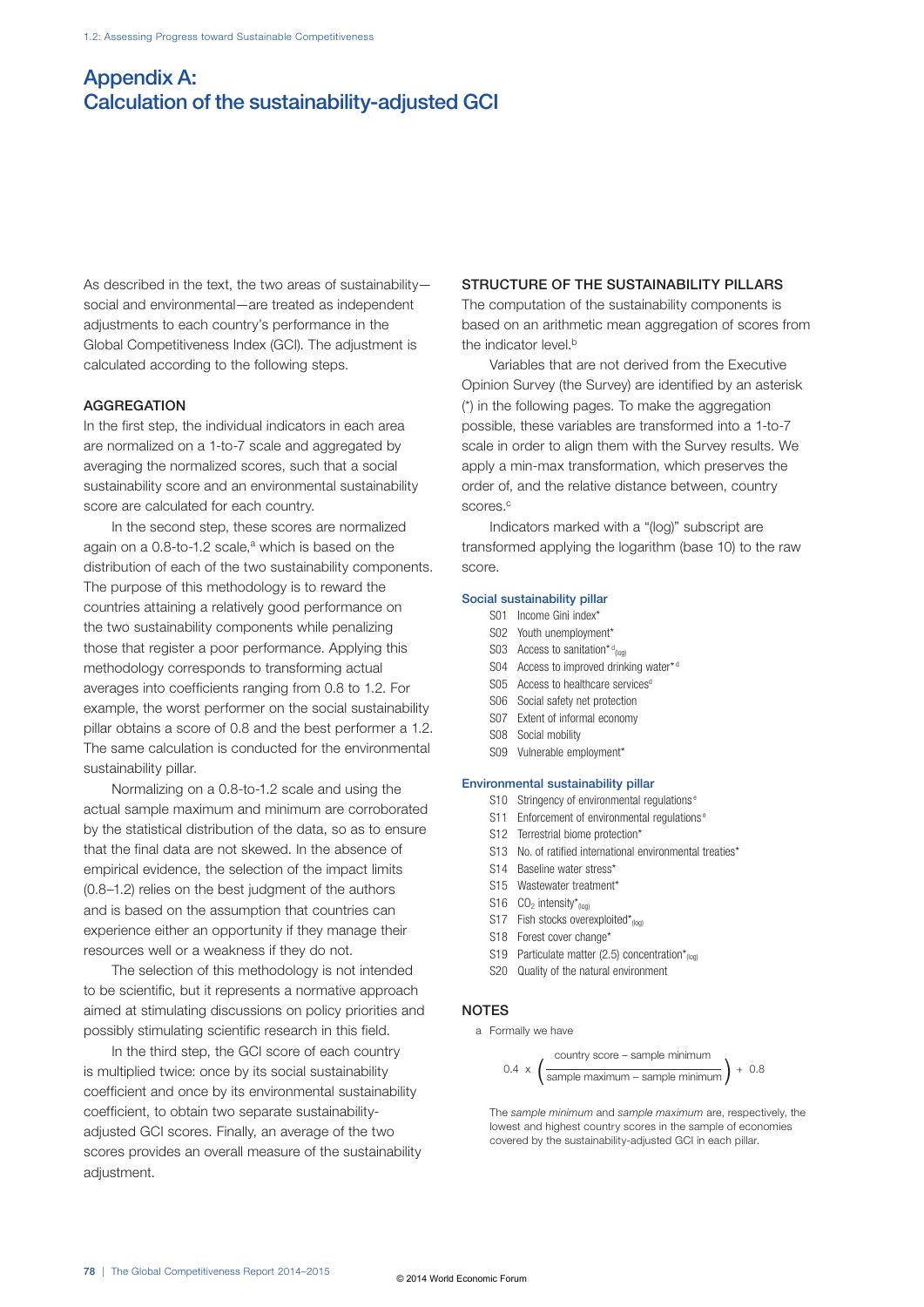b Formally, for a category *i* composed of *K* indicators, we have:

$$
category_i = \frac{\sum_{k=1}^{K} indicator_k}{K}
$$

c Formally, we have:

$$
6 \times \left(\frac{\text{country score} - \text{sample minimum}}{\text{sample maximum} - \text{sample minimum}}\right) + 1
$$

The *sample minimum* and *sample maximum* are, respectively, the lowest and highest country scores in the sample of economies covered by the sustainability-adjusted GCI. In some instances, adjustments were made to account for extreme outliers. For those indicators for which a higher value indicates a worse outcome (e.g.,  $CO<sub>2</sub>$  emission, income Gini index), the transformation formula takes the following form, thus ensuring that 1 and 7 still corresponds to the worst and best possible outcomes, best possible outcomes, respectively:

-6 
$$
\times
$$
  $\left(\frac{\text{country score} - \text{sample minimum}}{\text{sample maximum} - \text{sample minimum}}\right) + 7$ 

- d Variables S03, S04, and S05 are combined to form one single variable.
- e Variables S10 and S11 are combined to form one single variable.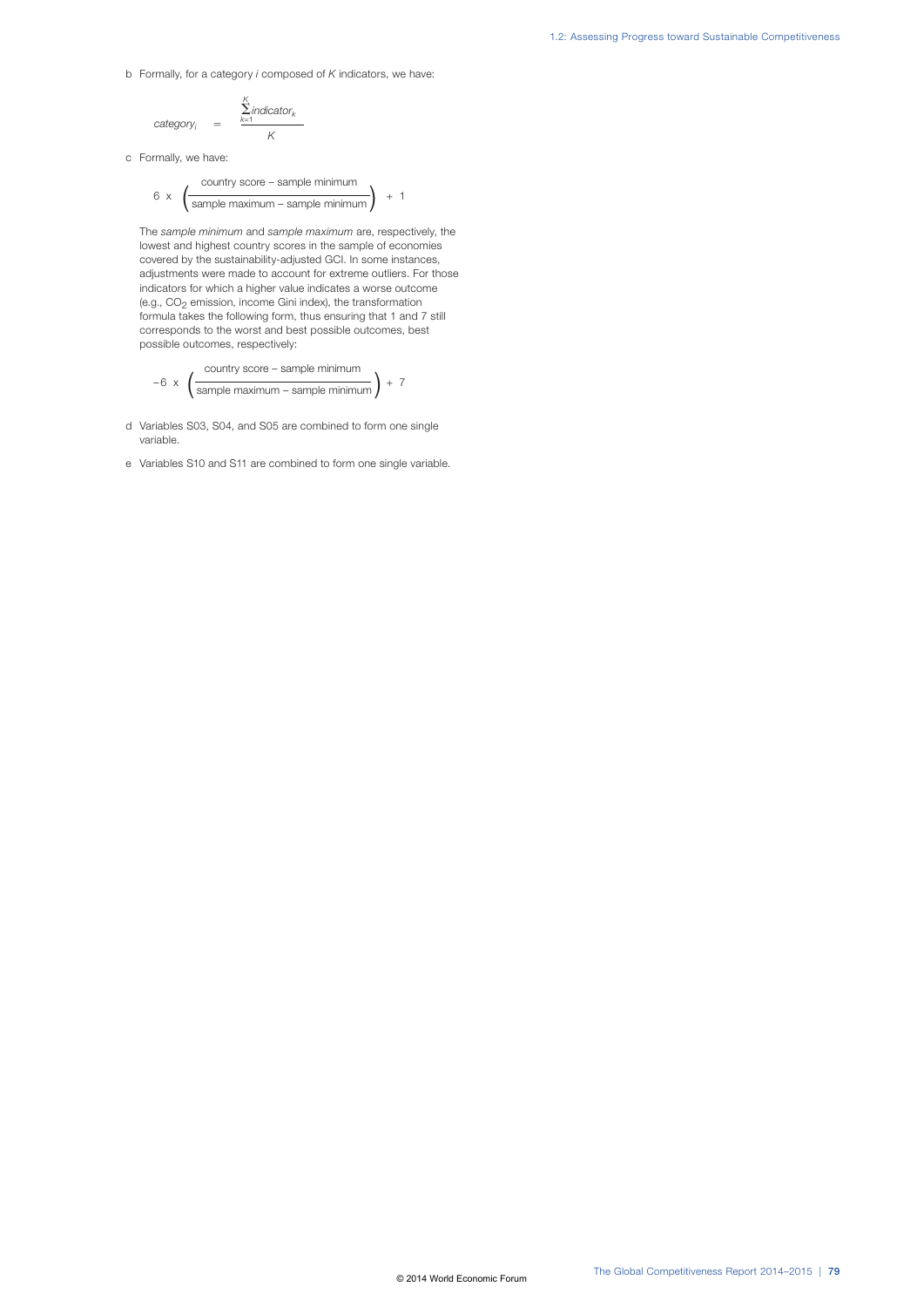# Appendix B: Technical notes and sources for sustainability indicators

The data in this *Report* represent the best available estimates from various national authorities, international agencies, and private sources at the time the *Report* was prepared. It is possible that some data will have been revised or updated by the sources after publication. Throughout the *Report, n/a* denotes that the value is not available or that the available data are unreasonably outdated or do not come from a reliable source.

For each indicator, the title appears on the first line, preceded by its number to allow for quick reference. The numbering is the same as the one used in Appendix A. Below is a description of each indicator or, in the case of Executive Opinion Survey data, the full question and associated answers. If necessary, additional information is provided underneath.

#### S01 Income Gini index

#### Measure of income inequality  $[0 =$  perfect equality;  $100 =$ perfect inequality] | 2010 or most recent

This indicator measures the extent to which the distribution of income among individuals or households within an economy deviates from a perfectly equal distribution. A Lorenz curve plots the cumulative percentages of total income received against the cumulative number of recipients, starting with the poorest individual. The Gini index measures the area between the Lorenz curve and a hypothetical line of absolute equality, expressed as a percentage of the maximum area under the line. Thus a Gini index of 0 represents perfect equality, while an index of 100 implies perfect inequality.

Sources: World Bank, *World Development Indicators Online* (retrieved June 20, 2014); African Economic Outlook online statistics (retrieved March 21, 2014); Organisation for Economic Co-operation and Development (OECD), *Society at a Glance 2014*; US Central Intelligence Agency (CIA), *The World Factbook* (retrieved March 21, 2014); Eurostat, online statistics (retrieved March 21, 2014); national sources

#### S02 Youth unemployment

#### Percent of total unemployed youth to total labor force aged 15–24 | 2012 or most recent

*Youth unemployment* refers to the share of the labor force aged 15–24 without work but available for and seeking employment.

Sources: International Labor Organization, ILOstat database available at http://www.ilo.org/ilostat/faces/home/statisticaldata/ bulk-download?\_adf.ctrl-state=t48e83vhx\_4&clean=true&\_ afrLoop=76512585054249 (retrieved March 27, 2014); World Bank, *World Development Indicators Online* (retrieved June 20, 2014); national sources

#### S03 Access to sanitation

#### Percent of total population using improved sanitation facilities | 2012 or most recent

Share of the population with at least adequate access to excreta disposal facilities that can effectively prevent human, animal, and insect contact with excreta. Improved facilities range from simple but protected pit latrines to flush toilets with a sewerage connection. To be effective, facilities must be correctly constructed and properly maintained.

Source: World Health Organization, *World Health Statistics 2014* available at http://apps.who.int/gho/data/node.main.606?lang=en (retrieved June 27, 2014)

#### S04 Access to improved drinking water

#### Percentage of population with access to improved drinking water | 2012 or most recent

Share of the population with reasonable access to an adequate amount of water from an improved source, such as a household connection, public standpipe, borehole, protected well or spring, or rainwater collection. Unimproved sources include vendors, tanker trucks, and unprotected wells and springs. *Reasonable access* is defined as the availability of at least 20 liters per person per day from a source within 1 kilometer of the dwelling.

Source: World Health Organization, *World Health Statistics 2014,* available at http://apps.who.int/gho/data/node.main.606?lang=en (retrieved June 27, 2014)

#### S05 Access to healthcare services

How accessible is healthcare in your country?  $[1 =$  limitedonly the privileged have access;  $7 =$  universal—all citizens have access to healthcare] | 2013–2014 weighted average

Source: World Economic Forum, Executive Opinion Survey. For more details, refer to Chapter 1.3 of this *Report.*

#### S06 Social safety net protection

In your country, to what extent does a formal social safety net provide protection for the general population from economic insecurity in the event of job loss or disability?  $[1 = not at all: 7]$ = provides full protection] | 2013–2014 weighted average

Source: World Economic Forum, Executive Opinion Survey. For more details, refer to Chapter 1.3 of this *Report.*

#### S07 Extent of informal economy

In your country, how much economic activity would you estimate to be undeclared or unregistered? [1 = most economic activity is undeclared or unregistered; 7 = most economic activity is declared or registered] | 2013–2014 weighted average

Source: World Economic Forum, Executive Opinion Survey. For more details, refer to Chapter 1.3 of this *Report.*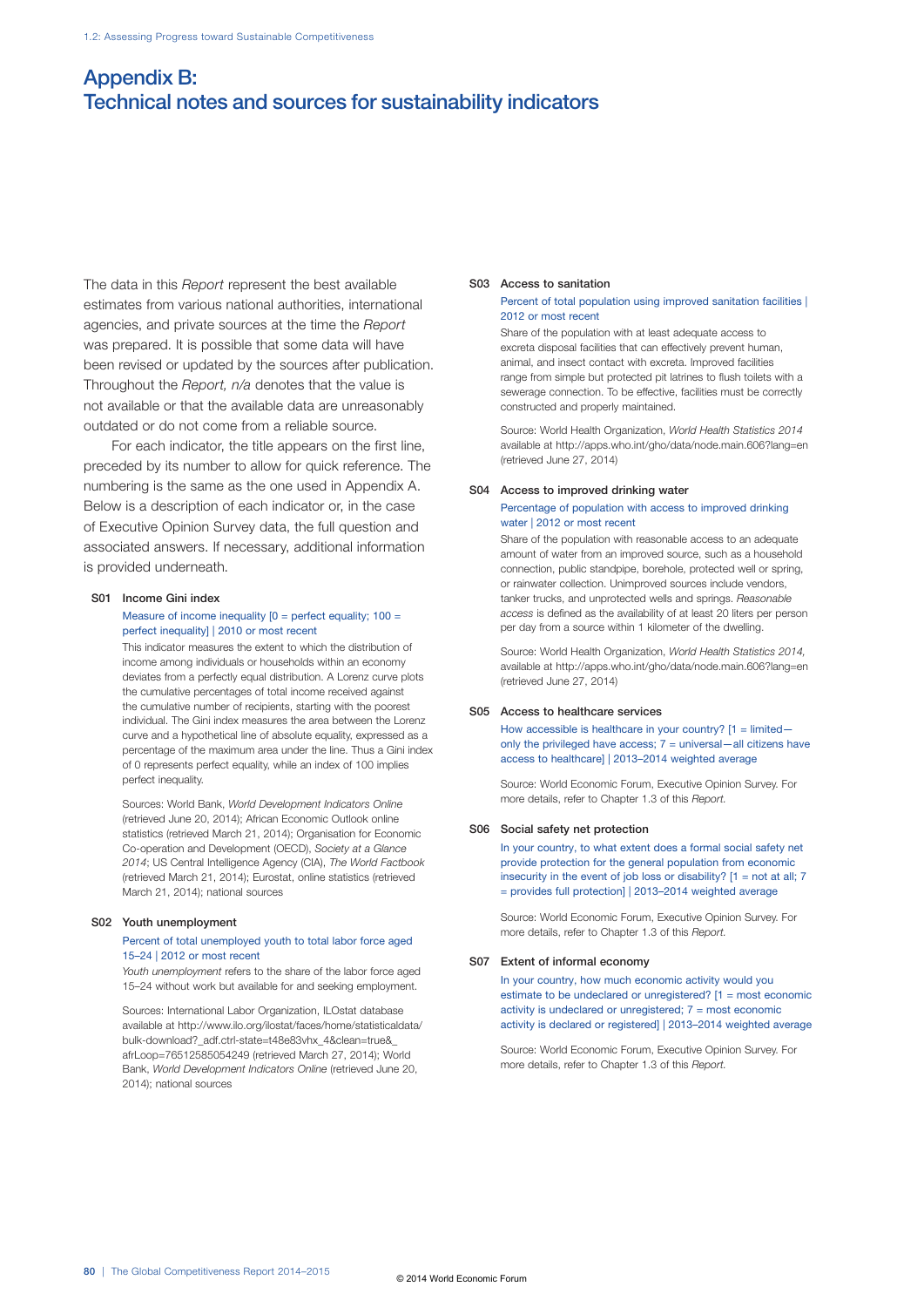#### S08 Social mobility

In your country, to what extent do individuals have the opportunity to improve their economic situation through their personal efforts regardless of the socioeconomic status of their parents? [1 = little opportunity exists to improve one's economic situation; 7 = significant opportunity exists to improve one's economic situation] | 2013–2014 weighted average

Source: World Economic Forum, Executive Opinion Survey. For more details, refer to Chapter 1.3 of this *Report.*

#### S09 Vulnerable employment

Proportion of own-account and contributing family workers in total employment | 2012 or most recent

*Vulnerable employment* refers to unpaid family workers and ownaccount workers as a percentage of total employment—that is, the share of own-account and contributing family workers in total employment. A contributing family worker is a person who is selfemployed in a market-oriented establishment operated by a related person living in the same household, and who cannot be regarded as a partner because the degree of his or her commitment to the operation of the establishment, in terms of the working time or other factors to be determined by national circumstances, is not at a level comparable with that of the head of the establishment.

Source: World Bank, *World Development Indicators Online* (retrieved June 20, 2014)

#### S10 Stringency of environmental regulations

How would you assess the stringency of your country's environmental regulations?  $[1]$  = very lax, among the worst in the world; 7 = among the world's most stringent] | 2013–2014 weighted average

Source: World Economic Forum, Executive Opinion Survey. For more details, refer to Chapter 1.3 of this *Report.*

#### S11 Enforcement of environmental regulations

In your country, how would you assess the enforcement of environmental regulations?  $[1 = \text{very lax}, \text{among the worst in}]$ the world;  $7 =$  among the world's most rigorous]  $\vert$  2013–2014 weighted average

Source: World Economic Forum, Executive Opinion Survey. For more details, refer to Chapter 1.3 of this *Report.*

#### S12 Terrestrial biome protection

Weighted average of the percentage of land area protected in each biome (weights are derived from the proportion of the national territory falling in each biome) | 2012 or most recent This indicator is calculated by CIESIN (Columbia University's Center for International Earth Science Information Network) by overlaying the protected area mask on terrestrial biome data from Olson et al. (2001) for each country. A *biome* is defined as a major regional or global biotic community, such as a grassland or desert, characterized chiefly by the dominant forms of plant life and the prevailing climate. Scores are capped at 17 percent per biome such that higher levels of protection of some biomes cannot be used to offset lower levels of protection of other biomes, hence the maximum level of protection a country can achieve is 17 percent. CIESIN uses time series of the World Database on Protected Areas (WDPA) developed by the United Nations Environment Programme (UNEP) World Conservation Monitoring Centre (WCMC) in 2011, which provides a spatial time series of protected area coverage from 1990 to 2012. The WCMC considers all nationally designated protected areas whose location and extent is known. Boundaries were defined by polygons where available, and where they were not available protected area centroids were buffered to create a circle in accordance with the protected area size. The WCMC removed all overlaps between different protected areas by dissolving the boundaries to create a protected areas mask.

Source: Yale Center for Environmental Law & Policy (YCELP) and the Center for International Earth Science Information Network (CIESIN) at Columbia University, Environmental Performance Index 2014, available at http://epi.yale.edu/epi/issue-rankings

#### S13 No. of ratified international environmental treaties Total number of ratified environmental treaties | 2012 or most recent

This indicator measures the total number of international treaties from a set of 25 for which a state is a participant. A state is acknowledged as a "participant" whenever its status for each treaty appears as "Ratified," "Accession," or "In Force." The treaties included are: the International Convention for the Regulation of Whaling, 1948 Washington; the International Convention for the Prevention of Pollution of the Sea by Oil, 1954, as amended in 1962 and 1969, 1954 London; the Convention on Wetlands of International Importance especially as Waterfowl Habitat, 1971 Ramsar; the Convention Concerning the Protection of the World Cultural and Natural Heritage, 1972 Paris; the Convention on the Prevention of Marine Pollution by Dumping of Wastes and Other Matter, 1972 London, Mexico City, Moscow, Washington; the Convention on International Trade in Endangered Species of Wild Fauna and Flora, 1973 Washington; the International Convention for the Prevention of Pollution from Ships (MARPOL) as modified by the Protocol of 1978, 1978 London; the Convention on the Conservation of Migratory Species of Wild Animals, 1979 Bonn; the United Nations Convention on the Law of the Sea, 1982 Montego Bay; the Convention on the Protection of the Ozone Layer, 1985 Vienna; the Protocol on Substances that Deplete the Ozone Layer, 1987 Montreal; the Convention on the Control of Transboundary Movements of Hazardous Wastes and their Disposal, 1989 Basel; the International Convention on Oil Pollution Preparedness, Response and Co-operation, 1990 London; the United Nations Framework Convention on Climate Change, 1992 New York; the Convention on Biological Diversity, 1992 Rio de Janeiro; the International Convention to Combat Desertification in Those Countries Experiencing Serious Drought and/or Desertification, particularly Africa, 1994 Paris; the Agreement relating to the Implementation of Part XI of the United Nations Convention on the Law of the Sea of 10 December 1982, 1994 New York; the Agreement relating to the Provisions of the United Nations Convention on the Law of the Sea relating to the Conservation and Management of Straddling Fish Stocks and Highly Migratory Fish Stocks, 1995 New York; the Kyoto Protocol to the United Nations Framework Convention on the Climate Change, Kyoto 1997; the Rotterdam Convention on the Prior Informed Consent Procedure for Certain Hazardous Chemicals and Pesticides in International Trade, 1998 Rotterdam; the Cartagena Protocol of Biosafety to the Convention on Biological Diversity, 2000 Montreal; the Protocol on Preparedness, Response and Co-operation to Pollution Incidents by Hazardous and Noxious Substances, 2000 London; the Stockholm Convention on Persistent Organic Pollutants, 2001 Stockholm; the International Treaty on Plant Genetic Resources for Food and Agriculture, 2001 Rome; the International Tropical Timber Agreement, 2006 Geneva.

Source: The International Union for Conservation of Nature (IUCN), Environmental Law Centre ELIS Treaty Database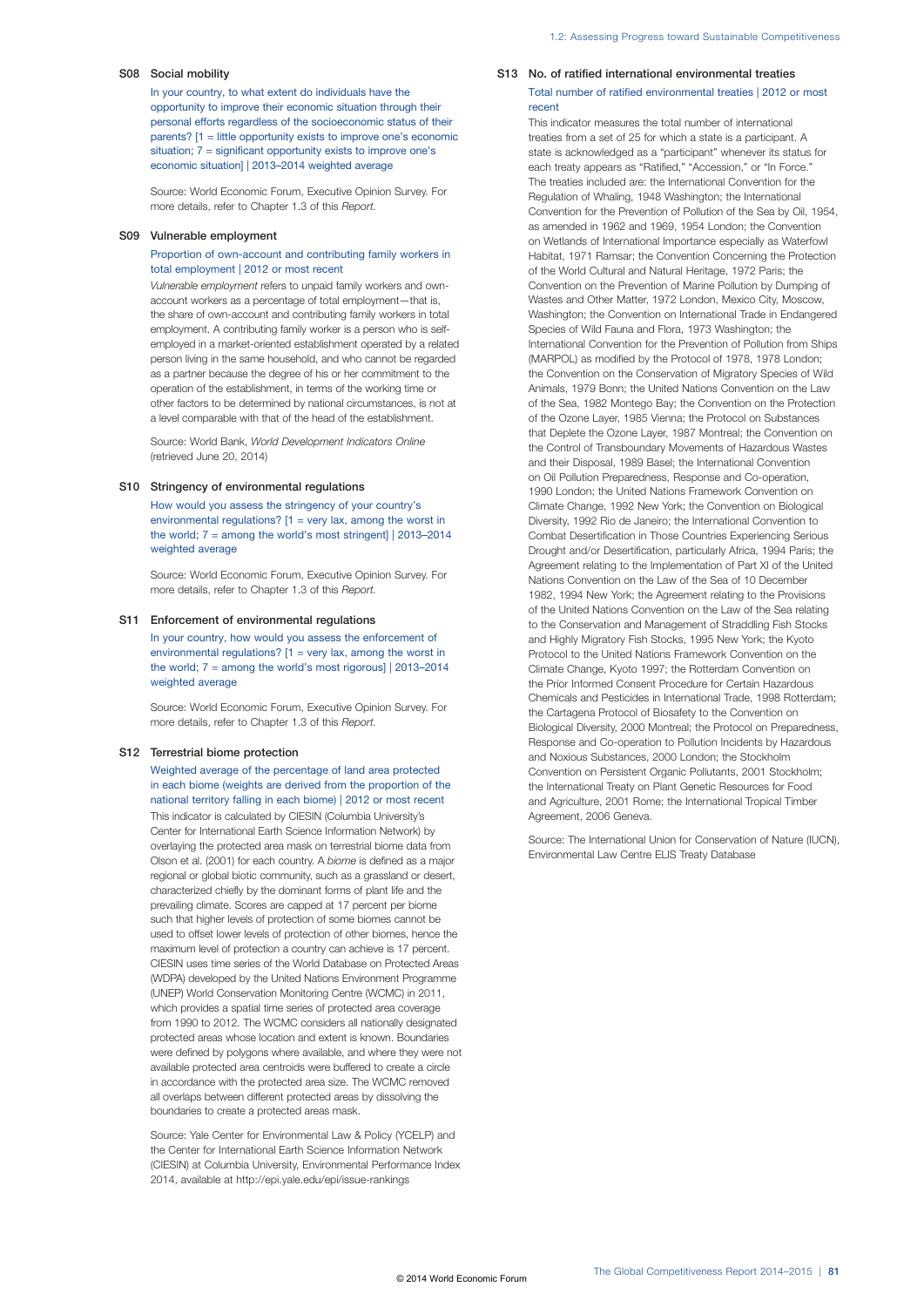#### S14 Baseline water stress

#### Normalized (0–5) ratio of total annual water withdrawals to total available annual renewable supply | 2010 or most recent

This indicator measures total annual water withdrawals (municipal, industrial, and agricultural) expressed as a percentage of the total annual available flow. It is calculated as the ratio of water withdrawal to the mean available blue water (1950–2008). In turn, water withdrawals and available blue water are estimated separately. Water withdrawal is calculated in two steps: (1) national-level withdrawals are estimated using multiple regression time series models of withdrawals as a function of GDP, population, irrigated area, and electrical power production. Regressions are performed separately for each sector (domestic, industrial, and agricultural) and used to predict withdrawals for the current year. (2) These withdrawal estimates are then spatially disaggregated by sector based on regressions with spatial datasets. Available blue water is the sum of water flowing into the catchment from upstream catchments plus any imports of water to the catchment; upstream consumptive use plus runoff (precipitation minus evaporation and change in soil moisture storage) are then subtracted. For further details about the calculation of each component, please refer to the working paper "Aqueduct Metadata Document, Aqueduct Global Maps 2.0," available at http://www.wri.org/sites/default/files/pdf/aqueduct\_ metadata\_global.pdf

Source: World Resources Institute, *Aqueduct Country and River Basin Rankings,* December 2013 edition, available at http://www. wri.org/resources/data-sets/aqueduct-country-and-river-basinrankings

#### S15 Wastewater treatment

Percentage of wastewater that receives treatment weighted by connection to wastewater treatment rate | 2012 or most recent This indicator measures the percentage of wastewater that is treated before it is released back into ecosystems. The percentage of wastewater treated represents a measure of largely urban waste collection and treatment, since few rural areas are connected to sewage systems. The variable is calculated by weighting the average of the wastewater treatment rate values for the years 2000 through 2012 by the sewerage connection percentages. The original values are collated using a hierarchy of sources, selected in the following order: (1) country-level statistical data and reports; (2) values derived from the Organisation of Economic Co-operation and Development (OECD)'s variable "Connected to wastewater treatment plan without treatment" by taking the inverse of this percentage; (3) the United Nations Statistics Division's "Population connected to wastewater treatment" variable; (4) secondary treatment levels from the *Pinsent Masons Water Yearbook,* 14th edition, available at http:// wateryearbook.pinsentmasons.com/; and (5) FAO-AQUASTAT values (Total volume of wastewater treated/Total volume of wastewater collected)  $\times$  100 for a given year in a given country.

Source: Yale Center for Environmental Law & Policy (YCELP) and the Center for International Earth Science Information Network (CIESIN) at Columbia University, Environmental Performance Index 2014, available at http://epi.yale.edu/epi/issue-rankings

#### S16 CO<sub>2</sub> intensity

#### CO<sub>2</sub> intensity (kg of CO<sub>2</sub> per kg of oil equivalent energy use) | 2010 or most recent

Carbon dioxide (CO2) emissions are those stemming from the burning of fossil fuels and the manufacture of cement. They include CO2 produced during consumption of solid, liquid, and gas fuels and gas flaring. *Energy use* refers to use of primary energy before transformation to other end-use fuels, which is equal to indigenous production plus imports and stock changes, minus exports and fuels supplied to ships and aircraft engaged in international transport. A logarithm transformation is applied to the ratio of these statistics in order to spread the data distribution.

Source: World Bank, *World Development Indicators database*, http://data.worldbank.org (retrieved June 20, 2014)

#### S17 Fish stocks overexploited

#### Fraction of the country's exclusive economic zone with overexploited and collapsed stocks | 2011 or most recent

The Sea Around Us (SAU) project's Stock Status Plots (SSPs) are created in four steps (Kleisner and Pauly, 2011). In the first step, SAU defines a *stock* as a taxon (at the species, genus, or family level of taxonomic assignment) that occurs in the catch records for at least 5 consecutive years, over a minimum span of 10 years, and that has a total catch in an area of at least 1,000 tonnes over the time span. In the second step, SAU assesses the status of the stock for every year relative to the peak catch. SAU defines five states of stock status for a catch time series. This definition is assigned to every taxon that meets the definition of a stock for a particular spatial area (e.g., exclusive economic zones, or EEZs). These states are: (1) Developing—before the year of peak catch and less than 50 percent of the peak catch; (2) Exploited—before or after the year of peak catch and more than 50 percent of the peak catch; (3) Overexploited—after the year of peak catch and less than 50 percent but more than 10 percent of the peak catch; (4) Collapsed—after the year of peak catch and less than 10 percent of the peak catch; and (5) Rebuilding—after the year of peak catch and after the stock has collapsed, when catch has recovered to between 10 percent and 50 percent of the peak. In the third step, SAU graphs the number of stocks by status in a given year by tallying the number of stocks in a particular state and presenting these as percentages. In the final step, the cumulative catch of stock by status in a given year is summed over all stocks and presented as a percentage in the catch by stock status graph. The combination of these two figures represents the complete Stock Status Plot. The numbers for this indicator are taken from the overexploited and collapsed numbers of stocks over total numbers of stocks per EEZ. A logarithm transformation is applied to these statistics in order to spread the data distribution.

Source: Yale Center for Environmental Law & Policy (YCELP) and the Center for International Earth Science Information Network (CIESIN) at Columbia University, Environmental Performance Index 2014, available at http://epi.yale.edu/epi/issue-rankings

#### S18 Forest cover change

#### Forest cover change, as compared to 2000 levels | 2012 or most recent

This indicator measures the percent change in forest cover between 2000 and 2012 in areas with greater than 50 percent tree cover. It factors in areas of deforestation (forest loss), reforestation (forest restoration or replanting), and afforestation (conversion of bare or cultivated land into forest). Hansen et al. (2013) used 650,000 Landsat 7 satellite images with a resolution of 30 meters to quantify the area of forest loss. As defined in Hansen et al. (2013), *trees* were defined as all vegetation taller than 5 meters. *Forest loss* was defined as a stand replacement disturbance or the complete removal of tree cover canopy at the Landsat pixel scale. Results were disaggregated by reference percent tree cover stratum (e.g., greater than 50 percent crown cover to approximately 0 percent crown cover) and by year.

Source: Yale Center for Environmental Law & Policy (YCELP) and the Center for International Earth Science Information Network (CIESIN) at Columbia University, Environmental Performance Index 2014, available at http://epi.yale.edu/epi/issue-rankings